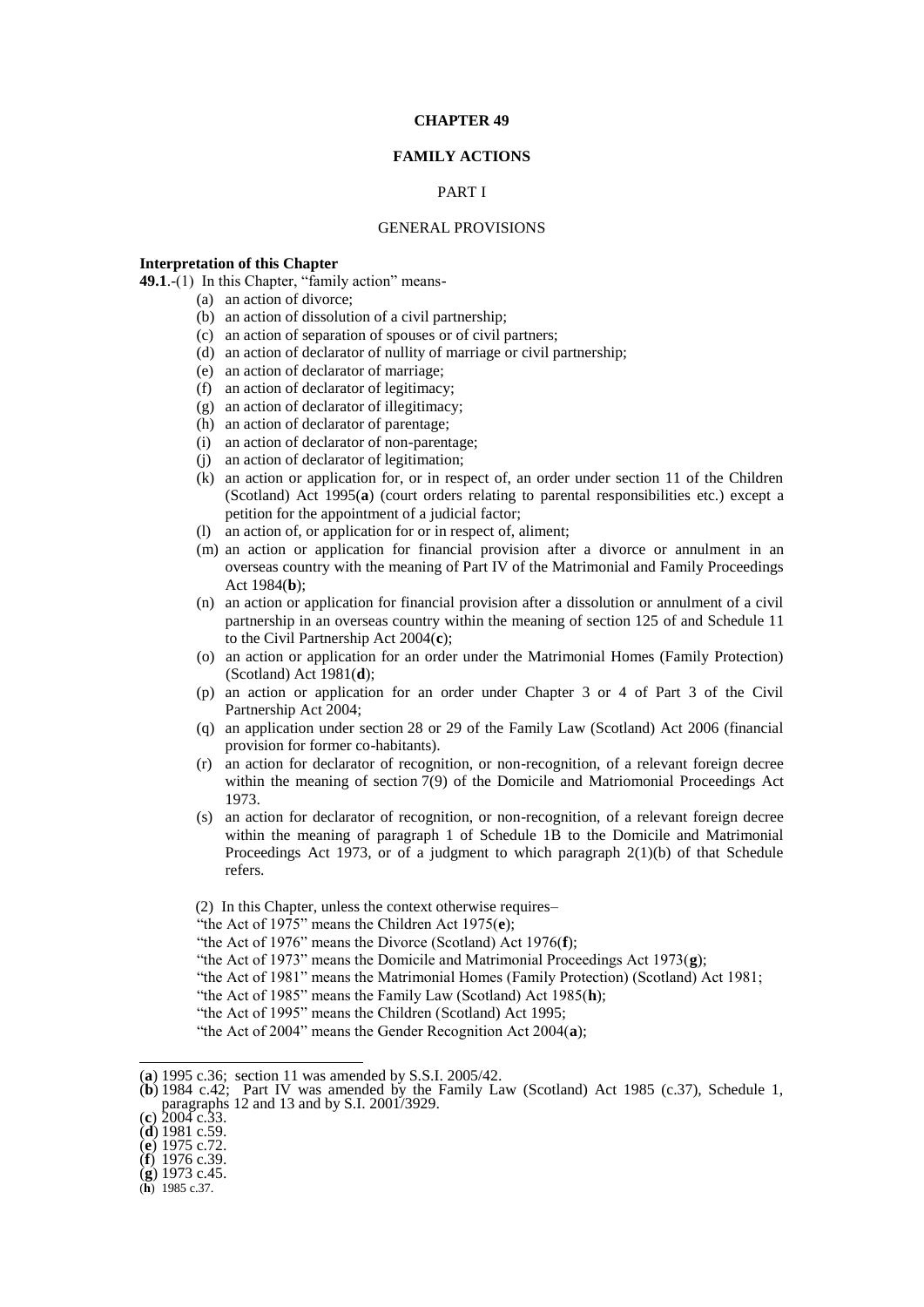"the CP Act of 2004" means the Civil Partnership Act 2004;

"civil partnership" has the same meaning as in section 1(1) of the CP Act of 2004;

"contact order" has the same meaning as in section  $11(2)(d)$  of the Act of 1995;

"corrected gender recognition certificate" means a certificate issued under section 6(4) of the Act of 2004;

"dissolution of a civil partnership" means a decree granted under section 117(2) of the CP Act of 2004;

"full gender recognition certificate" and "interim gender recognition certificate" have the same meanings as in section 25 of the Act of 2004;

"Gender Recognition Panel" is to be construed in accordance with Schedule 1 to the Act of 2004;

"incapable" means incapable, by reason of mental disorder, of—

(a) acting;

(b) making decisions;

- (c) communicating decisions;
- (d) understanding decisions; or
- (e) retaining the memory of decisions,

but a person is not incapable by reason only of a lack of deficiency in a faculty of communication where that lack or deficiency can be made good by human or mechanical aid (whether of an interpretative nature or otherwise);

"local authority" means a council constituted under section 2 of the Local Government etc. (Scotland) Act 1994(**b**);

"mental disorder" has the same meaning as in section 328 of the Mental Health (Care and Treatment) (Scotland) Act 2003(**c**);

"action for declarator of nullity of a civil partnership" means an action for declarator that a civil partnership is void within the meaning of section 123 of the CP Act of 2004;

"order for financial provision" means, except in Part VII and VIIA of this Chapter (financial provision after overseas divorce, dissolution of a civil partnership, or annulment of marriage or civil partnership), an order mentioned in section 8(1) of the Act of 1985;

"parental responsibilities" has the same meaning as in section  $1(3)$  of the Act of 1995;

"parental rights" has the same meaning as in section 2(4) of the Act of 1995;

"residence order" has the same meaning as in section 11(2) of the Act of 1995;

"section 11 order" means an order under section 11 of the Act of 1995(**d**);

"action of separation of civil partners" means an action for decree under section 120 of the CP Act of 2004.

(3) For the purposes of rule 49.2(**e**) (averments in certain family actions about other proceedings) and rule 49.3(**f**) (averments where section 11 order sought), and in relation to proceedings in another jurisdiction, Schedule 3 to the Act of 1973(**g**) (sisting of consistorial actions in Scotland) and rule 49.18A (applications for sist in actions involving civil partnerships), proceedings are continuing at any time after they have commenced and before they are finally disposed of.

#### **Averments in certain family actions about other proceedings**

**49.2**.-(1) This rule applies to an action of divorce, separation, declarator of marriage, declarator of nullity of marriage, dissolution of a civil partnership, separation of civil partners or declarator of nullity of a civil partnership.

(2) In an action to which this rule applies, the pursuer shall state in the condescendence of the summons-

<sup>(</sup>**a**) 2004 c.7.

<sup>(</sup>**b**) 1994 c.39; section 2(2) was amended by the Environment Act 1995 (c.25), Schedule 22, paragraph 232(1).

<sup>(</sup>**c**) 2003 asp 13.

<sup>(</sup>**d**) Section 11 was amended by S.S.I. 2005/42.

<sup>(</sup>**e**) Rule 49.2 was amended by S.I. 1994/2901.

<sup>(</sup>**f**) Rule 49.3 was amended by S.I. 1996/2587.

<sup>(</sup>**g**) Schedule 3 was amended by the Divorce Jurisdiction, Court Fees and Legal Aid (Scotland) Act 1983 (c.12), Schedule 1, paragraphs 19 and 20.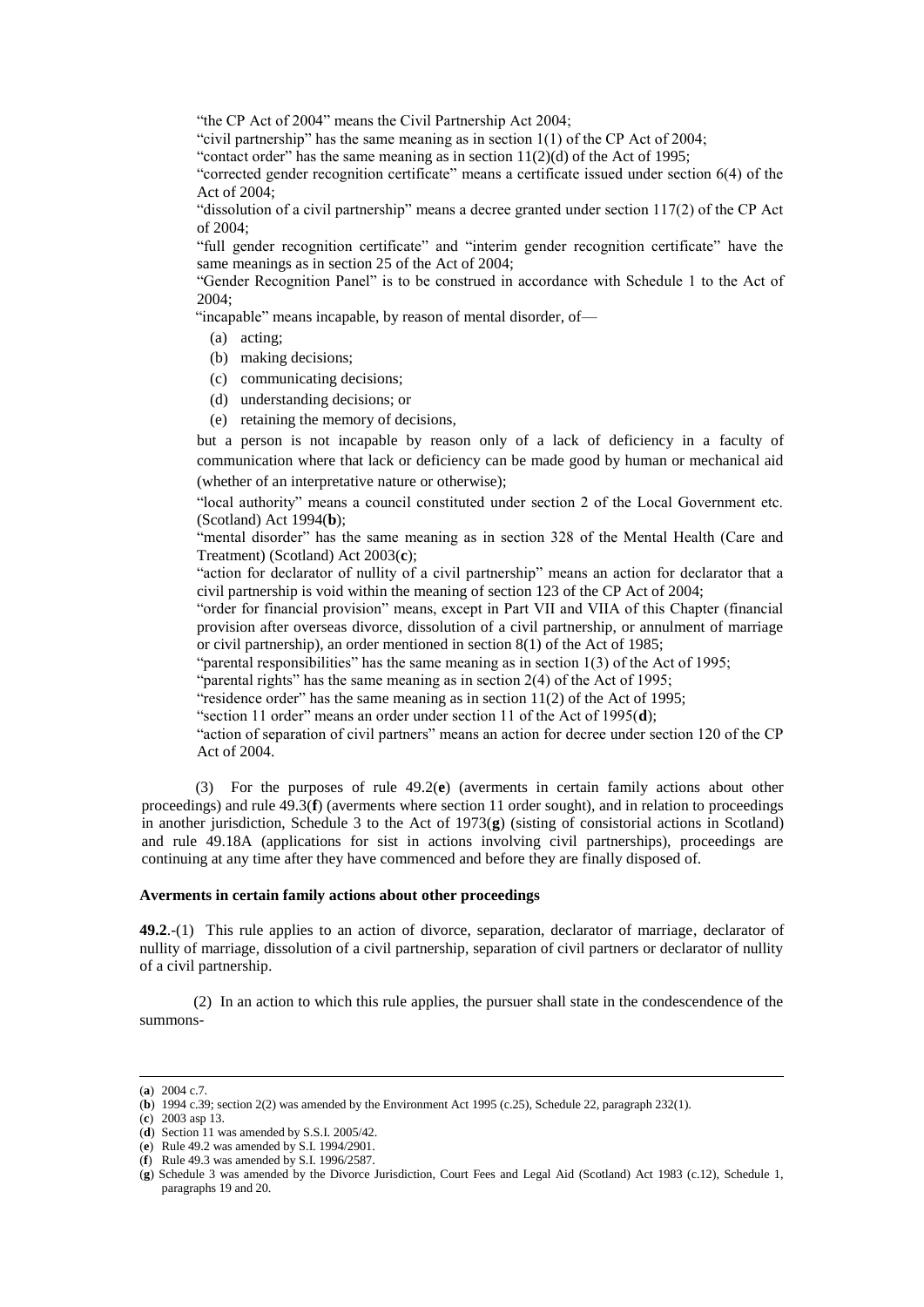- (a) whether to his knowledge any proceedings are continuing in Scotland or in any other country in respect of the marriage or civil partnership to which the summons relates or are capable of affecting its validity or subsistence; and
- (b) where such proceedings are continuing-
	- (i) the court, tribunal or authority before which the proceedings have been commenced;
	- (ii) the date of commencement;
	- (iii) the names of the parties;
	- (iv) the date, or expected date of any proof (or its equivalent), in the proceedings; and
	- (v) such other facts as may be relevant to the question of whether or not the action in the Court of Session should be sisted under Schedule 3 to the Act of 1973, or rule 49.18A.
- (3) Where-
- (a) such proceedings are continuing;
- (b) the action in the Court of Session is defended; and
- (c) either-
	- (i) the summons does not contain the statement referred to in paragraph (2)(b), or
	- (ii) the particulars mentioned in paragraph (2)(b) as set out in the summons are incomplete or incorrect,

any defences or minute, as the case may be, lodged by any person to the action shall include that statement and, where appropriate, the further or correct particulars mentioned in paragraph (2)(b).

#### **Averments where section 11 order sought**

**49.3**.-(1) A party to a family action, who makes an application in that action for a section 11 order in respect of a child, shall include in his pleadings-

- (a) where that action is an action of divorce, separation declarator of nullity of marriage, dissolution of a civil partnership, separation of civil partners or declarator of nullity of a civil partnership averments giving particulars of any other proceedings known to him, whether in Scotland or elsewhere and whether concluded or not, which relate to the child in respect of whom the section 11 order is sought;
- (b) in any other family action-
	- (i) the averments mentioned in sub-paragraph (a); and
	- (ii) averments giving particulars of any proceedings known to him which are continuing, whether in Scotland or elsewhere, and which relate to the marriage or civil partnership of the parents or either of the parents of that child.

(2) Where such other proceedings are continuing or have taken place and the averments of the applicant for such a section 11 order-

- (a) do not contain particulars of the other proceedings, or
- (b) contain particulars which are incomplete or incorrect,

any defences or minute, as the case may be, lodged by any person to the family action shall include such particulars or such further or correct particulars as are known to him.

(3) In paragraph  $(1)(b)(ii)$ , "child" includes a child of the family within the meaning assigned in section 42(4) of the Family Law Act 1986(**a**).

# **Averments where identity or address of person not known**

**49.4**. In a family action, where the identity or address of any person referred to in rule 49.8 as a person in respect of whom a warrant for intimation requires to be applied for is not known and cannot reasonably be ascertained, the party required to apply for the warrant shall include in his pleadings an averment of that fact and averments setting out what steps have been taken to ascertain the identity or address, as the case may be, of that person.

## **Averments about maintenance orders**

<sup>(</sup>**a**) Section 42(4) was amended by the Children Act 1989 (c.41), Schedule 13, paragraph 71.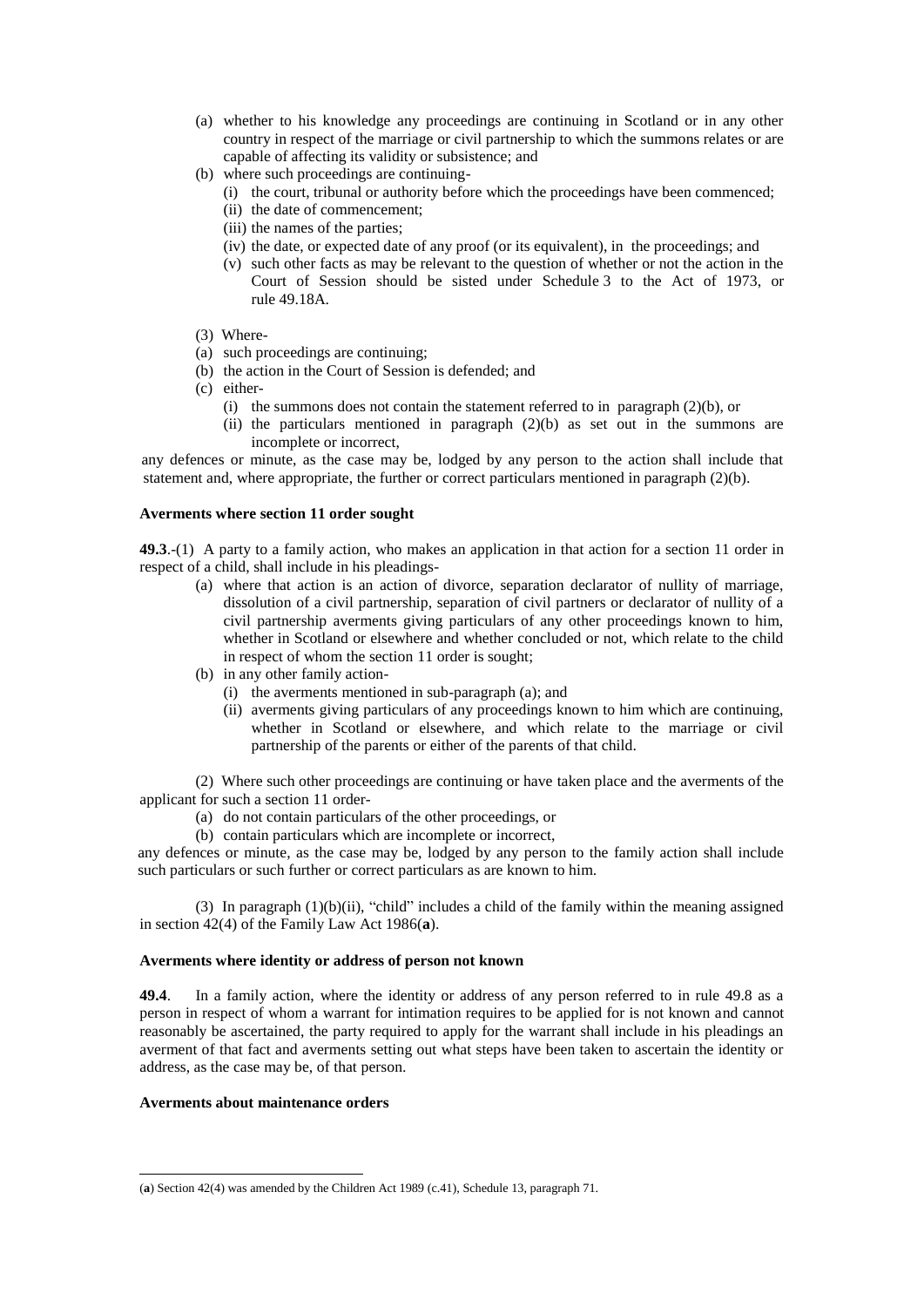**49.5**. In a family action in which an order for aliment or periodical allowance is sought, or is sought to be varied or recalled, by any party, the pleadings of that party shall contain an averment stating whether and, if so, when and by whom a maintenance order (within the meaning of section 106 of the Debtors (Scotland) Act 1987)(**a**) has been granted in favour of or against that party or any other person in respect of whom the order is sought.

## **Averments where aliment sought for a child**

**49.6**.-(1) In this rule-

"the Act of 1991" means the Child Support Act 1991(**b**); "child" has the meaning assigned in section 55 of the Act of 1991; "conclusion relating to aliment" means-

- (a) for the purposes of paragraph (2), a conclusion for decree of aliment in relation to a child or for recall or variation of such a decree; and
- (b) for the purposes of paragraph (3), a conclusion for decree of aliment in relation to a child or for recall or variation of such a decree or for the variation or termination of an agreement on aliment in relation to a child;

"maintenance assessment" has the meaning assigned in section 54 of the Act of 1991.

(2) A family action containing a conclusion relating to aliment to which section  $8(6)$ ,  $(7)$ ,  $(8)$ or (10) of the Act of 1991 (top up maintenance orders) applies shall-

- (a) include averments stating, where appropriate-
	- (i) that a maintenance assessment under section 11 of that Act is in force;
	- (ii) the date of the maintenance assessment;
	- (iii) the amount and frequency of periodical payments of child support maintenance fixed by the maintenance assessment; and
	- (iv) the grounds on which the sheriff retains jurisdiction under section  $8(6)$ ,  $(7)$ ,  $(8)$  or (10) of that Act; and
- (b) unless the court on cause shown otherwise directs, be accompanied by any document issued by the Secretary of State to the party intimating the making of the maintenance assessment referred to in sub-paragraph (a).

(3) A family action containing a conclusion relating to aliment to which section  $8(6)$ ,  $(7)$ ,  $(8)$ or (10) of the Act of 1991 does not apply, shall include averments stating-

- (a) that the habitual residence of the absent parent, person with care or qualifying child, within the meaning of section 3 of that Act, is furth of the United Kingdom;
- (b) that the child is not a child within the meaning of section 55 of that Act; or
- (c) the grounds on which the court retains jurisdiction.
- (4) In an action for declarator of non-parentage or illegitimacy-
- (a) the summons shall include an article of condescendence stating whether the pursuer previously has been alleged to be the parent in an application for a maintenance assessment under section 4, 6 or 7 of the Act of 1991 (applications for maintenance assessment); and
- (b) where an allegation of paternity has been made against the pursuer, the Secretary of State shall be named as a defender in the action.

(5) A family action involving parties in respect of whom a decision has been made in any application, review or appeal under the Act of 1991 relating to any child of those parties, shall-

- (a) include averments stating that such a decision has been made and giving details of that decision; and
- (b) unless the court on cause shown otherwise directs, be accompanied by any document issued by the Secretary of State to the parties intimating that decision.

## **Averments where divorce sought on ground of issue of interim gender recognition certificate**

**49.6A.**-(1) This rule applies to an action of divorce in which divorce is sought on the ground that an interim gender recognition certificate has been issued to either party.

(**b**) 1991 c.48.

<sup>(</sup>**a**) 1987 c.18, section 106 was amended by the Child Support Act 1991 (c.48), Schedule 5, paragraph 8(7).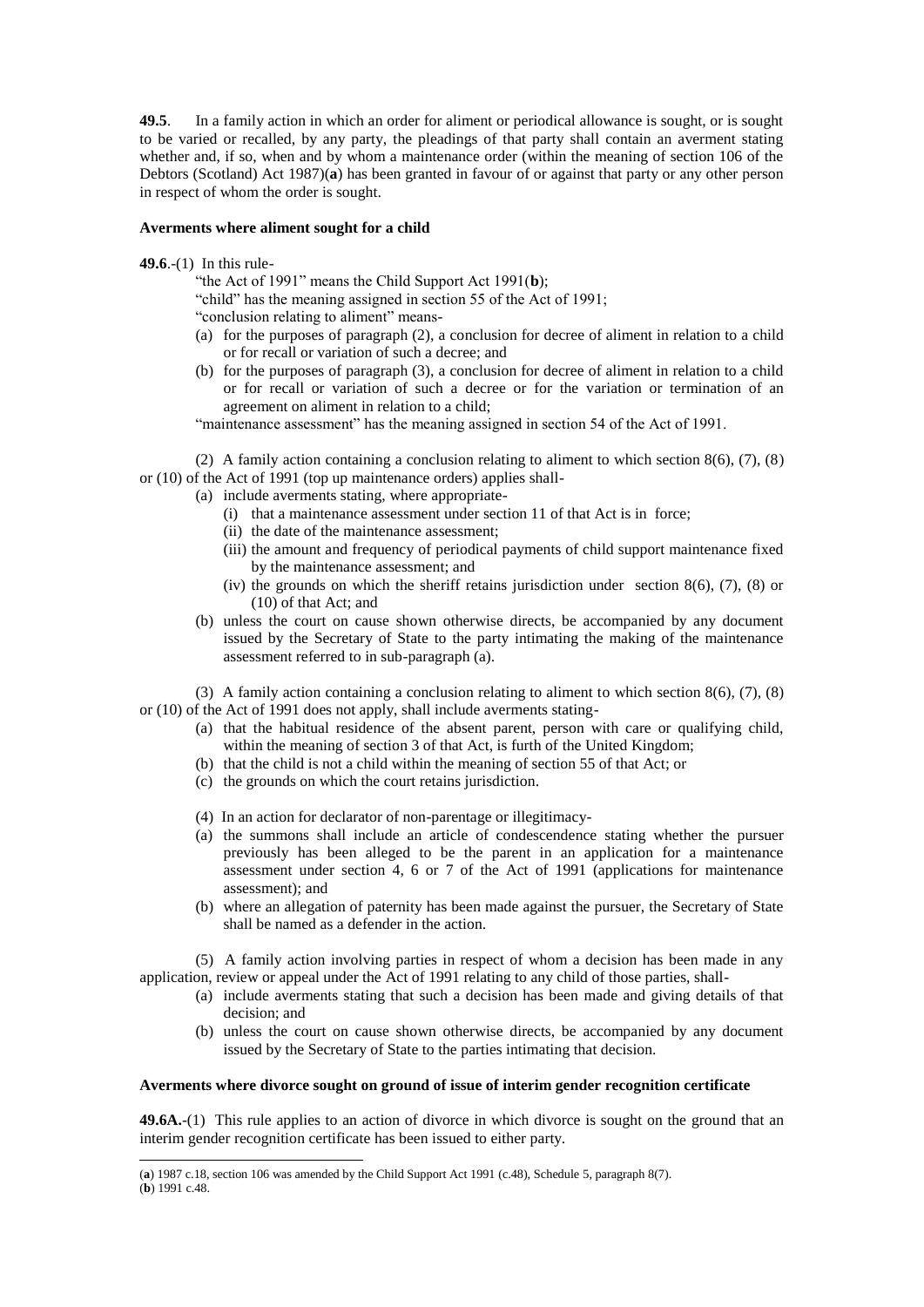(2) In an action to which this rule applies, the pursuer shall state in the condescendence of the summons-

- (a) where the pursuer is the party to whom the interim gender recognition certificate was issued, whether or not the Gender Recognition Panel has issued a full gender recognition certificate to the pursuer, and
- (b) where the defender is the party to whom the interim gender recognition certificate was issued, whether-
	- (i) since the issue of the interim gender recognition certificate, the pursuer has made a statutory declaration consenting to the marriage continuing, and
	- (ii) the Gender Recognition Panel has given the pursuer notice of the issue of a full gender recognition certificate to the defender.

## **Warrants for arrestment or inhibition on dependence**

**49.7**.-(1) A warrant for inhibition or arrestment on the dependence in a family action or in respect of a claim to which section 19 of the Act of 1985 (action for aliment or claim for order for financial provision) applies shall be applied for by motion.

(2) A certified copy of the interlocutor granting warrant for diligence applied for under paragraph (1) shall be sufficient authority for execution of the diligence.

(3) A certified copy of the interlocutor containing a warrant for inhibition granted under this rule and an execution of service of it may be registered in the Register of Inhibitions and Adjudications.

(4) A notice of the certified copy of the interlocutor containing a warrant for inhibition granted under this rule may be registered in the Register of Inhibitions and Adjudications; and such registration is to have the same effect as registration of a notice of inhibition under section 155(2) of the Titles to Land Consolidation (Scotland) Act 1868.

#### **Warrants for intimation in family actions**

**49.8**.-(1) Subject of paragraph (5) and rule 49.8A (warrants and forms for intimation to a child and for seeking a child's views), in the summons in a family action, the pursuer shall insert a warrant for intimation-

- (a) in an action where the address of the defender is not known to the pursuer and cannot reasonably be ascertained, to–
	- (i) every child of the marriage between the parties, or child who has been accepted by both partners of a civil partnership as a child of the family, who has reached the age of 16 years, and
	- (ii) one of the next-of-kin of the defender who has reached that age, unless the address of such a person is not known to the pursuer and cannot reasonably be ascertained, in the following terms:– "Warrant to intimate to (*name and address*) as a child of the marriage [*or* to (*name and address*) as a child who has been accepted by both partners of a civil partnership as a child of the family][*or* to (*name and address*) the (*relationship to defender*), as one of the next-of-kin of the defender]".
- (b) in an action where the pursuer alleges that the defender has committed adultery with another person, to that person, unless-
	- (i) that person is not named in the summons and, if the adultery is relied on for the purposes of section 1(2)(a) of the Act of 1976 (irretrievable breakdown of marriage by reason of adultery), the summons contains an averment that his or her identity is not known to the pursuer and cannot reasonably be ascertained, or
	- (ii) the pursuer alleges that the defender has been guilty of rape upon or incest with, that named person,

in the following terms:- "Warrant to intimate to (*name and address*) as a person with whom the defender is alleged to have committed adultery.";

- (c) in an action where the defender is a person who is suffering from a mental disorder, to–
	- (i) those persons mentioned in sub-paragraph  $(a)(i)$  and  $(ii)$ , unless the address of such person is not known to the pursuer and cannot reasonable (sic) be ascertained;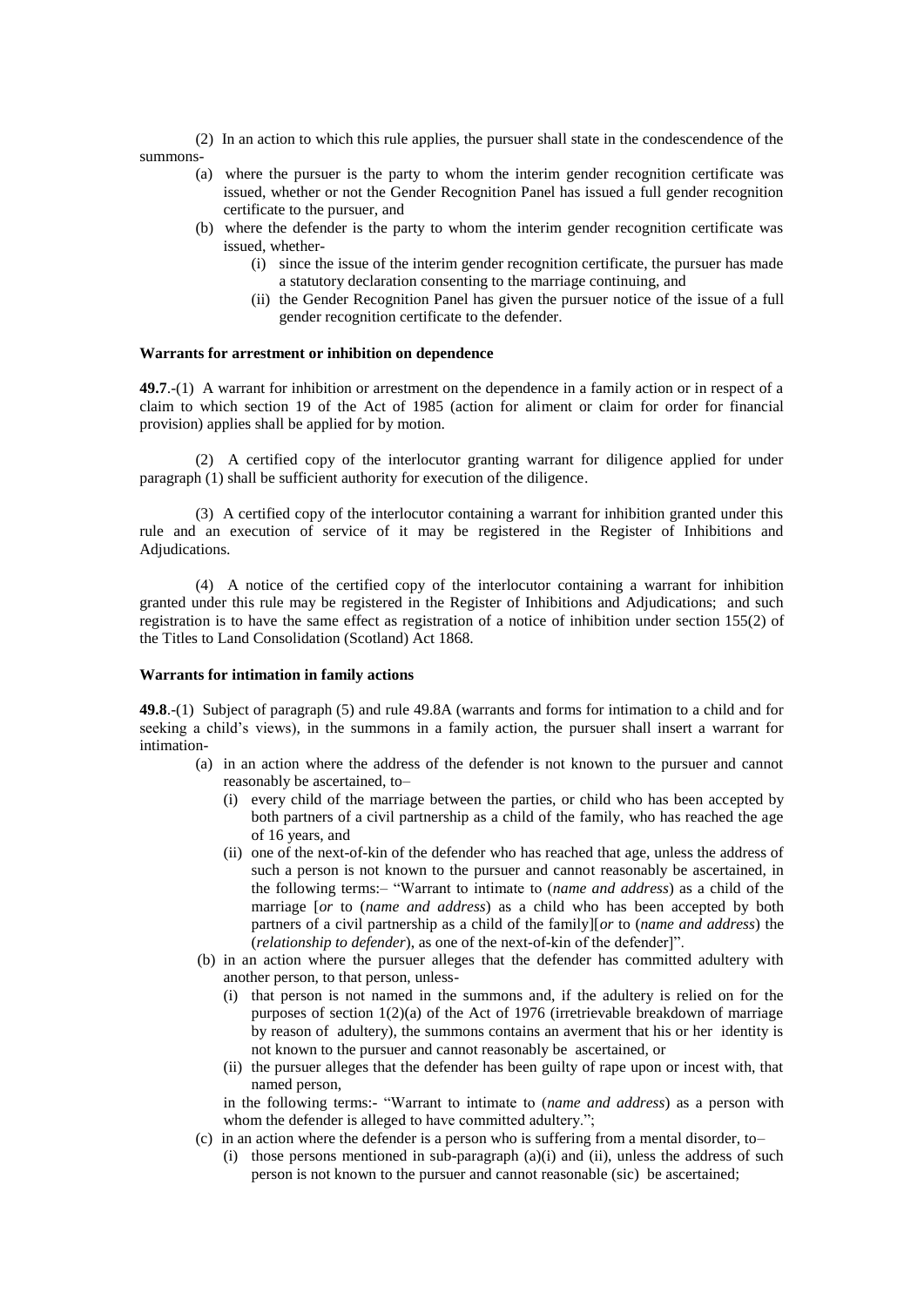- (ii) any person holding the office of curator bonis to the defender, if one has been appointed; and
- (iii) any person holding the office of guardian, or continuing or welfare attorney to the defender under or by virtue of the Adults with Incapacity (Scotland) Act 2000(**a**), if one has been appointed,

in the following terms:– "Warrant to intimate to (name and address) as a child of the marriage [or to (name and address) as a child who has been accepted by both partners of a civil partnership as a child of the family], (name and address) the (relationship to the defender) as one of the next-of-kin of the defender and (name and address) guardian [or continuing [or welfare] attorney] to the defender."

- (d) in an action relating to a marriage which was entered into under a law which permits polygamy where-
	- (i) one of the decrees specified in section  $2(2)$  of the Matrimonial Proceedings (Polygamous Marriages) Act 1972(**b**) is sought; and

(ii) either party to the marriage in question has any spouse additional to the other party, to any such additional spouse in the following terms:- "Warrant to intimate to (*name and address*) as an additional spouse of the pursuer [ or defender].";

- (e) in an action of divorce, separation, declarator of nullity of marriage, dissolution of a civil partnership, separation of civil partners or declarator of nullity of a civil partnership where the court may make a section 11 order in respect of a child–
	- (i) who is in the care of a local authority, to that local authority in the following terms:– "Warrant to intimate to the chief executive of (name and address of local authority) as the local authority having care of (name and address of child).";
	- (ii) who, being a child of one party to the marriage who has been accepted as a child of the family by the other party to the marriage or is a child of one partner in a civil partnership who has been accepted by both partners as a child of the family, and who is liable to be maintained by a third party, to that third party in the following terms:– "Warrant to intimate to (name and address) as a person liable to maintain (name and address of child)."; or
	- (iii) in relation to whom a third party in fact exercises care or control, to that third party in the following terms:– "Warrant to intimate to (name and address) as a person who in fact exercises care or control of (name and address of child).";
- (f) in an action where the pursuer concludes for a section 11 order, to any parent or guardian of the child who is not a party to the action in the following terms:- "Warrant to intimate to (*name and address*) as a parent [or guardian].";
- (g) in an action where the pursuer concludes for a residence order in respect of a child and he is-
	- (i) not a parent of that child, and
	- (ii) resident in Scotland when the summons is presented for signeting,

to the local authority within which area the pursuer resides in the following terms:- "Warrant to intimate to the chief executive of (*name and address of local authority*) as the local authority within which area the pursuer, not being a parent of (*name and address of child*), resides.";

- (h) (i) in an action where the pursuer makes an application for an order under section 8(1)(aa) of the Act of 1985(**c**) (transfer of property) and-
	- (i) the consent of a third party to such a transfer is necessary by virtue of an obligation, enactment or rule of law, or
	- (ii) the property is subject to a security,

to the third party or creditor, as the case may be, in the following terms:- "Warrant to intimate to (*name and address*) as a person the consent of whom is required in respect of the transfer sought [ or as a person who is believed to be a creditor of (*name of party*) in respect of the property sought to be transferred] in the (*number*) conclusion of this summons.";

-

<sup>(</sup>**a**) 2000 asp 4.

<sup>(</sup>**b**)1972 c.38; section 2(2) was amended by the Divorce Jurisdiction, Court Fees and Legal Aid (Scotland) Act 1983 (c.12), Schedule 1, paragraph 13, by the Law Reform (Husband and Wife) (Scotland) Act 1984 (c.15), Schedule 1, paragraph 6 by the Family Law (Scotland) Act 1985, Schedule 1, paragraph 8 and by the Statute Law (Repeals) Act 1986 (c.12), Schedule 1, Part I. (**c**) 1985 c.37; section 1(1)(aa) of the Act of 1985 was inserted by the Law Reform (Miscellaneous Provisions) (Scotland) Act

<sup>1990 (</sup>c.40), Schedule 8, paragraph 34.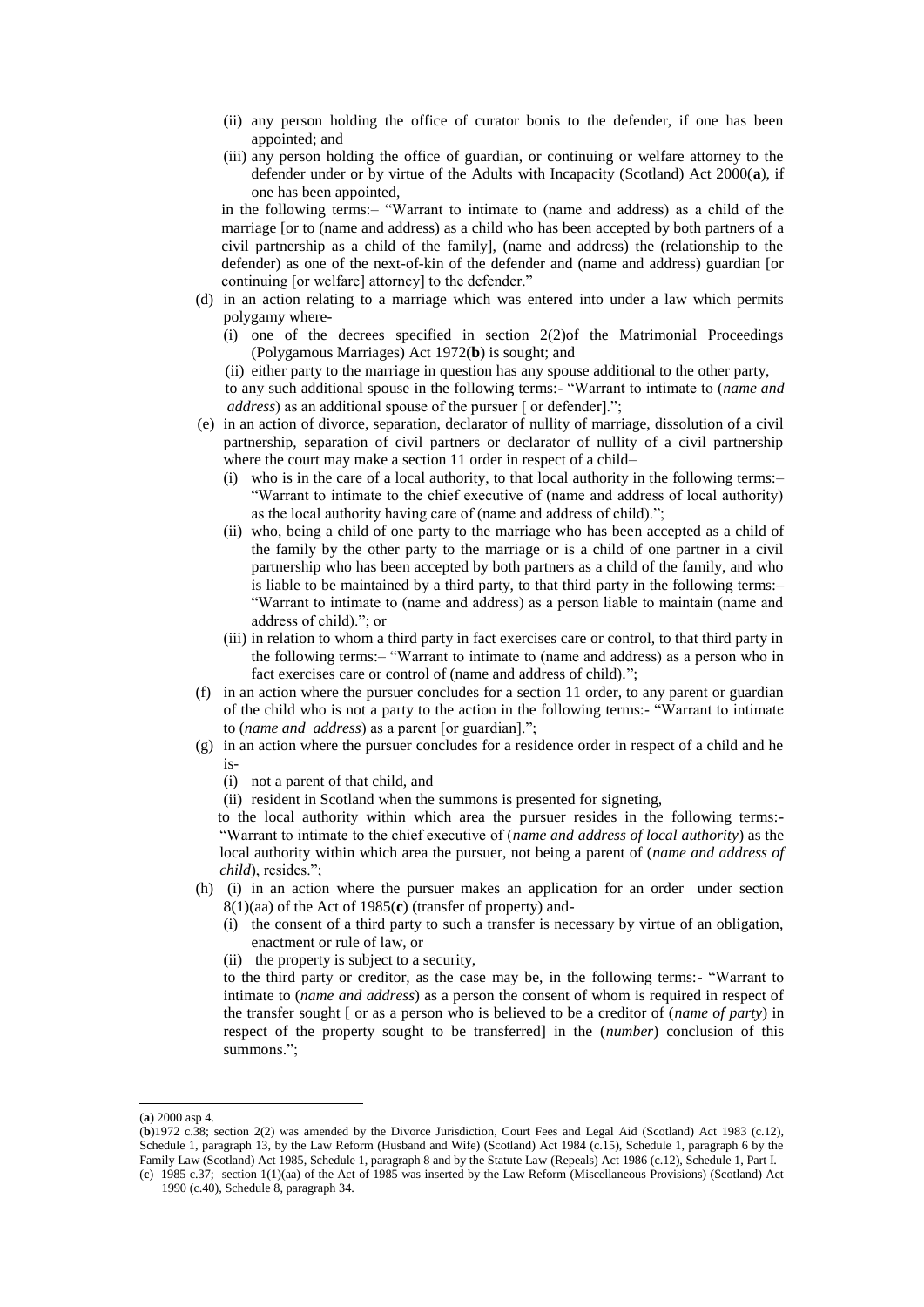- (j) in an action where the pursuer makes an application for an order under section 18 of the Act of 1985 (which relates to avoidance transactions), to-
	- (i) any third party in whose favour the transfer of, or transaction involving, the property is to be or was made, and
	- (ii) any other person having an interest in the transfer of, or transaction involving, the property,

in the following terms:- "Warrant to intimate to (*name and address*) as the person in whose favour the transfer of [*or* transaction involving] property referred to in the condescendence attached to this summons was made [or is to be made] [*or* is a person having an interest in the transfer of [*or* transaction involving] property referred to in the condescendence attached to this summons]."; and

- (k) in an action where the pursuer makes an application for an order under the Act of 1981–
	- (i) where he is a non-entitled partner and the entitled partner has a spouse, or civil partner, to that spouse or civil partner, or
	- (ii) where the application is under section  $2(1)(e)$ ,  $2(4)(a)$ ,  $3(1)$ ,  $3(2)$ ,  $4$ ,  $7$ ,  $13$ , or 18 of that Act, and the entitled spouse or entitled partner is a tenant or occupies the matrimonial home by permission of a third party, to the landlord or the third party, as the case may be,

in the following terms:–"Warrant to intimate to (name and address) as a person with an interest in the order sought in the (number) conclusion of this summons."

- (l) in an action where the pursuer makes an application for an order under
	- (i) section  $8(1)(ba)$  of the Act of 1985 (orders under section 12A of the Act of 1985 for pension lump sum), or
	- (ii) section  $8(1)$ (baa) of that Act (pension sharing orders),

to the person responsible for the pension arrangement, in the following terms:- "Warrant to intimate to (*name and address*) as the person responsible for the pension arrangement in respect of which an order is sought in the (*number*) conclusion of this summons.".

- (m) in an action where the pursuer makes an application for an order under Chapter 3 of Part 3 of the CP Act of 2004 where the application is under section  $102(1)(e)$ ,  $102(4)(a)$ , 103(1), 103(2), 104, 107 or 112 of that Act and the entitled civil partner is a tenant or occupies the family home by permission of a third party, to the landlord or the third party, as the case may be, in the following terms:- "Warrant to intimate to (*name and address*) as a person with an interest in the order sought in the (*number*) conclusion of this summons";
- (n) in an action where the pursuer makes an application for an order under section 29(2) of the Act of 2006 (application by survivor for provision on intestacy) to any person having an interest in the deceased's net intestate estate, in the following terms:- "Warrant to intimate to (*name and address*) as a person having an interest in the deceased's net intestate estate referred to in the condescendence attached to this summons".
- (2) Expressions used in-
	- (i) paragraph  $(l)(k)$  which are also used in the Act of 1981;
	- (ii) paragraph  $(l)(m)$  which are also used in the CP Act of 2004; and
	- (iii) paragraph  $(l)(n)$  which are also used in section 29 of the Act of 2006,

have the meanings given in those Acts, or that section, as the case may be.

(3) A notice of intimation shall be attached to the copy of the summons where intimation is given on a warrant-

- (a) under paragraph (1)(a) (address of defender not known), in Form 49.8-A;
- (b) under paragraph (1)(b) (allegation of adultery), in Form 49.8-B;
- (c) under paragraph (1)(c) (mental disorder of defender), in Form 49.8-C;
- (d) under paragraph (1)(d) (polygamous marriage), in Form 49.8-D;
- (e) under paragraph  $(1)(e)(i)$  or (ii) (where section 11 order may be made in respect of a child in care of local authority or accepted as a child of the marriage), in Form 49.8-E;
- (f) under paragraph  $(1)(e)(iii)$  (where section 11 order may be made in respect of a child in relation to whom a third party in fact exercises care or control), in Form 49.8-F;
- (g) under paragraph (1)(f) (section 11 order sought by guardian), in Form 49.8-G;
- (h) under paragraph  $(1)(g)$  (residence order sought by non-parent resident in Scotland), in Form 49.8-H;
- (i) under paragraph  $(1)(i)$  (transfer of property), in Form 49.8-J;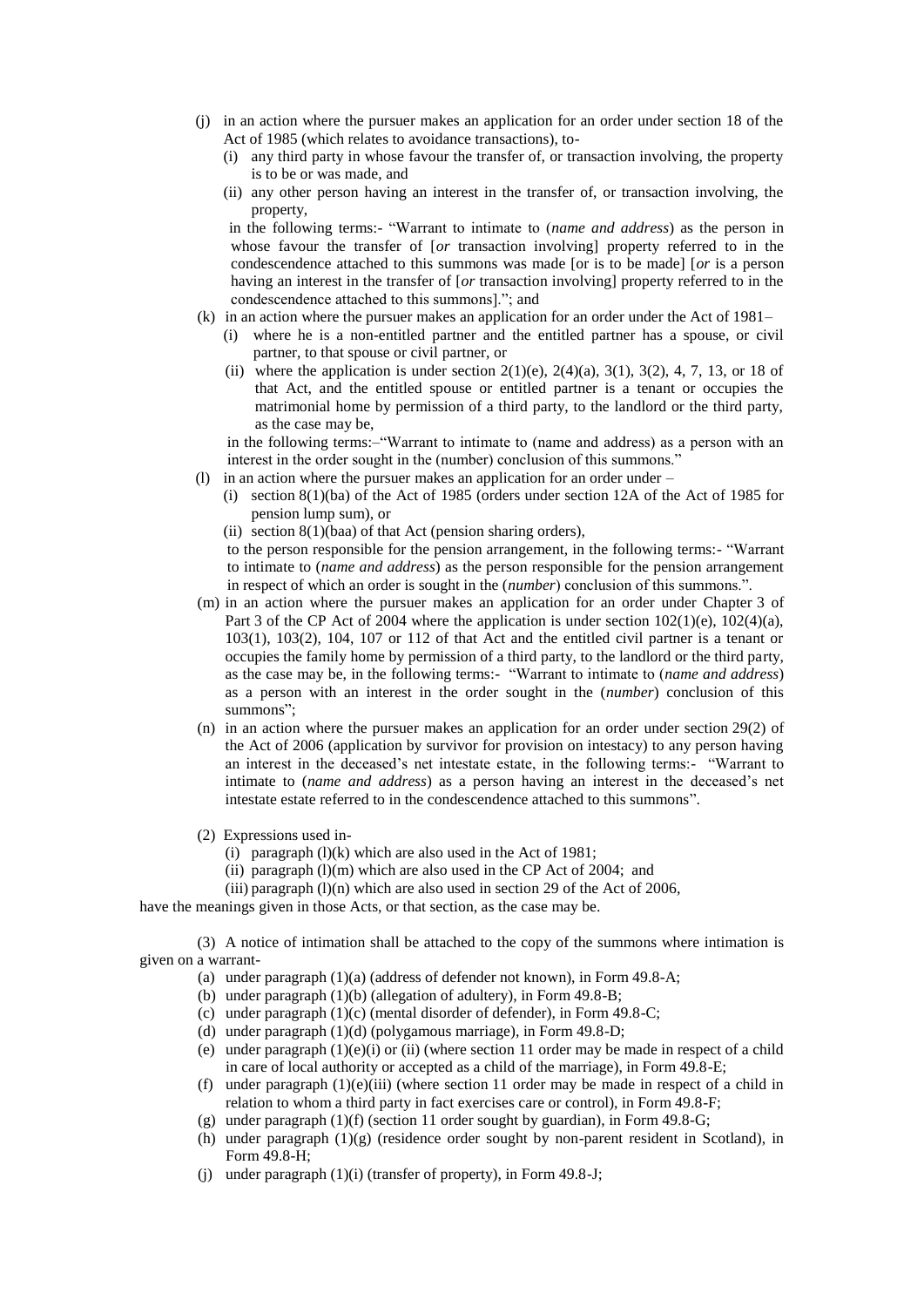- (k) under paragraph (1)(j) (avoidance transactions), in Form 49.8-K;
- (1) under paragraph  $(1)(k)$  (orders sought under the Act of 1981), in Form 49.8-L.
- (m) under-
	- (i) paragraph  $(1)(1)(i)$  (orders for pension lump sums) in Form 49.8-M; and (ii) paragraph (1)(l)(ii) (person sharing orders), in Form 49.8MA;
- (n) under paragraph (l)(m) (order sought under Chapter 3 of Part 3 of the CP Act of 2004), in Form 49.8-0; and
- (o) under paragraph (l)(n) (order under section 29 of the Act of 2006), in Form 49.8-P.
- (4) In a family action, where the pursuer-
- (a) concludes for a residence order in respect of a child;
- (b) is not a parent of the child; and
- (c) is not resident in Scotland when the summons is presented for signeting,

he shall, on presenting the summons for signeting, apply by motion for an order for intimation in Form 49.8-H to such local authority as the court thinks fit.

(5) Where the address of a person mentioned in paragraph  $(1)(b)$ ,  $(d)$ ,  $(e)$ ,  $(f)$ ,  $(g)$ ,  $(i)$ ,  $(j)$ ,  $(k)$ or (l) or (m) is not known and cannot reasonably be ascertained, the pursuer shall, immediately after the calling of the summons, apply by motion to dispense with intimation; and the court may grant that motion or make such other order as it thinks fit.

(6) Where the identity or address of a person to whom intimation of a family action is required becomes known during the course of the action, the party who would have been required to insert a warrant for intimation to that person shall apply by motion for a warrant for intimation to that person or to dispense with such intimation.

## **Warrants and forms for intimation to a child and for seeking a child's views**

**49.8A.**-(1) Subject to paragraph (2), in an action which includes a conclusion for a section 11 order in respect of a child who is not a party to the action, the pursuer must–

- (a) include in the condescendence of the summons averments setting out the reasons why it is appropriate to send Form 49.8A to the child;
- (b) when the summons is presented for signeting–

 $\overline{a}$ 

- (i) apply by motion for a warrant for intimation and the seeking of the child's views in Form 49.8A, specifying the articles of condescendence in the summons which contain the reasons for the request;
- (ii) submit a draft Form 49.8A, showing the details that the pursuer proposes to include when the form is sent to the child.

(2) Where the pursuer considers that it would be inappropriate to send Form 49.8A to the child (for example, where the child is under 5 years of age), the pursuer must–

- (a) when the summons is presented for signeting, apply by motion for the court to dispense with intimation and the seeking of the child's views in Form 49.8A, specifying the articles of condescendence in the summons which contain the reasons for the request;
- (b) include in the condescendence of the summons averments setting out the reasons why it is inappropriate to send Form 49.8A to the child.

(3) The court must be satisfied that the draft Form 49.8A submitted under paragraph (1)(b) has been drafted appropriately(**a**).

(4) The court may dispense with intimation and the seeking of views in Form 49.8A or make any other order it considers appropriate.

(5) An order granting warrant for intimation and the seeking of the child's views in Form 49.8A under this rule must–

(a) state that the Form 49.8A must be sent in accordance with rule 49.8A(6);

<sup>(</sup>**a**) The Scottish Civil Justice Council has published guidance on the preparation of Form 49.8A in child-friendly language. This document can be viewed online at the "Publications" page of its website (www.scottishciviljusticecouncil.gov.uk). Alternatively, a copy can be requested by emailing scjc@scotcourts.gov.uk.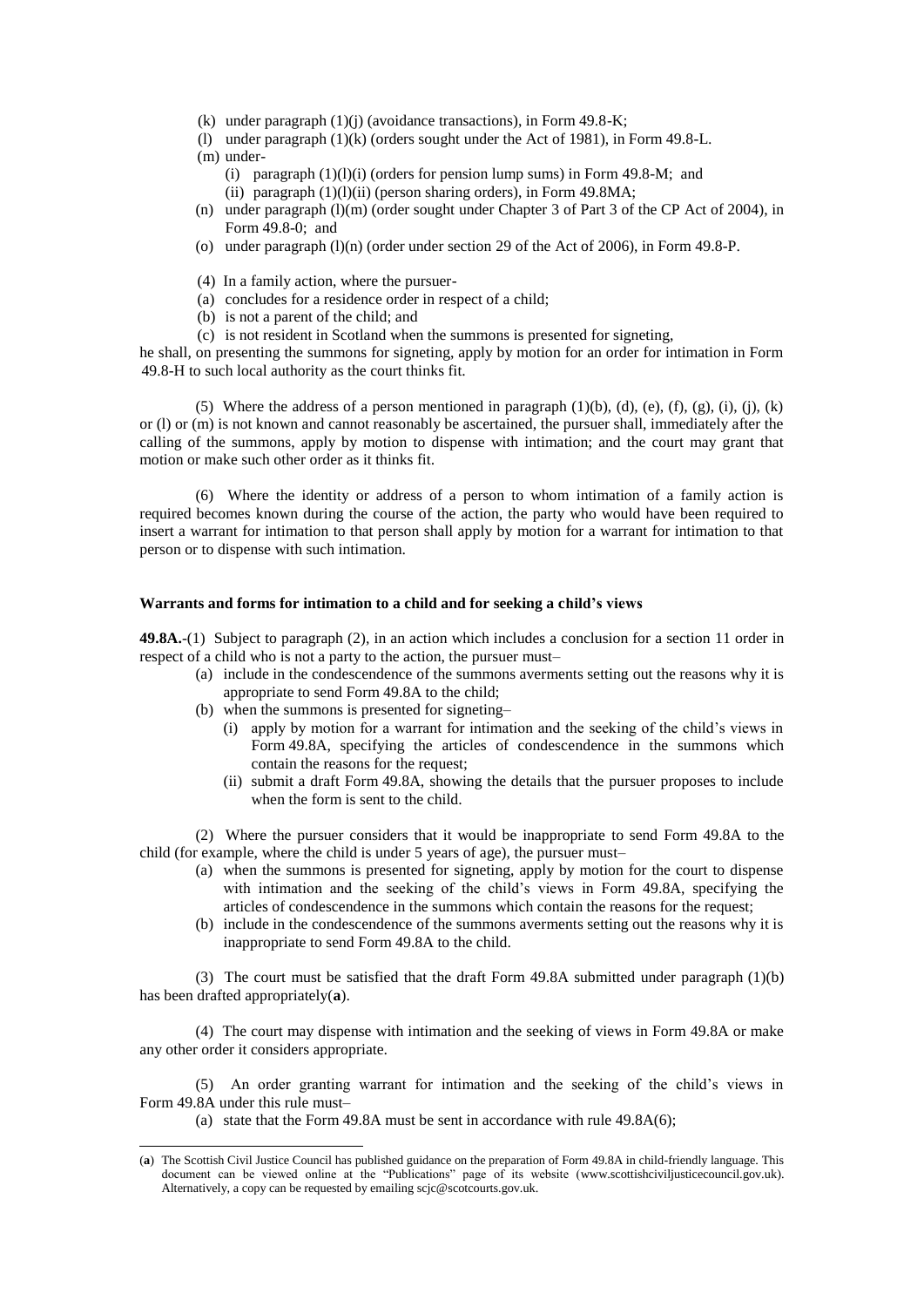- (b) be signed by the Lord Ordinary.
- (6) The Form 49.8A must be sent in accordance with–
- (a) rule 49.20 (views of the child undefended actions), where the action is undefended;
- (b) rule 49.20A (views of the child section 11 order sought by pursuer only), where the action is defended and a section 11 order is sought by the pursuer only;
- (c) rule 49.20B (views of the child section 11 order sought by defender only), where a section 11 order is sought by the defender only; or
- (d) rule 49.20C (views of the child section 11 orders sought by both pursuer and defender), where a section 11 order is sought by both parties.

#### **Intimation where relevant association**

**49.9**.-(1) In a family action where the pursuer alleges an association as defined in paragraph (4) between the defender and another named person, the pursuer shall, when the summons is presented for signeting, apply by motion for an order for intimation to that person or to dispense with such intimation.

- (2) In determining a motion under paragraph (1), the court may-
- (a) make such order for intimation as it thinks fit; or
- (b) dispense with intimation; and
- (c) where it dispenses with intimation, order that the name of that person be deleted from the condescendence of the summons.

(3) Where intimation is ordered under paragraph (2), a notice of intimation in Form 49.9 shall be attached to the copy of the summons to be intimated.

(4) In paragraph (1), "relevant association" means sodomy, incest or any homosexual relationship, and where the family action is in relation to a civil partnership shall include any heterosexual relationship.

## **Productions in action of divorce, dissolution of civil partnership, or where section 11 order may be made**

**49.10.**-(1) There shall be lodged as a production with the principal writ when first lodged in process–

- (a) in an action of divorce–
	- (i) an extract or certified copy of the relevant entry in the register of marriages; and
	- (ii) where an action relies on section  $1(1)(b)$  of the Act of 1976 (grounds of divorce: interim gender recognition certificate)(**a**), the interim gender recognition certificate or a certified copy of it;
- (b) in an action of dissolution of a civil partnership–
	- (i) an extract or certified copy of the relevant entry in the civil partnership register; and
	- (ii) where the action relies on section  $117(2)(b)$  of the CP Act of 2004 (grounds for dissolution of civil partnership: interim gender recognition certificate), the interim gender recognition certificate or a certified copy of it; and
- (c) in a family action in which the court may make a section 11 order, an extract or certified copy of the relevant entry in the register of births.

(2) In the application of sub-paragraph (a) of paragraph (1) to an action of divorce, or subparagraph (b) of paragraph (1) in an action of dissolution of a civil partnership, where the address of the defender is not known, the documents to be lodged under those sub-paragraphs, as the case may be, shall be obtained and dated within three months before the date on which it is lodged.

## **Execution of service on, or intimation to, local authority**

 $\overline{a}$ 

**49.11**.-(1) Where a local authority referred to in rule 49.8(1)(g) (residence order sought by non-parent resident in Scotland) or rule 49.8(4) (residence order sought by non-parent not resident in Scotland) is

<sup>(</sup>**a**) Section 1(1)(b) was inserted by paragraph 6 of Schedule 2 to the Gender Recognition Act 2004 (c.7).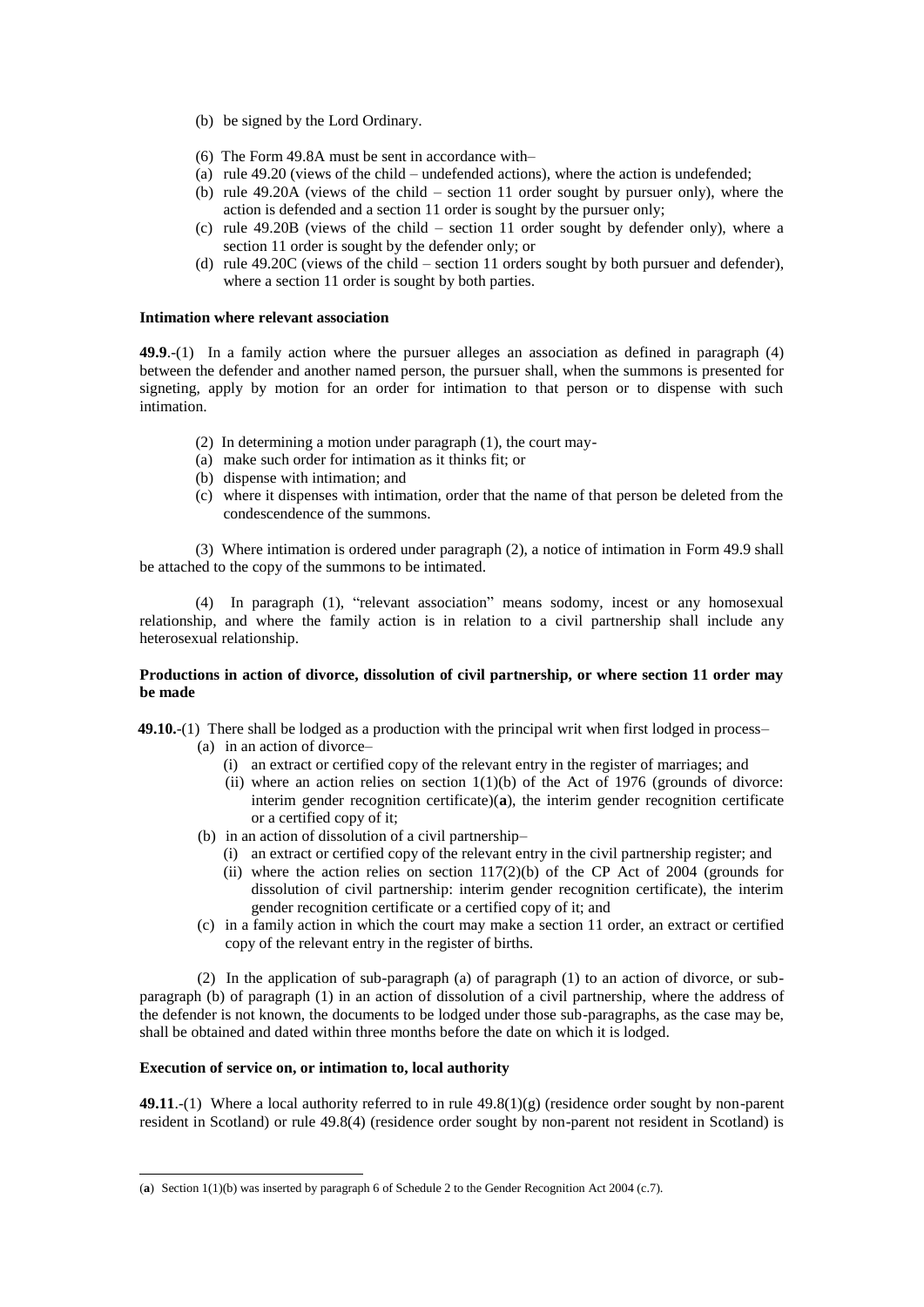called as a defender in a summons at the time of signeting, service of the summons on that local authority shall be executed within seven days after the date of signeting.

- (2) Where in a family action-
- (a) to which rule  $49.8(1)(g)$  applies, or
- (b) in which a motion under rule 49.8(4) is required,

the local authority referred to in that provision is called as a defender in the summons at the time of signeting, a notice in Form 49.8-H shall be attached to the copy of the summons served on that local authority unless the court otherwise orders.

(3) In any family action, the court may, if it thinks fit, order intimation to a local authority, and such intimation shall be in Form 49.8-H.

(4) Where, by virtue of paragraph (3) of this rule or rule  $49.8(1)(g)$ ,  $49.8(4)$  or  $49.15(3)$ , intimation of an application for a section 11 order is to be made to a local authority, intimation to that local authority shall be given within seven days after the date of signeting or order for intimation, as the case may be; and a notice in Form 49.8-H shall be attached to the copy of the summons intimated to that local authority.

#### **Notice of actions by advertisement**

**49.12**. Where notice of a family action is given by advertisement under rule 16.5 (service where address of person is not known), the period of notice shall be 21 days from the date of publication of the advertisement unless the court otherwise orders.

## **Service in cases of mental disorder of defender**

**49.13**.-(1) In a family action where the defender suffers or appears to suffer from mental disorder and is resident in a hospital or other similar institution, service of the summons shall be executed in accordance with rule 16.4 (service by post) addressed to the medical officer in charge of that hospital or institution; and there shall be included with the copy of the summons-

- (a) any notice required by rule 49.14(1) (notices in certain actions of divorce or separation) or by rule 49.14A(1) (notices in certain actions of dissolution of civil partnership or separation of civil partners);
- (b) a request in Form 49.13-A requesting the medical officer to-
	- (i) deliver and explain the summons, citation and any notice or form of notice of consent required under rule 49.14(1) or rule 49.14A(1); or
	- (ii) certify that such delivery or explanation would be dangerous to the health or mental condition of the defender; and
	- (iii) complete the certificate in Form 49.13-B; and
- (c) a stamped envelope addressed for return of that certificate to the pursuer or his agent, if he has one.

(2) The medical officer referred to in paragraph (1) shall send the certificate in Form 49.13-B duly completed to the pursuer or his agent, as the case may be.

(3) The certificate mentioned in paragraph (2) shall be attached to the summons when it is lodged for calling.

(4) Where such a certificate bears that the summons has not been delivered to the defender, the court may, at any time while the action is depending-

(a) order such further medical inquiry, and

(b) make such order for further service or intimation, as it thinks fit.

## **Notices in certain actions of divorce or separation**

**49.14**.-(1) In the following actions of divorce or separation, there shall be attached to the copy of the summons served on the defender-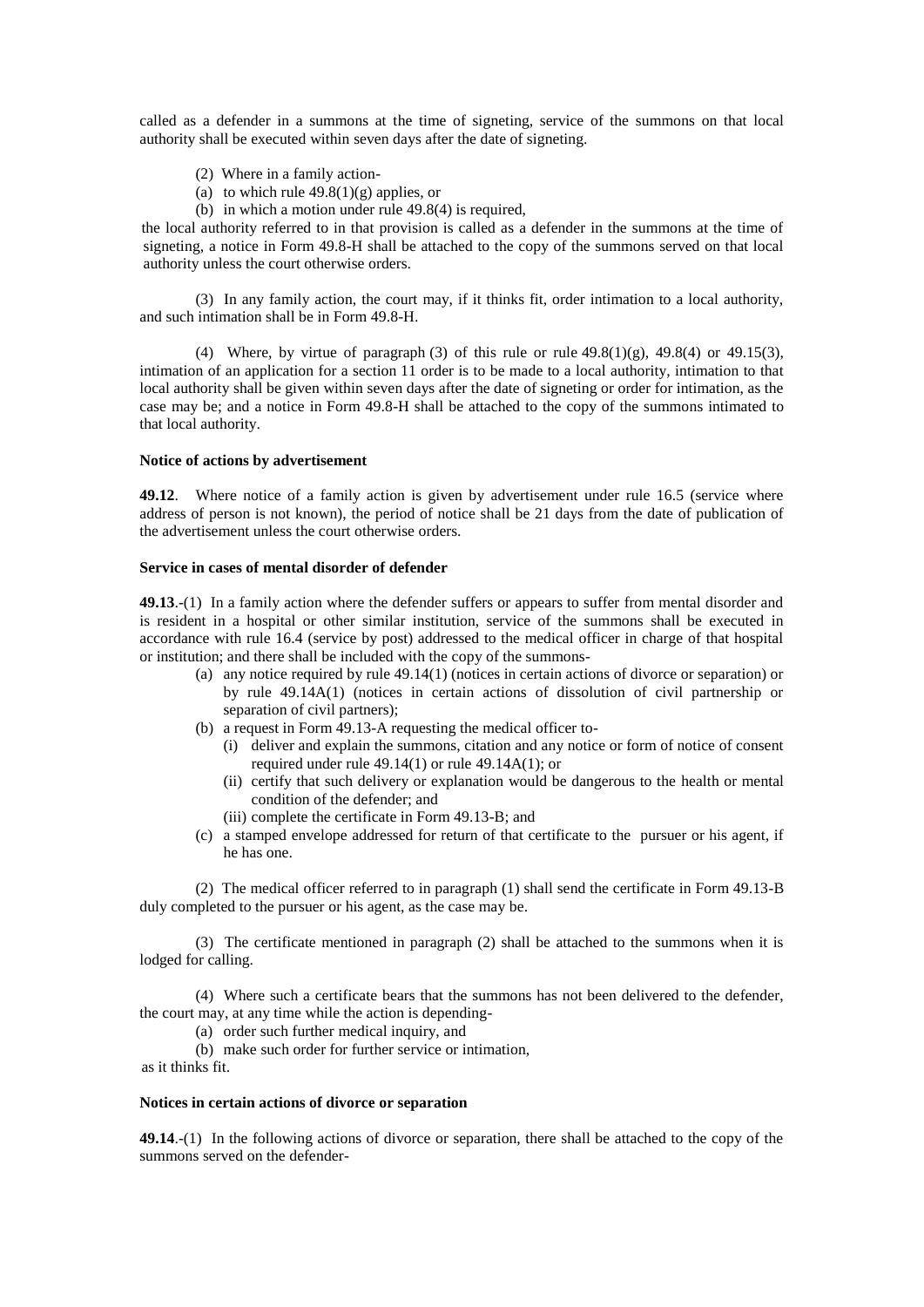- (a) in an action relying on section 1(2)(d) of the Act of 1976(**a**) (no cohabitation for one year with consent of defender to decree)-
	- (i) which is an action of divorce, a notice in Form 49.14-A and a form of notice of consent in Form 49.14-B;
	- (ii) which is an action of separation, a notice in Form 49.14-C and a form of notice of consent in Form 49.14-D;
- (b) in an action relying on section  $1(2)(e)$  of the Act of 1976 (no cohabitation for two years)-
	- (i) which is an action of divorce, a notice in Form 49.14-E;
	- (ii) which is an action of separation, a notice in Form 49.14-F;
- (c) in an action relying on section  $1(1)(b)$  of the Act of 1976 (grounds for divorce: interim gender recognition certificate), a notice in Form 49.14-G.

(2) The certificate of service of a summons in an action mentioned in paragraph (1) shall state which notice or form mentioned in paragraph (1) has been included with the summons.

## **Notices in certain actions of dissolution of civil partnership or separation of civil partners**

**49.14A**.-(1) In the following actions of dissolution of civil partnership or separation of civil partners, there shall be attached to the copy of the summons served on the defender–

- (a) in an action relying on section  $117(3)(c)$  of the CP Act of 2004 (no cohabitation for one year with consent of defender to decree)–
	- (i) which is an action of dissolution of a civil partnership, a notice in Form 49.14A-A and a form of notice of consent in Form 49.14A-B;
	- (ii) which is an action of separation of civil partners, a notice in Form 49.14A-C and a form of notice of consent in Form 49.14A-D;
- (b) in an action relying on section 117(3)(d) of the CP Act of 2004 (no cohabitation for two years)–
	- (i) which is an action of dissolution of a civil partnership, a notice in Form 49.14A-E;
	- (ii) which is an action of separation of civil partners, a notice in Form 49.14A-F;
- (c) in an action relying on section  $117(2)(b)$  of the CP Act of 2004 (grounds of dissolution: interim gender recognition certificate), a notice in Form 49.14A-G.

(2) The certificate of service of a summons in an action mentioned in paragraph (1) shall state which notice or form mentioned in paragraph (1) has been included with the summons.

## **Orders for intimation by the court**

**49.15**.-(1) Except in relation to intimation to a child in Form 49.8A, in any family action, the court may, at any time-

- (a) order intimation to be made to such person as it thinks fit;
- (b) postpone intimation, where it considers that such postponement is appropriate and in that case, the court shall make such order in respect of postponement of intimation as it thinks fit; or
- (c) dispense with intimation, where it considers that such dispensation is appropriate.
- (b) the court considers that the child is not of sufficient age or maturity to express his views.

(3) Where a party makes an application or averment in a family action which, had it been made in a summons when presented for signeting, would have required a warrant for intimation under rule 49.8, that party shall apply by motion for a warrant for intimation or to dispense with such intimation; and rule 49.8 shall, with the necessary modifications, apply to a warrant under this paragraph as it applies to a warrant under that rule.

### **Interested persons entering process**

**49.16**.-(1) A person on whom intimation has been made of a family action or an application in a family action, may apply by minute for leave to be sisted as a party and to lodge defences, answers or a minute, as the case may be-

(a) where the intimation was made on a warrant in a summons, within 7 days after the summons is lodged for calling; and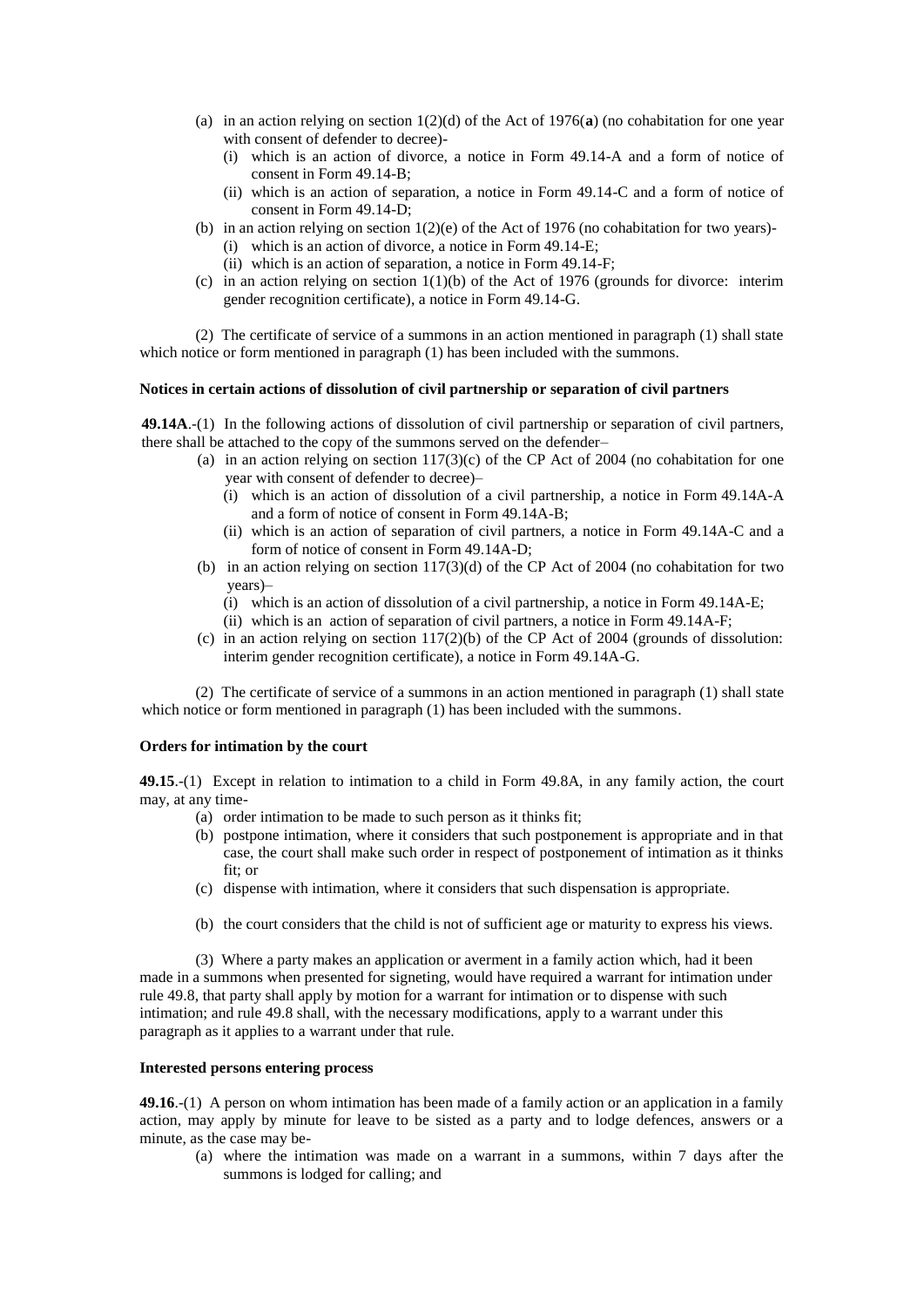(b) in any other case, within the period of notice.

(2) Where the court grants a motion under paragraph (1), it shall make such order for further procedure as it thinks fit.

#### **Appointment of curators** *ad litem* **to defenders**

49.17.-(1) This rule applies to a family action, where it appears to the court that the defender has a mental disorder.

(2) In an action to which this rule applies, the court shall, after the expiry of the period for lodging defences-

- (a) appoint a curator *ad litem* to the defender; and
- (b) make an order requiring the curator *ad litem* to lodge in process a report, based on medical evidence, stating whether or not, in the opinion of a suitably qualified medical practitioner, the defender is incapable of instructing a solicitor to represent the defender's interests.

(3) Within 7 days after the appointment of a curator *ad litem* under paragraph (2)(a), the pursuer shall send to him a copy of the summons and any defences lodged (including any adjustments and amendments).

(4) On lodging a report under paragraph (2)(b), the curator *ad litem* must intimate that this has been done to—

- (a) the pursuer; and
- (b) the solicitor for the defender, if known.

(5) Within 14 days after the report required under paragraph (2)(b) has been lodged, the curator *ad litem* must lodge in process one of the writs mentioned in paragraph (6).

- (6) The writs referred to in paragraph (5) are-
- (a) defences to the action;
- (b) a minute adopting defences already lodged in process; and
- (c) a minute stating that the curator *ad litem* does not intend to lodge defences.

(7) Notwithstanding that he has lodged a minute stating that he does not intend to lodge defences, a curator *ad litem* may appear at any stage of the action to protect the interests of the defender.

(8) At such intervals as the curator *ad litem* considers reasonable having regard to the nature of the defender's mental disorder, the curator *ad litem* must review the defender's capacity to instruct a solicitor, in order to ascertain whether it is appropriate for the appointment to continue.

(8A) If it appears to the curator *ad litem* that the defender may no longer be incapable, the curator ad litem must by motion seek the court's permission to obtain an opinion on the matter from a suitably qualified medical practitioner.

(8B) If the motion under paragraph (8A) is granted, the curator *ad litem* must lodge in process a copy of the opinion as soon as possible.

(8C) Where the opinion concludes that the defender is not incapable of instructing a solicitor, the curator *ad litem* must seek discharge from appointment by minute

(9) The pursuer shall be responsible, in the first instance, for payment of the fees and outlays of the curator *ad litem* incurred during the period from his appointment until-

(a) he lodges a minute stating that he does not intend to lodge defences;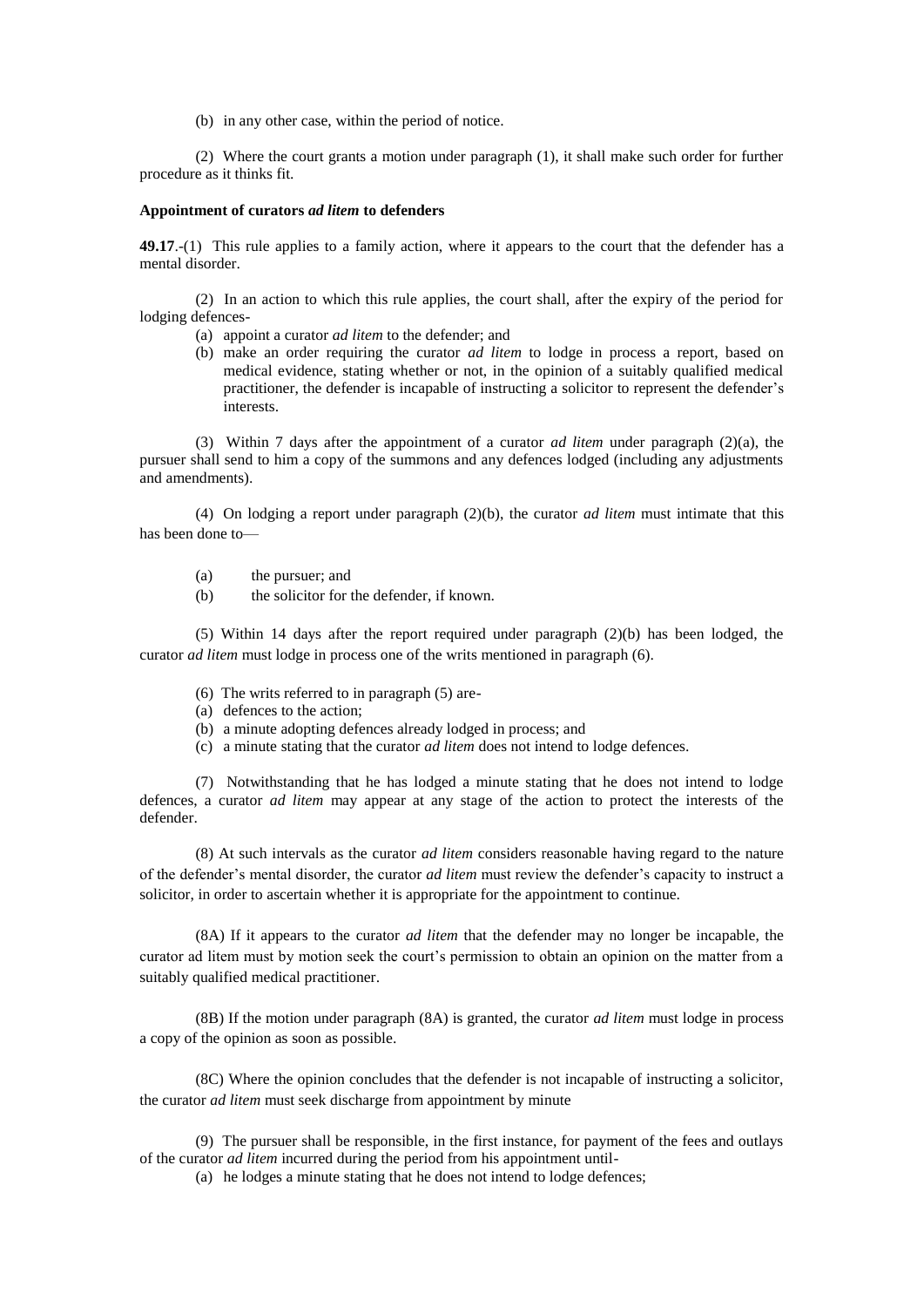- (b) he decides to instruct the lodging of defences or a minute adopting defences already lodged; or
- (c) being satisfied after investigation that the defender is not incapable of instructing a solicitor, he is discharged.

#### **Applications for sist**

**49.18**. An application for a sist, or the recall of a sist, under Schedule 3 to the Domicile and Matrimonial Proceedings Act 1973(**a**) shall be made by motion.

## **Applications for sist in actions involving civil partnerships**

**49.18A.**-(1) Schedule 3 to the Act of 1973(**b**) (sisting of consistorial actions in Scotland) shall apply to actions for dissolution of civil partnerships, separation of civil partners or declarator of nullity of civil partnerships subject to the following modifications–

- (a) for "consistorial action", wherever it appears, there shall be substituted "action concerning a civil partnership";
- (b) for "divorce", wherever it appears there shall be substituted "dissolution of a civil partnership";
- (c) for "separation", wherever it appears, there shall be substituted "separation of civil partners";
- (d) for "declarator of nullity of marriage", wherever it appears, there shall be substituted "declarator of nullity of a civil partnership";
- (e) for "marriage", wherever it appears, there shall be substituted "civil partnership";
- (f) for "spouse", wherever it appears, there shall be substituted "civil partner";
- (g) in paragraph 2 "declarator of marriage" shall be omitted;
- (h) in paragraph 8(b) for "marriage was contracted" there shall be substituted "civil partnership was registered";
- (i) in paragraphs  $4(a)$ , 7, and  $9(4)$  "or in a sheriff court" shall be omitted;
- (j) in paragraph 8 "or in the Sheriff Court" shall be omitted;
- (k) in paragraph  $9(1)$  "or in a sheriff court" shall be omitted.

(2) An application for a sist or a recall of a sist under Schedule 3 to the Act of 1973 as it applies under paragraph (1) shall be made by motion.

## **Notices of consent to divorce, separation, dissolution of civil partnership or separation of civil partners**

**49.19**.-(1) Where, in an action of divorce, or separation in which the facts in section 1(2)(d) of the Act of 1976, or dissolution of a civil partnership or separation of civil partners in which the facts in section 117(3)(d) of the CP Act of 2004, (no cohabitation for one year with consent of defender to decree) are relied on, the defender wishes to consent to the grant of decree–

- (a) of divorce or separation he shall do so by giving notice in writing in Form 49.14-B (divorce) or Form 49.14-D (separation), as the case may be; or
- (b) of dissolution of a civil partnership or separation of civil partners, he shall do so by giving notice in writing in Form 49.14A-B (dissolution) or Form 49.14A-D (separation of civil partners), as the case may be;

to the Deputy Principal Clerk.

-

(2) The evidence of one witness shall be sufficient for the purpose of establishing that the signature on a notice of consent under paragraph (1) is that of the defender.

(3) In an action of divorce, separation, dissolution of a civil partnership, or separation of civil partners where the summons includes for the purposes of section 1(2)(d) of the Act of 1976, or section 117(3)(d) of the CP Act of 2004, as the case may be, an averment that the defender consents to the

<sup>(</sup>**a**) 1973 c.45; Schedule 3 was amended by the Divorce Jurisdiction, Court Fees and Legal Aid (Scotland) Act 1983 (c.12), Schedule 1, paragraphs 19 and 20.

<sup>(</sup>**b**) Schedule 3 was amended by the Divorce Jurisdiction, Court Fees and Legal Aid (Scotland) Act 1983 (c.12), Schedule 1, paragraphs 19 and 20.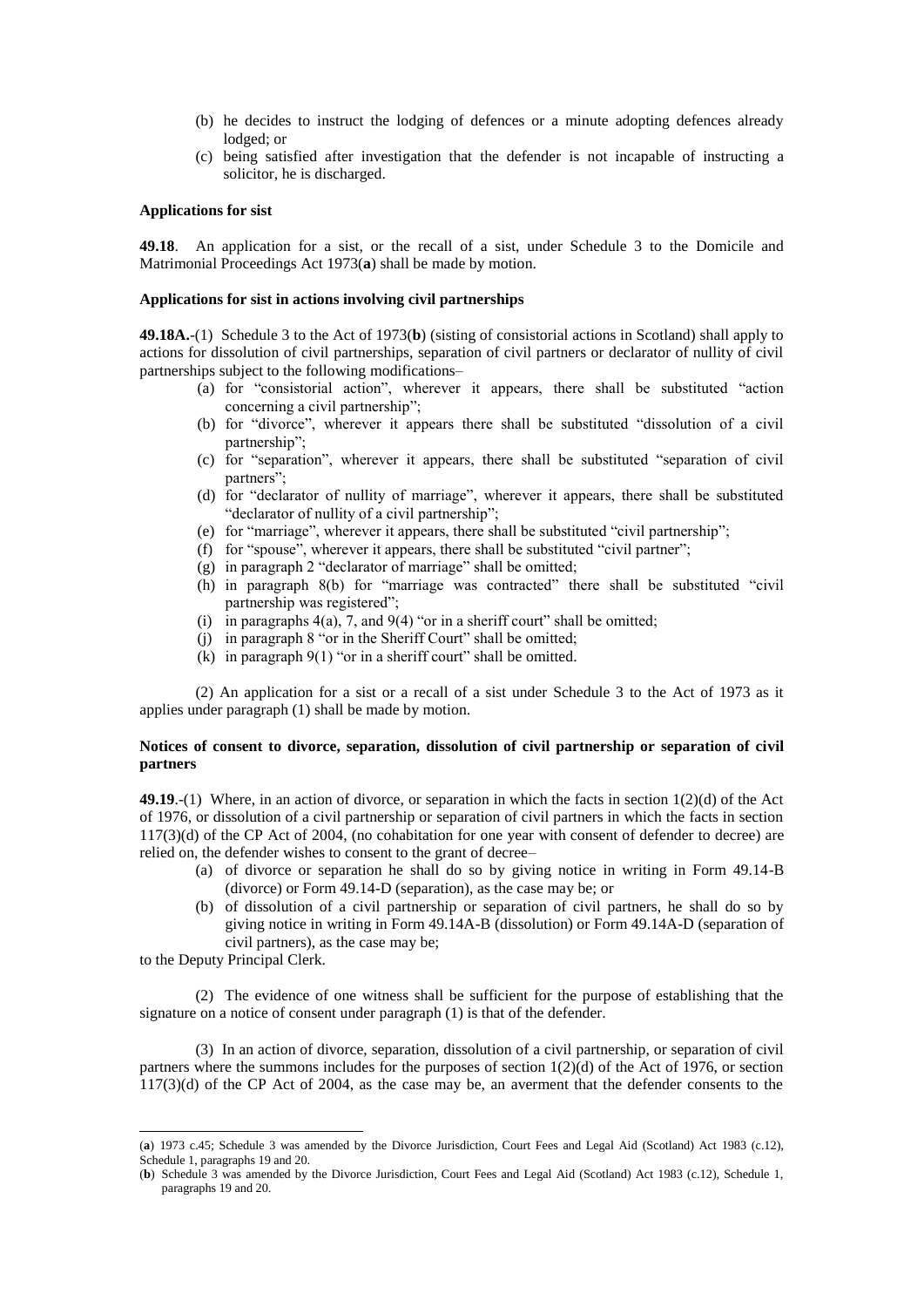grant of decree, the defender may give notice by letter to the Deputy Principal Clerk stating that he has not so consented or that he withdraws any consent which he has already given.

- (4) On receipt of a letter under paragraph (3), the Deputy Principal Clerk shall-
- (a) cause the letter to be lodged in process; and
- (b) give written intimation of the terms of the letter to the pursuer.

(5) On receipt of an intimation under paragraph (4)(b), the pursuer may, within 14 days after the date of the intimation, if none of the other facts mentioned in section 1(2) of the Act of 1976 or section 117(3) of the CP Act of 2004, as the case may be, is averred in the summons, apply by motion for the action to be sisted.

(6) If no such motion is enrolled, the pursuer shall be deemed to have abandoned the action and the action shall be dismissed.

(7) If a motion under paragraph (5) is granted and the sist is not recalled or renewed within a period of six months from the date of the interlocutor granting the sist, the pursuer shall be deemed to have abandoned the action and the action shall be dismissed.

## **Views of the child – undefended actions**

**49.20.**-(1) This rule applies to undefended actions in which a section 11 order is sought and warrant has been granted for intimation and the seeking of the child's views in Form 49.8A.

- (2) The pursuer must–
- (a) following the expiry of the period for lodging defences, send the child the Form 49.8A that was submitted and approved under rule 49.8A (warrants and forms for intimation to a child and for seeking a child's views);
- (b) lodge with the minute for decree a certificate of intimation in Form 49.8B;
- (c) not send the child a copy of the summons.

(3) Except on cause shown, the court must not grant decree in the period of 28 days following the date on which the Form 49.8A was sent to the child.

#### **Views of the child – section 11 order sought by pursuer only**

**49.20A.**-(1) This rule applies to defended actions in which only the pursuer seeks a section 11 order and warrant has been granted for intimation and the seeking of the child's views in Form 49.8A.

- (2) The pursuer must–
- (a) no later than 14 days after defences are lodged, send the child the Form 49.8A that was submitted and approved under rule 49.8A (warrants and forms for intimation to a child and for seeking a child's views);
- (b) on the same day, lodge a certificate of intimation in Form 49.8B;
- (c) not send the child a copy of the summons or the defences.

## **Views of the child – section 11 order sought by defender only**

**49.20B.**-(1) This rule applies to defended actions in which only the defender seeks a section 11 order and warrant has been granted for intimation and the seeking of the child's views in Form 49.8A.

- (2) The defender must–
- (a) no later than 14 days after warrant to intimate to the child is granted under rule 49.31(7) (defences in family actions), send the child the Form 49.8A that was submitted and approved under rule 49.31;
- (b) on the same day, lodge a certificate of intimation in Form 49.8B;
- (c) not send the child a copy of the summons or the defences.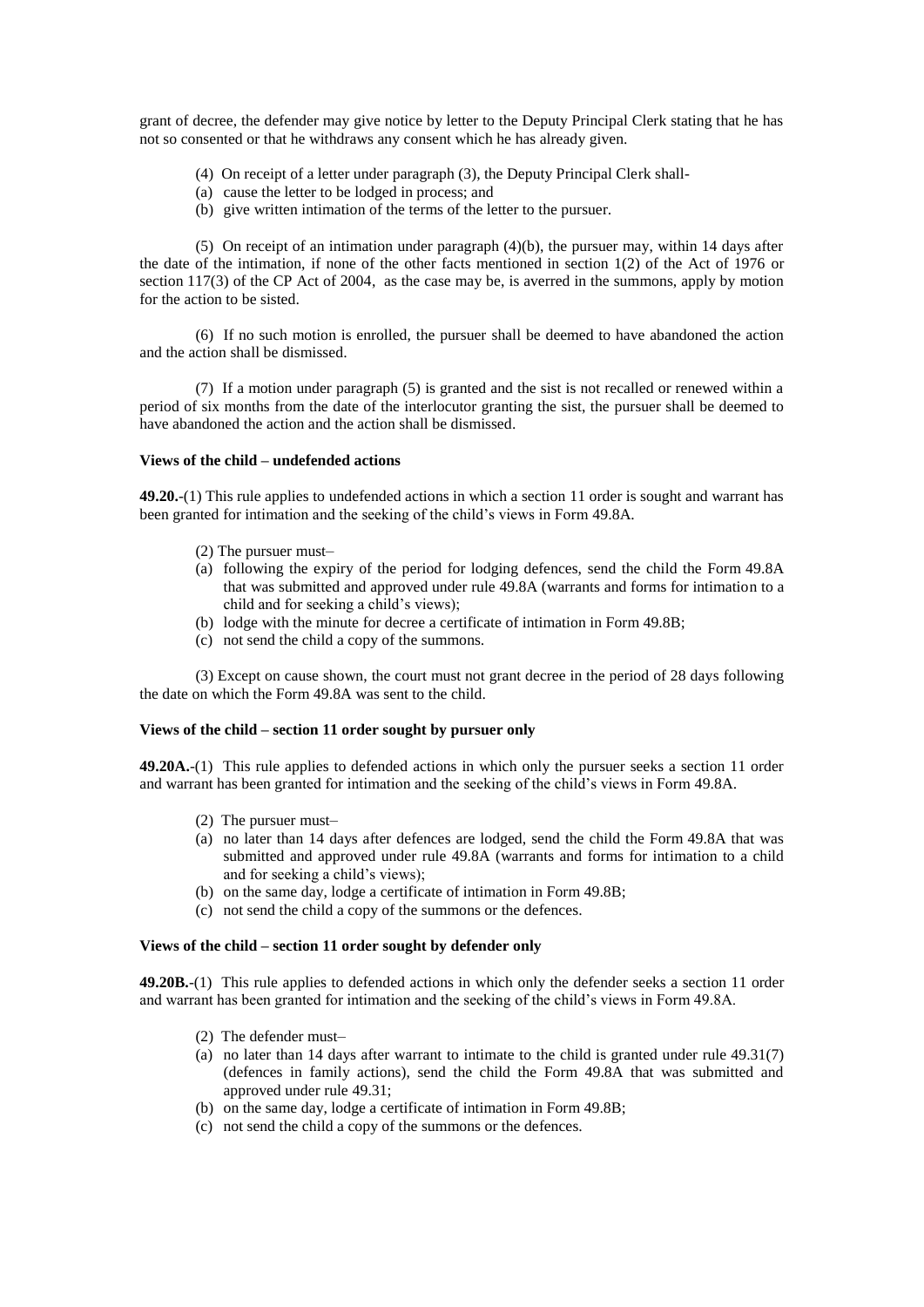## **Views of the child – section 11 orders sought by both pursuer and defender**

**49.20C.**-(1) This rule applies to defended actions in which section 11 orders are sought by both the pursuer and the defender and warrant has been granted for intimation and the seeking of the child's views in Form 49.8A.

- (2) The pursuer must–
- (a) no later than 14 days after defences are lodged, send the child the Form 49.8A that was submitted and approved under rule 49.8A (warrants and forms for intimation to a child and for seeking a child's views), amended so as also to narrate the section 11 order sought by the defender;
- (b) on the same day– (i) lodge a certificate of intimation in Form 49.8B;
	- (ii) send the defender a copy of the Form 49.8A that was sent to the child;
- (c) not send the child a copy of the summons or the defences.

# **Views of the child – the court's role**

**49.20D.**-(1) In a family action, in relation to any matter affecting a child, where that child has–

- (a) returned a Form 49.8A to the court; or
- (b) otherwise indicated to the court a wish to express views,

the court must not grant any order unless an opportunity has been given for the views of that child to be obtained or heard.

(2) Where the court is considering making an interim section 11 order before the views of the child have been obtained or heard, the court must consider whether, and if so how, to seek the child's views in advance of making the order.

(3) Where a child has indicated a wish to express views, the court must order any steps to be taken that it considers appropriate to obtain or hear the views of that child.

(4) The court must not grant an order in a family action, in relation to any matter affecting a child who has expressed views, unless the court has given due weight to the views expressed by that child, having regard to the child's age and maturity.

(5) In any action in which a section 11 order is sought, where Form 49.8A has not been sent to the child concerned or where it has been sent but the court considers that the passage of time requires it to be sent again, the court may at any time order any party to–

- (a) send the Form 49.8A to that child within a specified timescale;
- (b) on the same day, lodge–
	- (i) a copy of the Form 49.8A that was sent to the child;
	- (ii) a certificate of intimation in Form 49.8C.

# **49.21.** Revoked by S.I. 1996 No.2587

#### **Child welfare reporters**

**49.22**.-(1) At any stage of a family action the court may, in relation to any matter affecting a child, appoint a person (referred to in this rule as a "child welfare reporter")-

- (a) to seek the views of the child and to report any views expressed by the child to the court; or
- (b) to undertake enquiries and to report to the court.

(2) A child welfare reporter may only be appointed under paragraph (1)(b) where the court is satisfied that the appointment-

- (a) is in the best interests of the child; and
- (b) will promote the effective and expeditious determination of an issue in relation to the child.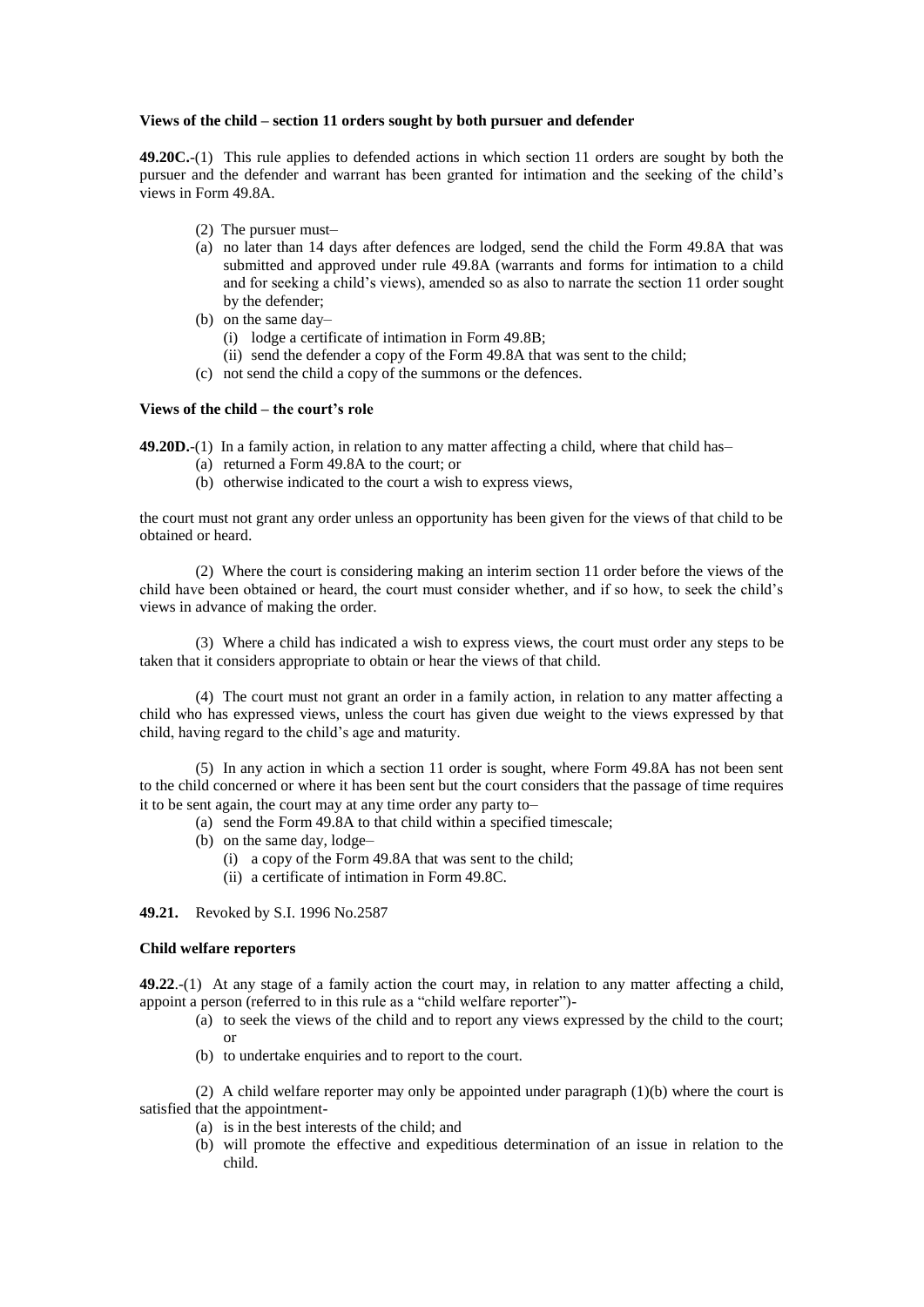- (3) An interlocutor appointing a child welfare reporter must-
- (a) specify a date by which the report is to be submitted to the court;
- (b) include a direction as to the fees and outlays of the child welfare reporter;
- (c) where the appointment is under paragraph  $(1)(a)$ , specify the issues in respect of which the child's views are to be sought and include a direction as to whether a copy of the report is to be provided to the parties under paragraph (9)(d);
- (d) where the appointment is under paragraph  $(1)(b)$ , specify the enquiries to be undertaken, and the issues requiring to be addressed in the report; and
- (e) where the appointment is under paragraph (1)(b) and seeking the views of the child forms part of the enquiries to be undertaken, include a direction as to whether the views of the child should be recorded in a separate report and, if so, whether a copy of that report is to be provided to the parties under paragraph (9)(d).

(4) An interlocutor complies with subparagraph (c) or (d) of paragraph (3) if the issues or, as the case may be, the enquiries referred to in that subparagraph are specified in an annex to the interlocutor in Form 49.22.

(5) Where the court has appointed a child welfare reporter with a view to the report being considered at an assigned hearing, the date specified in accordance with paragraph (3)(a) must be a date no less than three clear days before that hearing, excluding any day on which the Office of Court is not open, unless cause is shown for specifying a later date.

- (6) On appointing a child welfare reporter, the court may also-
- (a) make such further order as may be required to facilitate the discharge of the child welfare reporter's functions;
- (b) direct that a party to the proceedings is to be responsible for providing the child welfare reporter with copies of such documents lodged in the process as may be specified; and
- (c) give the child welfare reporter directions.

(7) The direction referred to in paragraph (3)(b) must assign liability for payment of the child welfare reoprter's fees and outlays in the first instance, and require that liability to be borne-

- (a) in equal shares by-
	- (i) the pursuer;
	- (ii) any defender who has entered appearance; and
	- (iii) any other person who has been sisted as a party to the proceedings; or
- (b) by one or more parties to the proceedings on such other basis as may be justified on cause shown.

(8) On the granting of an interlocutor appointing a child welfare reporter the Deputy Principal Clerk must-

- (a) give the child welfare reporter-
	- (i) a certified copy of the interlocutor, and
	- (ii) sufficient information to enable the child welfare reporter to contact the solicitor for each party to the proceedings, or any party not represented by a solicitor; and
- (b) intimate the name and address of the child welfare reporter to any local authority to which intimation of the proceedings has been made.
- (9) A child welfare reporter appointed under this rule must-
- (a) where the appointment is under paragraph  $(1)(a)$ -
	- (i) seek the child's views on the specified issues, and
	- (ii) prepare a report for the court reporting any such views;
- (b) where the appointment is under paragraph  $(1)(b)$ -(i) undertake the specified enquiries, and
	- (ii) prepare a report for the court having regard to the specified issues;
- (c) send the report to the Deputy Principal Clerk by the date specified;
- (d) unless otherwise directed, send a copy of the report to each party to the proceedings by that date.
- (10) A child welfare reporter may-
- (a) apply to the Deputy Principal Clerk to be given further directions by the court;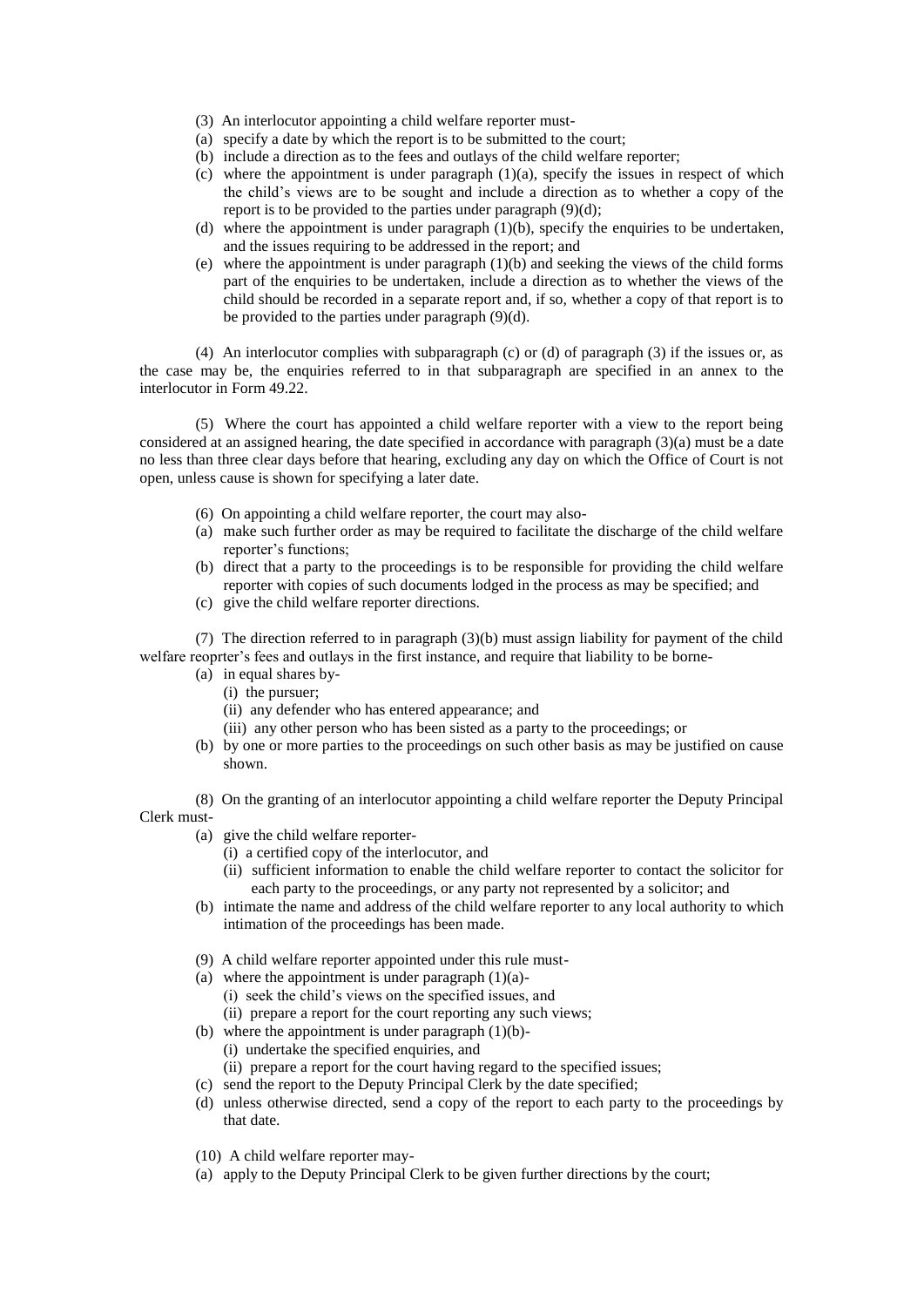(b) bring to the attention of the Deputy Principal Clerk any impediment to the performance of any function arising under this rule.

(11) Where a child welfare reporter acts as referred to in paragraph (10), the court may, having heard parties, make any order or direction that could competently have been made under paragraph (6).

## **Appointment of local authority to report on a child**

**49.22A**.-(1) This rule applies where the court appoints a local authority to investigate and report to the court on the circumstances of a child and on the proposed arrangements for the care and upbringing of the child.

(2) The following provisions of rule 49.22 apply as if the reference to the child welfare reporter was a reference to the local authority appointed by the court-

- (a) paragraph  $(3)(a)$  and  $(b)$ ;
- (b) paragraph  $(6)(a)$  and  $(b)$ ;
- (c) paragraph (7); and
- (d) paragraph (8).
- (3) on completion of the report referred to in paragraph (1), the local authority must-
- (a) send the report to the Deputy Principal Clerk; and
- (b) unless otherwise directed by the court, send a copy of the report to each party to the proceedings.

## **Referral to family mediation**

**49.23**. In any family action in which an order in relation to parental responsibilities or parental rights is in issue, the court may, at any stage of the action where it considers it appropriate to do so, refer that issue to a mediator accredited to a specified family mediation organisation.

#### **Applications for orders to disclose whereabouts of children**

**49.24**.-(1) An application for an order under section 33(1) of the Family Law Act 1986(**a**) (which relates to the disclosure of the whereabouts of a child) shall be made by motion.

(2) Where the court makes an order under section 33(1) of the Family Law Act 1986, it may ordain the person against whom the order has been made to appear before it or to lodge an affidavit.

#### **Applications in relation to removal of children**

**49.25**.-(1) An application for leave under section 51(1) of the Act of 1975(**b**) (authority to remove a child from the care and possession of the applicant for a residence order) or for an order under section 35(3) of the Family Law Act 1986 (application for interdict or interim interdict prohibiting removal of child from jurisdiction)-

- (a) by a party, shall be made by motion;
- (b) by a person other than a party, shall be made by minute in the process of that action.

(2) An application under section 35(3) of the Family Law Act 1986 need not be served or intimated.

(3) An application under section 23(2) of the Child Abduction and Custody Act 1985(**c**) (declarator that removal of child from United Kingdom was unlawful) shall be made-

- (a) in an action depending before the court-
	- (i) by a party, in the summons, defences or minute, as the case may be, or by motion; or
	- (ii) by any other person, by minute; or

<sup>(</sup>**a**) 1986 c.55.

<sup>(</sup>**b**) Section 51(1) of the Act of 1975 was amended by the Health and Social Services and Social Security Adjudication Act 1983 (c.41), Schedule 2, paragraph 25.

<sup>(</sup>**c**) 1985 c.60.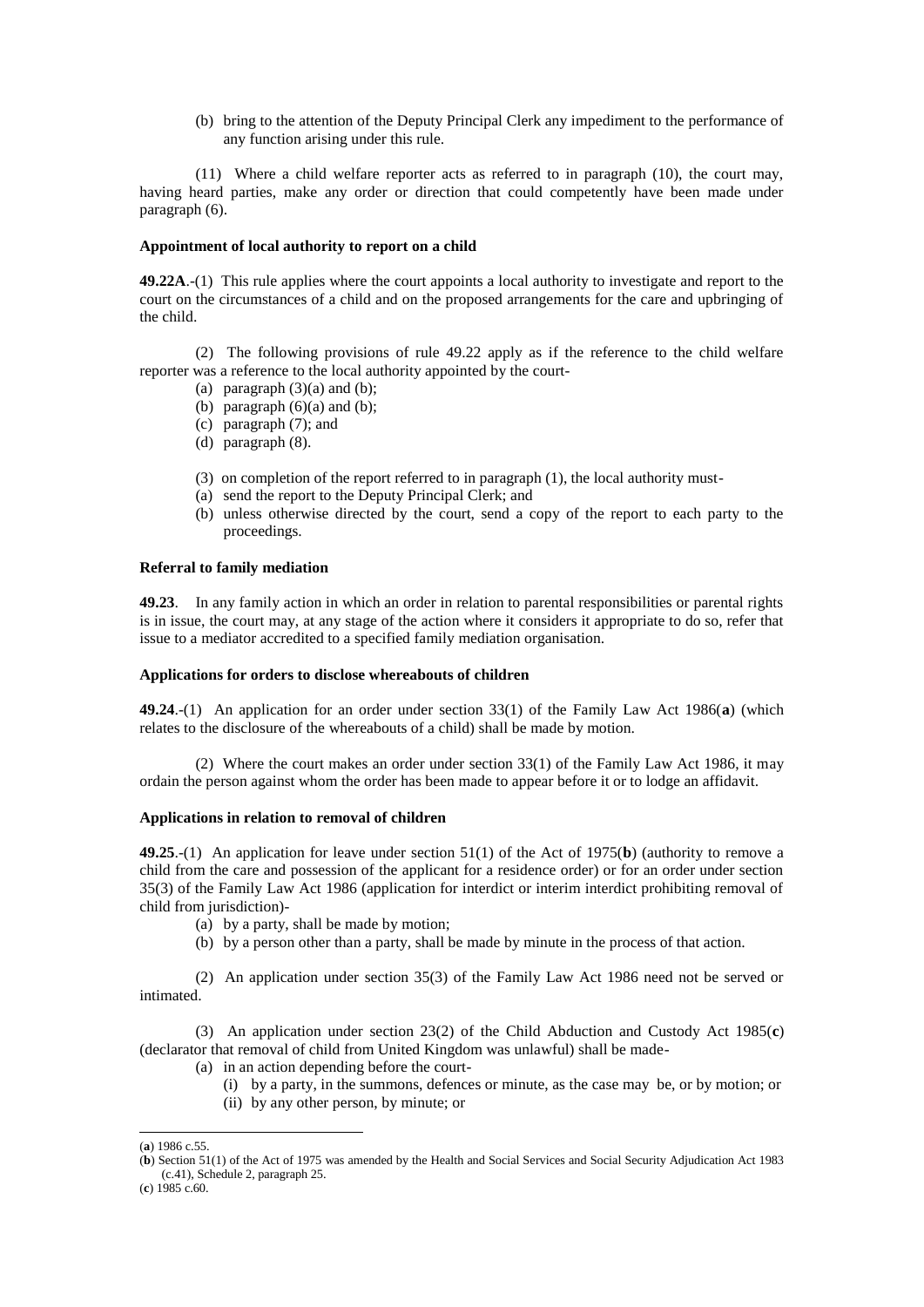(b) after final decree, by minute in the process of the action to which the application relates.

## **Intimation to local authority before supervised contact order**

**49.26**.-(1) Where the court, at its own instance or on the motion of a party, is considering making a contact order or an interim contact order subject to supervision by the social work department of a local authority, it shall ordain the party moving for such an order to intimate to the chief executive of that local authority (unless a party to the action and represented at the hearing at which the issue arises)-

- (a) the terms of any relevant motion;
- (b) the intention of the court to order that the contact order be supervised by the social work department of that local authority; and
- (c) that the local authority shall, within such period as the court has determined-
	- (i) notify the Keeper of the Rolls whether it intends to make representations to the court through counsel or other person having a right of audience or in writing; and
	- (ii) where it intends to make representations in writing, do so within that period.

(2) After receiving notice or written representations, as the case may be, under paragraph (1)(c), the Keeper of the Rolls shall put the action out on the By Order Roll before the Lord Ordinary on such a date as may be convenient, for the court to determine, after considering any representations of a local authority under paragraph (1), whether to order such supervision.

#### **Joint minutes**

 $\overline{a}$ 

**49.27**. Where any parties have reached agreement in relation to-

- (a) a section 11 order,
- (b) aliment for a child, or
- (c) an order for financial provision,

a joint minute may be entered into expressing that agreement; and, subject to rule 49.20(3) (no order before the views of child expressed), the court may grant decree in respect of those parts of the joint minute in relation to which it could otherwise make an order, whether or not such a decree would include a matter for which there was no conclusion or crave.

# **Expenses of curator** *ad litem* **appointed to a child**

**49.27A**. Where in any family action a curator *ad litem* is appointed to a child, the pursuer shall be responsible, in the first instance, for payment of the fees and outlays of the curator *ad litem* incurred during the period from his appointment until the occurrence of any of the following events;

- (a) the lodging of a minute by the curator stating that he does not intend to lodge defences;
	- (b) the curator instructing the lodging of defences or a minute adopting defences which are already lodged; or
	- (c) the discharge, before the occurrence of the events mentioned in sub-paragraphs (a) and (b), of the curator.

#### **Corrected gender recognition certificates**

**49.27B**-(1)An application after final decree for a corrected gender recognition certificate under section 6 of the Act of 2004 shall be made by minute in the process of the action in which the full gender recognition certificate was issued.

(2) Where the court issues a corrected gender recognition certificate, the Deputy Principal Clerk shall send a certified copy of the certificate to the Secretary of State.

# **Applications for postponement of decree under section 3A of the Act of 1976**

**49.27C** An application under section 3A(1) (application for postponement of decree where impediment to religious marriage exists) or section 3A(4) (application for recall of postponement) of the Act of 1976(**a**) shall be made by minute in the process of the action to which the application relates.

<sup>(</sup>**a**) Section 3A was inserted by the Family Law (Scotland) Act 2006 (asp 2), section 15.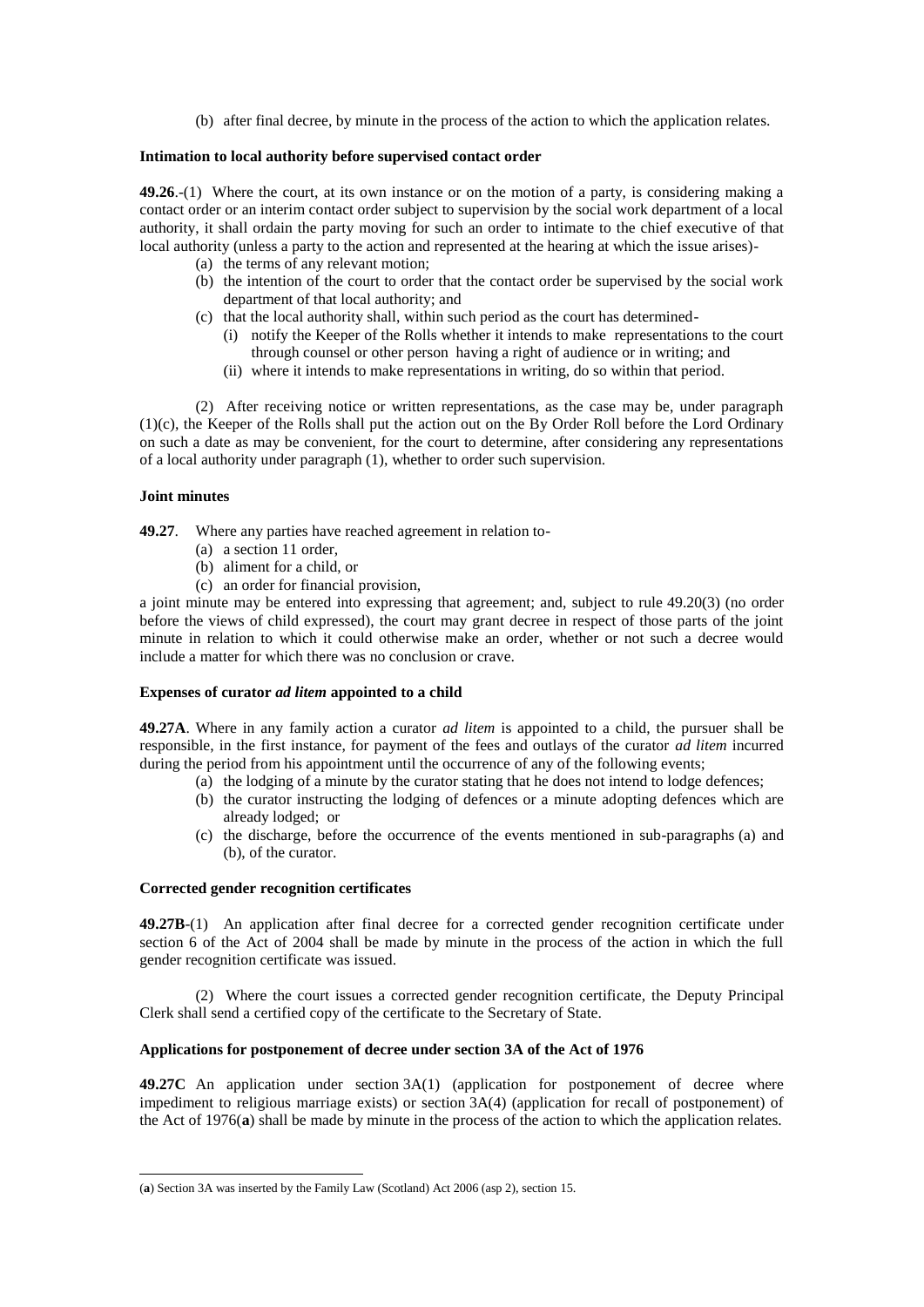#### PART II

#### UNDEFENDED FAMILY ACTIONS

#### **Evidence in certain undefended family actions**

## **49.28**.-(1) This rule-

- (a) subject to sub-paragraph (b), applies to all family actions in which no defences have been lodged, other than a family action-
	- (ii) for financial provision after an overseas divorce or annulment within the meaning of Part IV of the Matrimonial and Family Proceedings Act 1984(**a**); or
	- (iii) for an order under the Act of 1981(**b**);
	- (iv) for financial provision after overseas proceedings to dissolve or annul a civil partnership within the meaning of Schedule 11 to the CP Act of 2004; or
	- (v) for an order under Chapter 3 or 4 of Part 3 of the CP Act of 2004.
	- (vi) for declarator of recognition, or non-recognition, of a relvevant foreign decree within the meaning of section 7(9) of the Domicile and Matrimonial Proceedings Act 1973.
	- (vii) for declarator of recognition, or non-recognition, of a relevant foreign decree within the meaning of paragraph 1 of Schedule 1B to the Domicile and Matrimonial Proceedings Act 1973, or of a judgment to which paragraph  $2(1)(b)$  of that Schedule refers.
- (b) applies to a family action in which a curator *ad litem* has been appointed under rule 49.17(2)(a) where the curator *ad litem* to the defender has lodged a minute intimating that he does not intend to lodge defences;
- (c) applies to any family action which proceeds at any stage as undefended where the court so directs;
- (d) applies to the merits of a family action which is undefended on the merits where the court so directs, notwithstanding that the action is defended on an ancillary matter.
- (2) Unless the court otherwise directs, evidence shall be given by affidavit.

(3) Unless the court otherwise directs, evidence relating to the welfare of a child shall be given by affidavit, at least one affidavit being sworn by a person other than a parent or party to the action.

(4) Evidence in the form of a written statement bearing to be the professional opinion of a duly qualified medical practitioner, which has been signed by him and lodged in process, shall be admissible in place of parole evidence by him.

(5) Rule 36.8 (lodging of certain written statements) shall not apply in an undefended family action to which this rule applies.

#### **Procedure for decree in actions under rule 49.28**

 $\overline{a}$ 

**49.29**.-(1) In an action to which rule 49.28 (evidence in certain undefended family actions) applies, if counsel or other person having a right of audience, on consideration of the available affidavits and supporting documents, is satisfied that a motion for decree may properly be made, he may, at any time after the expiry of the period for lodging defences, move the court by minute in Form 49.29-A to grant decree in terms of the conclusions of the summons or in such restricted terms as may be appropriate.

- (2) On lodging such a minute in process, the pursuer shall-
- (a) lodge in process the documents specified in the schedule to the minute; and
- (b) send to the Deputy Principal Clerk, Form 49.29-B duly completed.

(3) The court may, at any time after the minute and other documents referred to in paragraph (2) have been lodged, without requiring the appearance of counsel or other person having a right of audience-

(a) grant decree in terms of the motion for decree contained in the minute; or

<sup>(</sup>**a**) 1984 c.42; Part IV was amended by the Act of 1985 (c.37), Schedule 1, paragraphs 12 and 13. (**b**) 1981 c.59.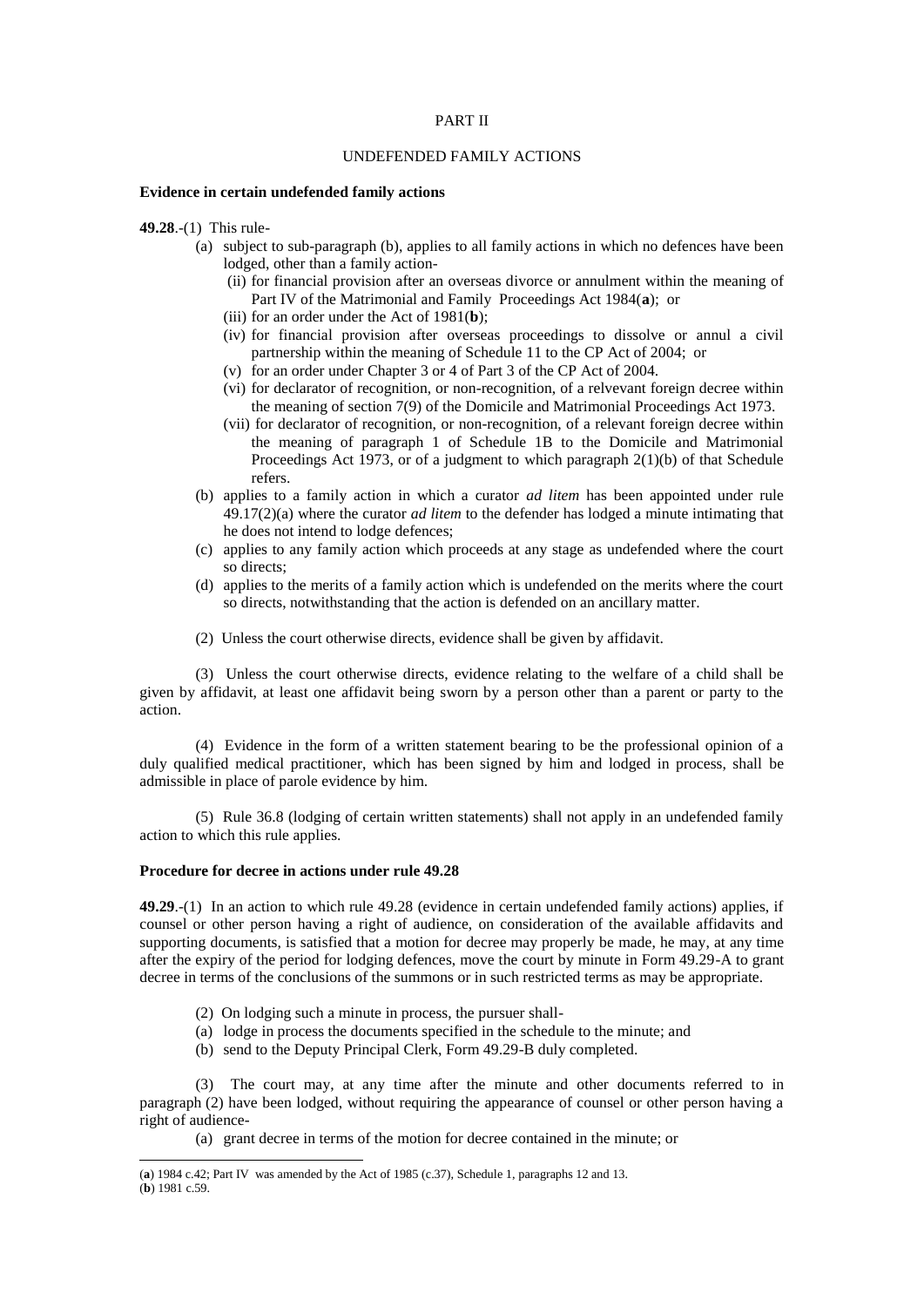- (b) put the action out on the By Order Roll before the Lord Ordinary for such further procedure, if any, including proof by parole evidence, as the court thinks fit.
- (4) Notice shall be given in the rolls of all decrees granted under paragraph (3)(a).

## **No suspension in undefended actions of divorce or dissolution of civil partnerships**

**49.30**. A defender may not bring any proceedings for the suspension of any decree of divorce or dissolution of a civil partnership pronounced in an undefended action.

## PART III

## DEFENDED FAMILY ACTIONS

### **Defences in family actions**

**49.31**.-(1) This rule applies where the defender in a family action seeks-

- (a) to oppose any conclusion in the summons;
- (b) to make a claim for-
	- (i) aliment;
	- (ii) an order for financial provision within the meaning of section 8(3) of the Act of  $1985$ ; or
	- (iii) a section 11 order; or
- (c) an order-
	- (i) under section  $16(1)(b)$  or (3) of the Act of  $1985(a)$  (setting aside or varying agreement as to financial provision);
	- (ii) under section 18 of the Act of 1985 (which relates to avoidance transactions); or
	- (iii) under the Act of 1981; or
	- (iv) under Chapter 3 or 4 of Part 3 of the CP Act of 2004;
- (d) to challenge the jurisdiction of the court.
- (2) In an action to which this rule applies, the defender shall-
- (a) lodge defences to the action in process; and
- (b) make any claim or seek any order, as the case may be, referred to in paragraph (1) in those defences by setting out in those defences-
	- (i) conclusions;
	- (ii) averments in the answers to the condescendence in support of those conclusions; and
	- (iii) appropriate pleas-in-law.

(3) Subject to paragraph (4), where the defences include a conclusion for a section 11 order in respect of a child who is not a party to the action and where the summons does not include a conclusion for a section 11 order, the defender must, when the defences are lodged–

- (a) apply by motion for a warrant for intimation and the seeking of the child's views in Form 49.8A;
- (b) submit a draft Form 49.8A, showing the details that the defender proposes to include when the form is sent to the child.

(4) Where the defender considers that it would be inappropriate to send Form 49.8A to the child (for example, where the child is under 5 years of age), the defender must–

- (a) when the defences are lodged, apply by motion for the court to dispense with intimation and the seeking of the child's views in Form 49.8A, specifying which numbered paragraphs of the defences contain the reasons for the request;
- (b) include in the defences averments setting out the reasons why it is inappropriate to send Form 49.8A to the child.

(5) The court must be satisfied that the draft Form 49.8A submitted under paragraph (3)(b) has been drafted appropriately(**a**).

<sup>(</sup>**a**) 1985 c.37.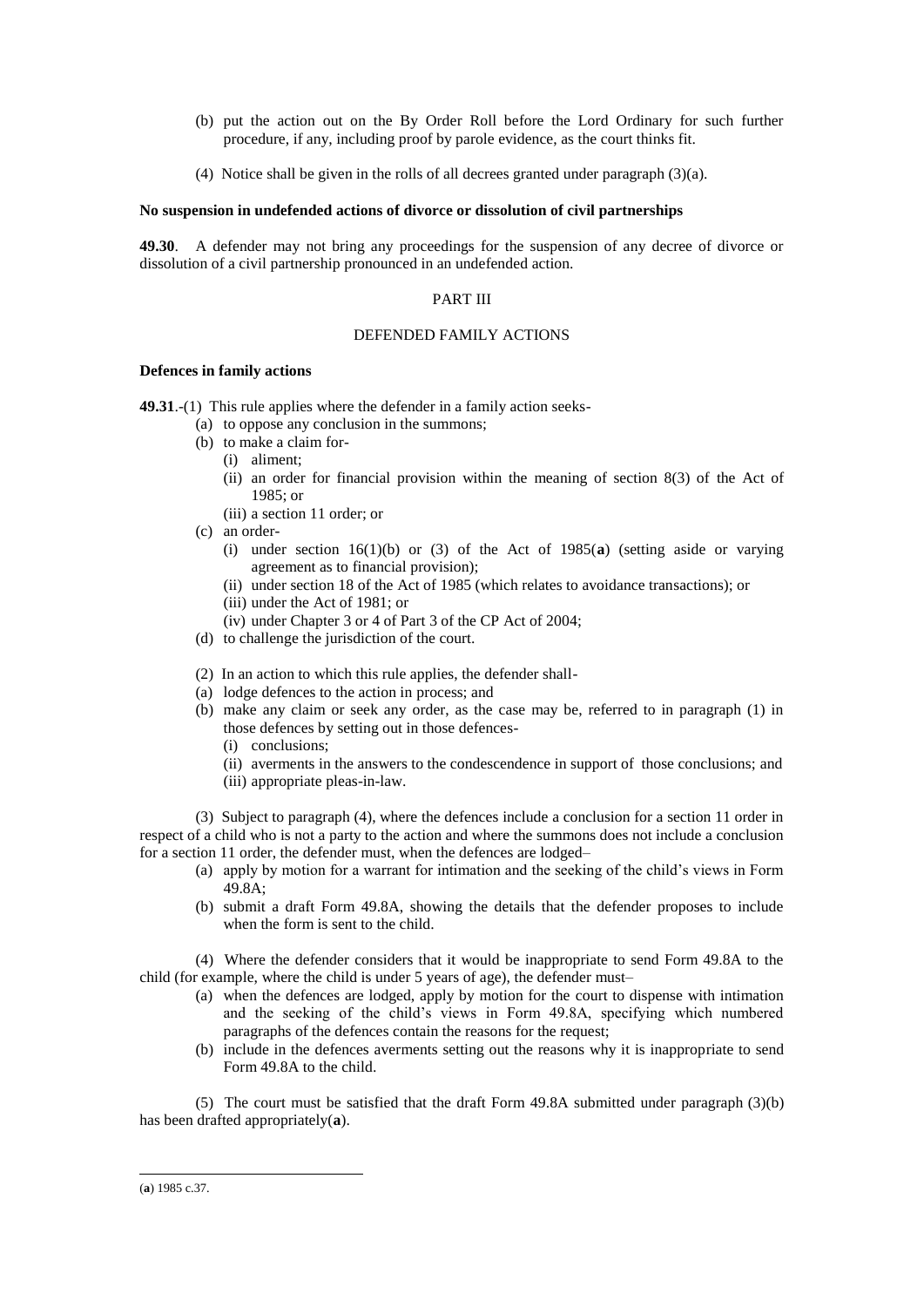(6) The court may dispense with intimation and the seeking of views in Form 49.8A or make any other order that it considers appropriate.

(7) An order granting warrant for intimation and the seeking of the child's views in Form 49.8A under this rule must–

- (a) state that the Form 49.8A must be sent to the child in accordance with rule 49.20B (views of the child – section 11 order sought by defender only);
- (b) be signed by the Lord Ordinary.

## **Abandonment by pursuer**

**49.32**. Notwithstanding abandonment by a pursuer, the court may allow a defender to pursue an order or claim sought in his defences; and the proceedings in relation to that order or claim shall continue in dependence as if a separate cause.

## **Case management hearing**

**49.32A.-**(1) When defences are lodged, the court must fix a date for a case management hearing.

(2) The date fixed for the case management hearing must be not less than 4 weeks and not more than 8 weeks after the date on which defences were lodged.

- (3) At the case management hearing, each party must address the court on—
- (a) any matters that are capable of agreement;
- (b) the matters that are in dispute between the parties;
- (c) any matters of potential complexity or difficulty;
- (d) any documents likely to be relevant to the matters in dispute;
- (e) any valuations that are likely to be required;
- (f) any expert evidence that is likely to be required;
- (g) whether steps require to be taken to give a child an opportunity to express views;
- (h) whether steps require to be taken to investigate any facts or circumstances relating to a child;
- (i) the estimated duration of the proof;
- (j) further procedure;
- (k) any other issues that the court considers appropriate.
- (4) At the case management hearing, the court may—
- (a) order and fix a date for a further case management hearing;
- (b) order and fix a date for a pre-proof hearing not less than 6 weeks and not more than 8 weeks before the date fixed for the proof;
- (c) make such other orders as it considers appropriate for the expeditious progress of the cause.

## **Pre-proof hearing**

 $\overline{a}$ 

**49.32B.−**(1) The purpose of a pre-proof hearing is to ascertain, so far as is reasonably practicable, whether the cause is likely to proceed to proof on the date fixed.

(2) Where the court appoints a pre-proof hearing, the parties must provide the court with sufficient information to enable it to conduct the hearing as provided for in this rule.

- (3) At the pre-proof hearing, the court must consider—
- (a) the state of preparation of the parties;
- (b) whether the proof has been fixed for an appropriate number of days;

<sup>(</sup>**a**) The Scottish Civil Justice Council has published guidance on the preparation of Form 49.8A in child-friendly language. This document can be viewed online at the "Publications" page of its website (www.scottishciviljusticecouncil.gov.uk). Alternatively, a copy can be requested by emailing scjc@scotcourts.gov.uk.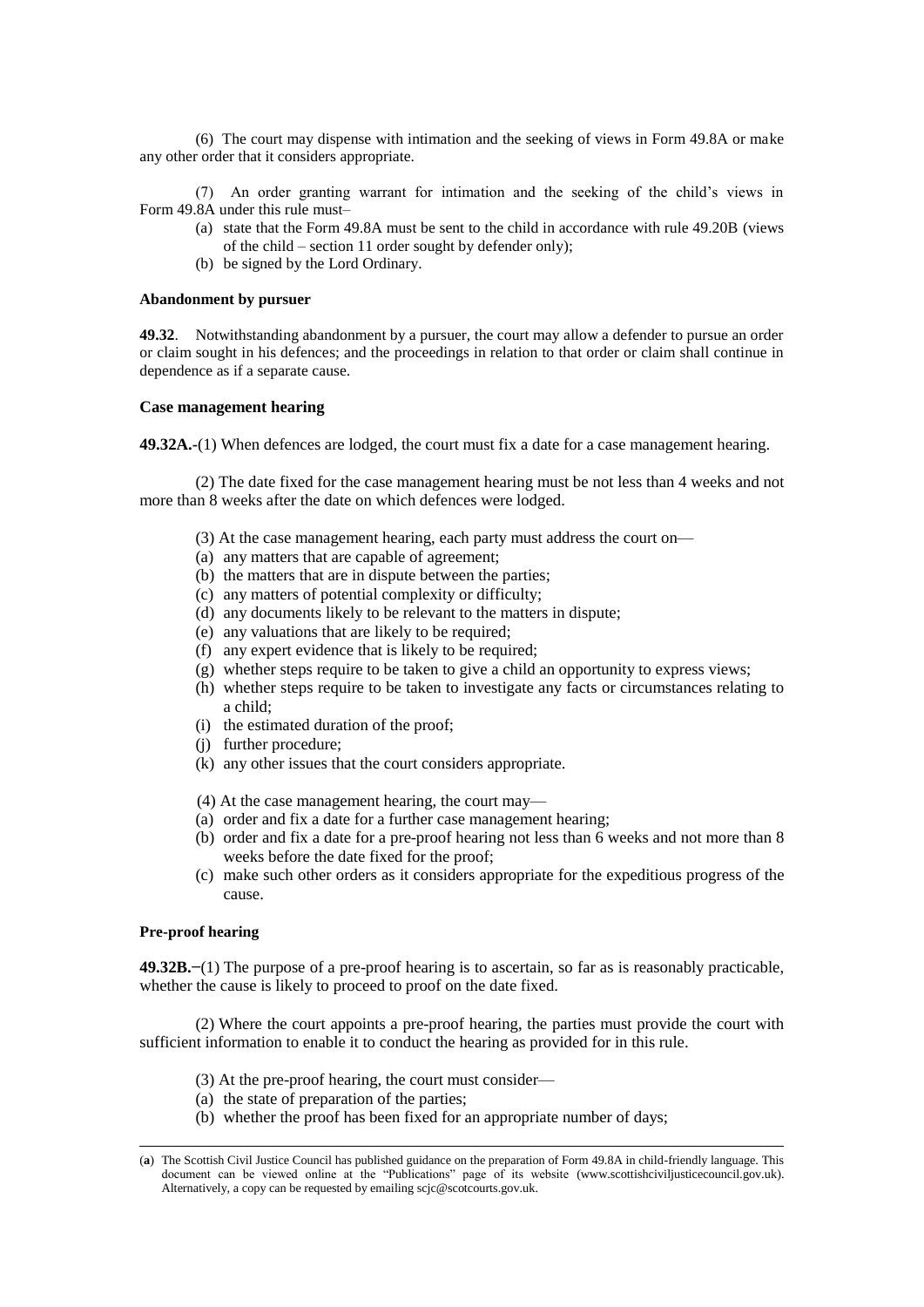- (c) the extent to which the parties have complied with any orders made by the court;
- (d) whether special measures will be required for the purposes of taking the evidence of any vulnerable witnesses;
- (e) whether a live link may be required.
- (4) At the pre-proof hearing, the court may—
- (a) discharge the proof and fix a new date for it;
- (b) continue the pre-proof hearing;
- (c) order parties to lodge joint minutes, affidavits, and expert reports within such period as it considers appropriate;
- (d) direct how evidence is to be given by expert witnesses;
- (e) make an order authorising the use of special measures for the purposes of taking the evidence of any vulnerable witnesses;
- (f) make an order authorising the use of a live link;
- (g) make such other orders as it considers appropriate to secure the expeditious progress of the cause.

# **Adjustment and further procedure**

**49.33**.-(1) Chapter 22 (making up and closing records) shall not apply to a family action.

(2) The court shall, 14 days after the date on which defences were lodged, or a minute by a person on whom intimation has been made under rule 49.8, 49.9, or 49.15 was lodged, pronounce an interlocutor allowing the parties a proof of their respective averments.

(3) Notwithstanding the pronouncement of an interlocutor under paragraph (2), the parties may adjust their respective pleadings until 56 days before the diet of proof; and any such adjustments shall be written on the summons, defences or minute, as the case may be.

(4) Not earlier than 28 days after the allowance of proof, the court may, on cause shown, withdraw the allowance of proof and appoint the action to the Procedure Roll.

(5) The pursuer shall, within 7 days after the end of the adjustment period under paragraph (3) or the appointment of the action to the Procedure Roll, as the case may be-

- (a) subject to rule 49.68 (procedure for minutes in causes under the Act of 1981) or rule 49.71E(**a**) (procedure for minutes in causes under Chapters 3 and 4 of Part 3 of the CP Act of 2004) as the case may be, make up a copy of the adjusted pleadings in the form of a record;
- (b) send not less than three copies of the record to every other party; and
- (c) not later than 48 hours before the diet of proof or hearing on the Procedure Roll, as the case may be, lodge two copies of the record in process.

## **Lodging of productions and witness lists**

**49.33A.**—(1) Rule 4.5 (productions) and rule 36.3 (lodging productions) do not apply to a family action.

(2) Where a proof has been allowed in a family action—

- (a) copies of all productions which are intended to be used at the proof must be intimated to every other party not later than 56 days before the diet of proof;
- (b) an inventory of productions which are intended to be used at the proof must be intimated to every other party and lodged in process not later than 56 days before the diet of proof; and
- (c) the productions included in the inventory of productions must be lodged in process no later than 14 days before the diet of proof.

<sup>(</sup>**a**) Rule 49.71E is inserted by paragraph 2(23) of this Act of Sederunt.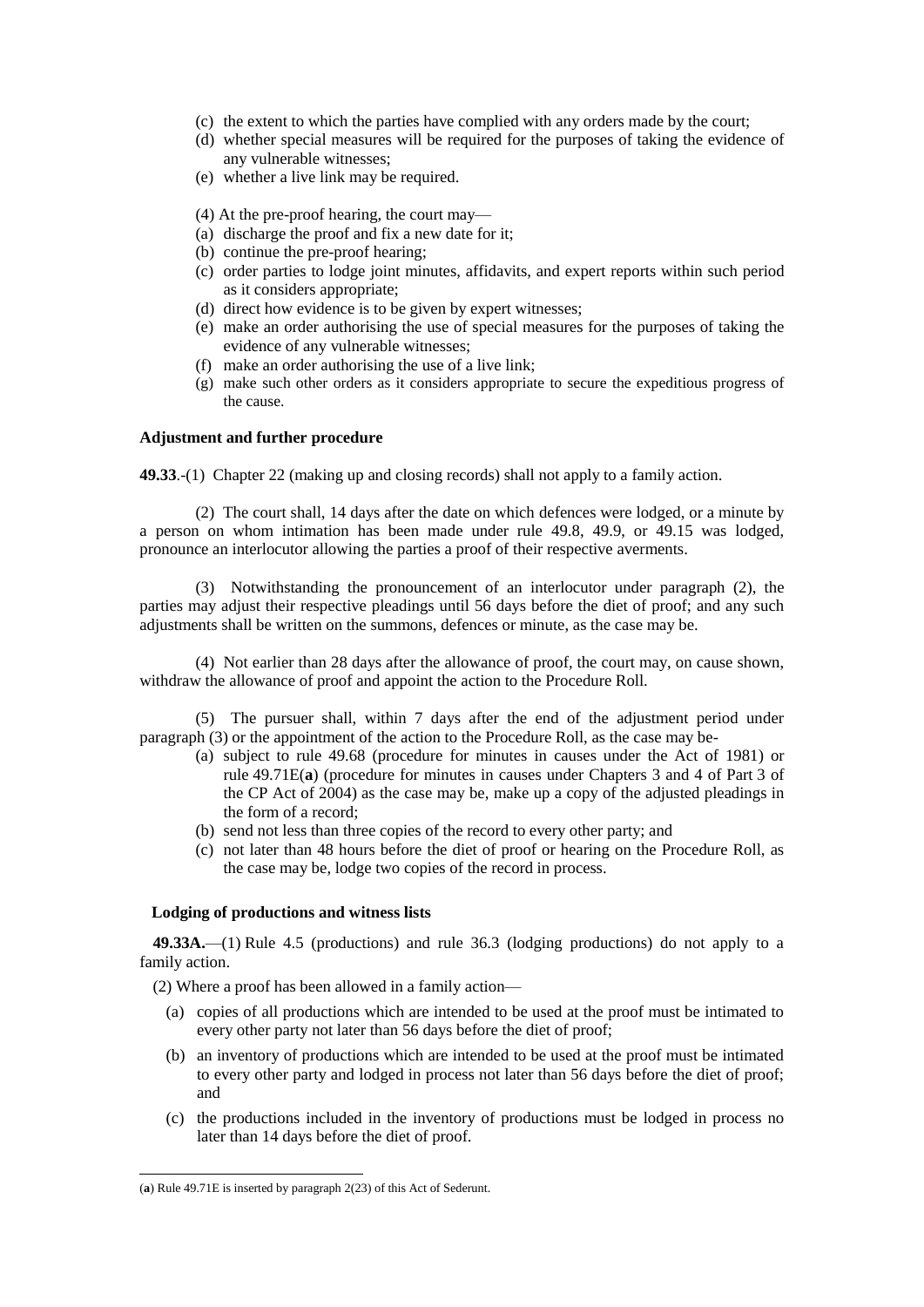(3) A production may be intimated and lodged electronically with the permission of, and in accordance with directions given by, the judge.

(4) A production lodged in hard copy must be—

- (a) marked with a number of process with the cause reference number assigned to the principal writ; and
- (b) if consisting of more than one sheet, securely fastened together.

(5) A production which is not intimated and lodged in accordance with paragraph (2) must not be used or put in evidence at a proof without—

- (a) consent of the parties; or
- (b) leave of the court on cause shown and on such conditions, if any, as to expenses or otherwise as the court thinks fit.

(6) Not later than 56 days before the diet fixed for a proof, each party must—

- (a) give written intimation to every other party of a list containing the name, occupation (if known) and address of each person whom the party intends to call as a witness; and
- (b) lodge a copy of that list in process.

(7) A party who seeks to call as a witness a person not on the list mentioned in paragraph  $(6)(a)$ may only do so—

- (a) by consent of the parties; or
- (b) with the leave of the court on cause shown and on such conditions, if any, as to expenses or otherwise as the court think fit.

## **Late appearance by defenders**

**49.34**.-(1) In a family action, the court may, at any time while the action is depending, make an order with such conditions, if any, as it thinks fit, allowing a defender-

- (a) to lodge defences to the action; or
- (b) to appear and be heard at a diet of proof although he has not lodged defences, but he shall not, in that event, be allowed to lead evidence without the pursuer's consent.

(2) Where the court makes an order under paragraph  $(1)(a)$ , the pursuer may recall a witness already examined or lead other evidence whether or not he closed his proof before that order was made.

(3) Where the court makes an order under paragraph  $(1)(a)$ , it must order any steps to be taken that it considers appropriate to obtain or hear the views of the child in relation to any section 11 order that may be sought by the defender.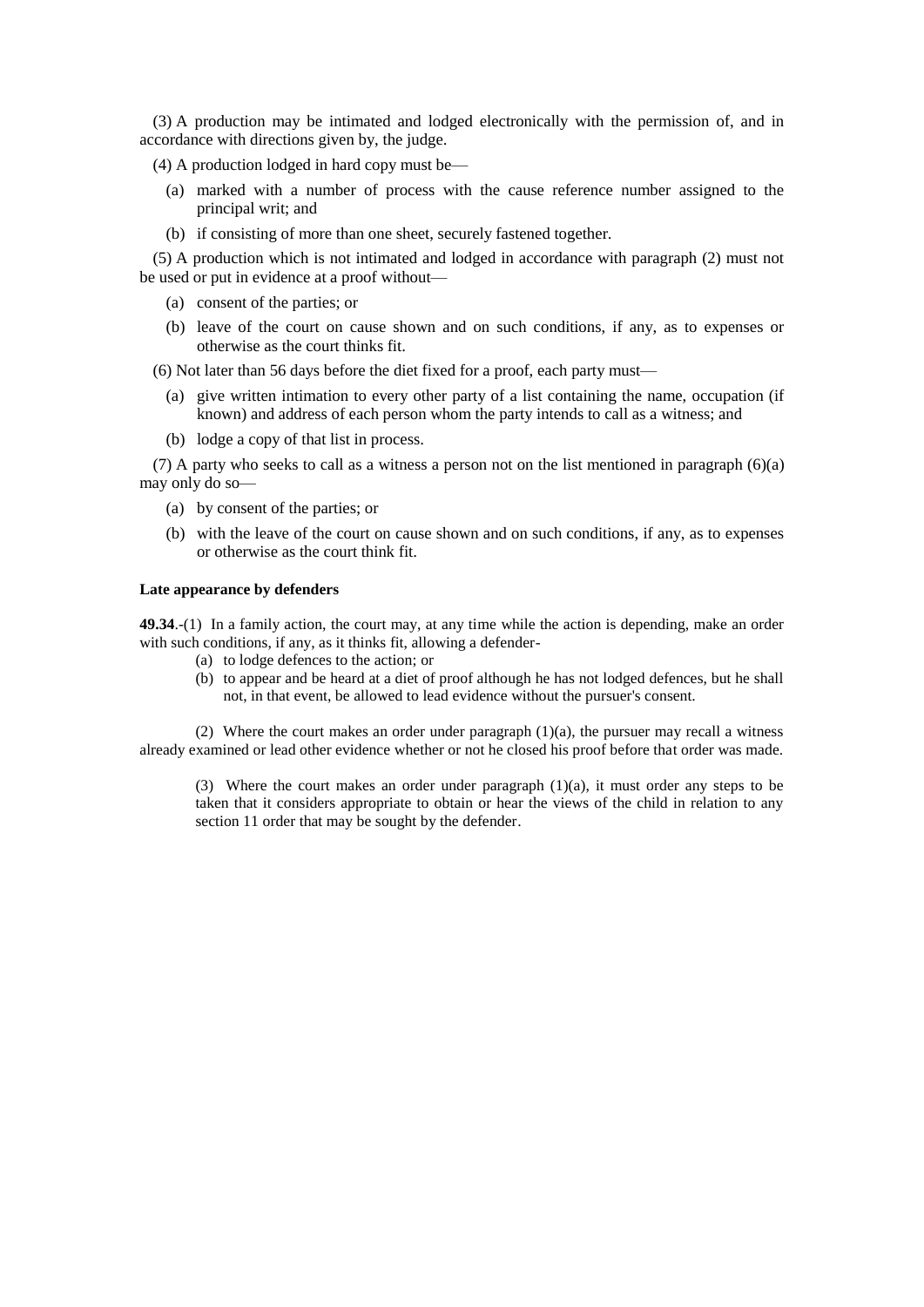#### PART IV

# APPLICATIONS AND ORDERS RELATING TO CHILDREN IN CERTAIN ACTIONS

#### **Application of this Part**

**49.35.** This Part applies to actions of divorce, separation, declarator of nullity of marriage, dissolution of a civil partnership, separation of civil partners and declarator of nullity of a civil partnership.

## **Applications in actions to which this Part applies**

**49.36**.-(1) An application for an order mentioned in paragraph (2) shall be made-

- (a) by a conclusion in the summons or defences, as the case may be, in an action to which this Part applies; or
- (b) where the application is made by a person other than the pursuer or defender, by minute in that action.
- (2) The orders referred to in paragraph (1) are-
- (a) an order for a section 11 order; and
- (b) an order for aliment for a child.
- **49.37.** Revoked by S.I. 1996 No.2587
- **49.38.** Revoked by S.I. 1996 No.2587
- **49.39.** Revoked by S.I. 1996 No.2587

#### **Applications in depending actions by motion**

**49.40**.-(1) An application by a party in an action depending before the court to which this Part applies for, or for variation of, an order for-

- (a) interim aliment for a child under the age of 18 years, or
- (b) an interim residence order or an interim contact order,

shall be made by motion.

(2) Written intimation of a motion under paragraph (1) shall be given to every other party not less than 7 days before the date on which the motion is enrolled.

#### **Applications after decree relating to a section 11 order**

**49.41**.-(1) An application after final decree for, or for the variation or recall of, a section 11 order shall be made by minute in the process of the action to which the application relates.

- (2) Where a minute has been lodged under paragraph (1), any party-
- (a) may apply by motion for any interim order which may be made pending the determination of the application; and
- (b) shall intimate any such motion to every other party

not less than 7 days before the date on which the motion is enrolled.

#### **Warrants for intimation to child and permission to seek views relating to section 11 order**

**49.42.**-(1) Subject to paragraph (2), when lodging a minute under rule 49.41 (applications after decree relating to a section 11 order) which includes a crave after final decree for, or the variation or recall of, a section 11 order in respect of a child who is not a party to the action, the minuter must–

- (a) include in the minute a crave for a warrant for intimation and the seeking of the child's views in Form 49.8A;
- (b) when lodging the minute, submit a draft Form 49.8A, showing the details that the minuter proposes to include when the form is sent to the child.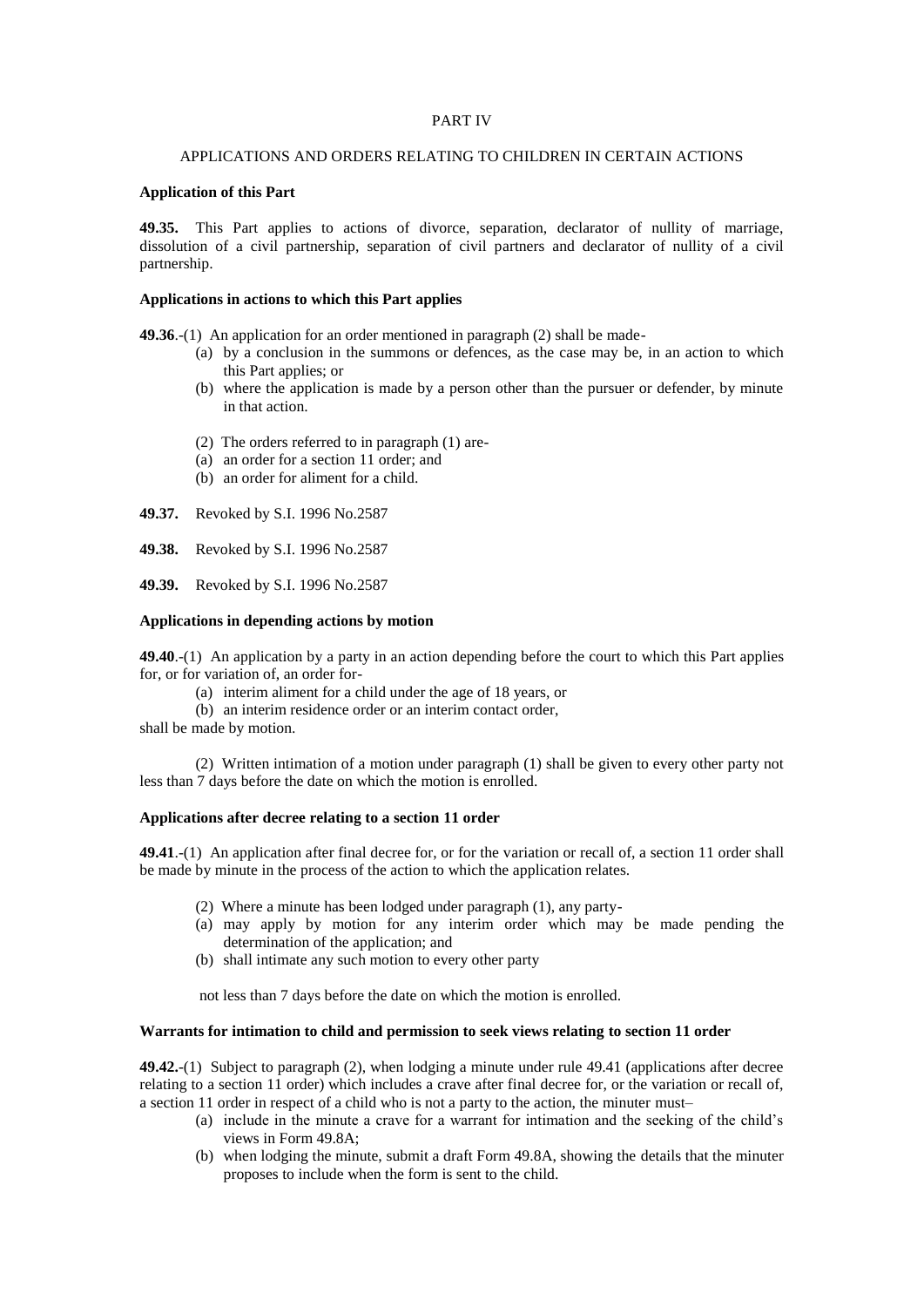(2) Where the minuter considers that it would be inappropriate to send Form 49.8A to the child (for example, where the child is under 5 years of age), the minuter must include in the minute–

- (a) a crave to dispense with intimation and the seeking of the child's views in Form 49.8A;
- (b) averments setting out the reasons why it is inappropriate to send Form 49.8A to the child.

(3) The court must be satisfied that the draft Form 49.8A submitted under paragraph  $(1)(b)$ has been drafted appropriately(**a**).

(4) The court may dispense with intimation and the seeking of views in Form 49.8A or make any other order that it considers appropriate.

(5) An order granting warrant for intimation and the seeking of the child's views in Form 49.8A under this rule must–

- (a) state that the Form 49.8A must be sent in accordance with rule 49.42(6);
- (b) be signed by the Lord Ordinary.
- (6) The Form 49.8A must be sent in accordance with–
- (a) rule 49.42A (views of the child unopposed minutes relating to a section 11 order), where the minute is unopposed;
- (b) rule 49.42B (views of the child craves relating to a section 11 order sought by minuter only), where the minute is opposed and a section 11 order is sought by the minuter only; or
- (c) rule 49.42C (views of the child craves relating to a section 11 order sought by both minuter and respondent), where a section 11 order is sought by both the minuter and the respondent.

## **Views of the child – unopposed minutes relating to a section 11 order**

**49.42A.**-(1) This rule applies to minutes which include a crave after final decree for, or the variation or recall of, a section 11 order in respect of which no answers are lodged and warrant has been granted for intimation and the seeking of the child's views in Form 49.8A.

- (2) The minuter must–
- (a) send the child the Form 49.8A that was submitted and approved under rule 49.42 (warrants for intimation to child and permission to seek views relating to section 11 order);
- (b) on the same day, lodge a certificate of intimation in Form 49.8B;
- (c) not send the child a copy of the minute.

(3) Except on cause shown, the court must not determine the minute in the period of 28 days following the date on which the Form 49.8A was sent to the child.

#### **Views of the child – craves relating to a section 11 order sought by minuter only**

**49.42B.**-(1) This rule applies where answers have been lodged in respect of a minute after final decree and a crave for, or the variation or recall of, a section 11 order is sought by the minuter only and warrant has been granted for intimation and the seeking of the child's views in Form 49.8A.

(2) The minuter must–

- (a) no later than 14 days after answers are lodged, send the child the Form 49.8A that was submitted and approved under rule 49.42 (warrants for intimation to child and permission to seek views relating to section 11 order);
- (b) on the same day, lodge a certificate of intimation in Form 49.8B;
- (c) not send the child a copy of the minute or answers.

<sup>(</sup>**a**) The Scottish Civil Justice Council has published guidance on the preparation of Form 49.8A in child-friendly language. This document can be viewed online at the "Publications" page of its website (www.scottishciviljusticecouncil.gov.uk). Alternatively, a copy can be requested by emailing scjc@scotcourts.gov.uk.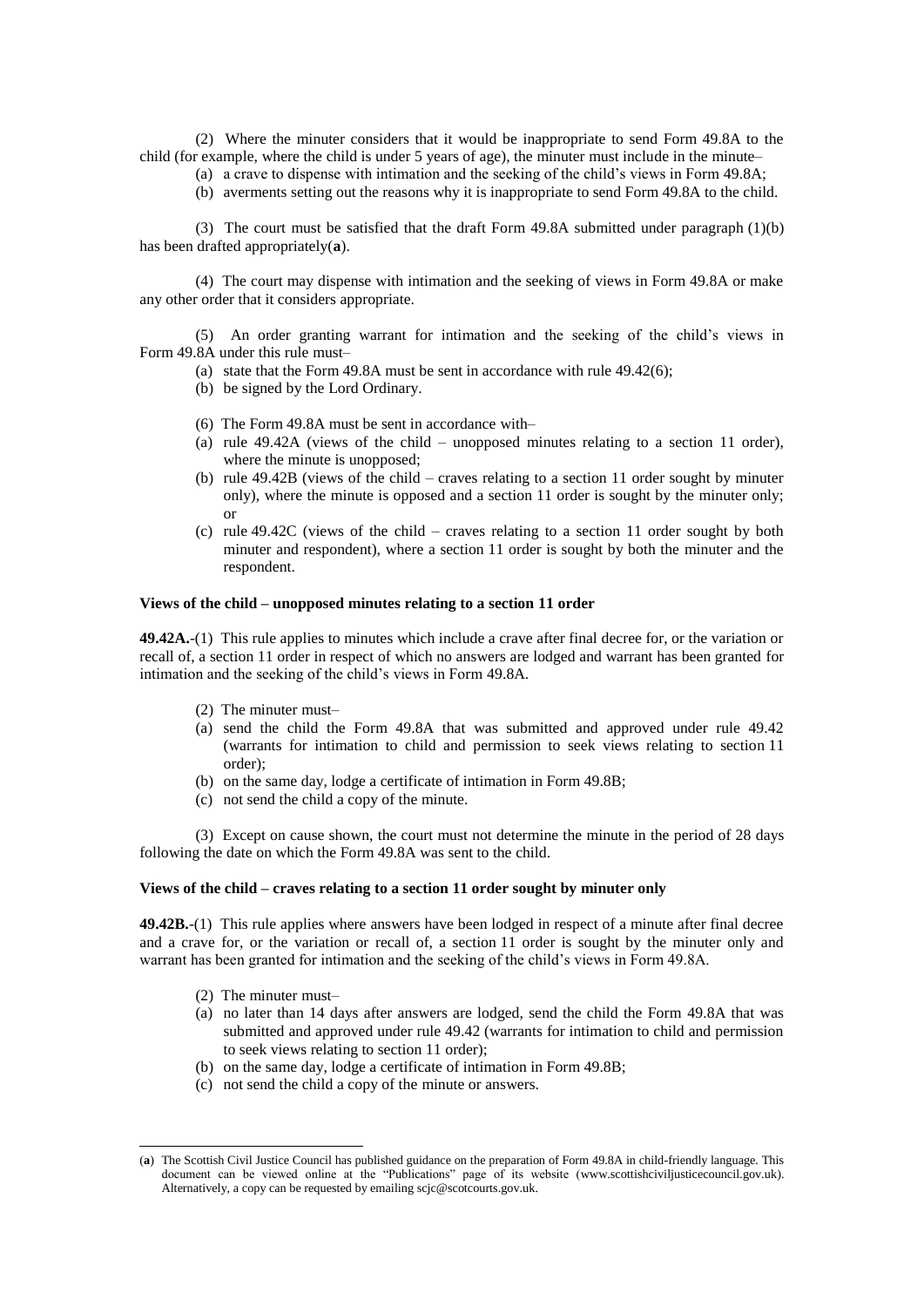## **Views of the child – craves relating to a section 11 order sought by both minuter and respondent**

**49.42C.**-(1) This rule applies where answers have been lodged in respect of a minute after final decree and craves for, or the variation or recall of, a section 11 order are sought by both the minuter and the respondent and warrant has been granted for intimation and the seeking of the child's views in Form 49.8A.

- (2) The minuter must–
- (a) no later than 14 days after answers are lodged, send the child the Form 49.8A that was submitted and approved under rule 49.42 (warrants for intimation to child and permission to seek views relating to section 11 order), amended so as also to narrate the section 11 order sought by the respondent;
- (b) on the same day–
	- (i) lodge a certificate of intimation in Form 49.8B;
	- (ii) send the respondent a copy of the Form 49.8A that was sent to the child;
- (c) not send the child a copy of the minute or answers.

### **Applications after decree relating to aliment**

**49.43**.-(1) An application after final decree for, or for the variation or recall of, an order for aliment for a child shall be made by motion in the process of the action to which the application relates.

- (2) A motion under paragraph (1) shall-
- (a) include a brief statement of the reasons for the order sought; and
- (b) be intimated by registered post or the first class recorded delivery service to any person concerned or a solicitor known to be acting on behalf of that person, not less than 14 days before the date on which the motion is enrolled.
- (3) On enrolling a motion under paragraph (1), the applicant shall lodge in process-
- (a) a copy of the letter of intimation;
- (b) the Post Office receipt or certificate of posting of that letter; and
- (c) written evidence of the earnings or other income of the applicant or, if not employed, written evidence of that fact.

(4) At the hearing of a motion under paragraph (1), the court may order that the application be made by minute; and, in such a case, shall make an order for the lodging of answers to the minute in process within such period as the court thinks fit.

- (5) Where the court makes an order under paragraph (4), any party-
- (a) may apply by motion for an interim order pending the determination of the application; and
- (b) shall give written intimation of any such motion to every other party not less than seven days before the date on which the motion is enrolled.

## **Applications after decree by persons over 18 years for aliment**

**49.44**.-(1) A person-

- (a) to whom an obligation of aliment is owed under section 1 of the Act of 1985(**a**),
- (b) in whose favour an order for aliment while under the age of 18 years was made in an action to which this Part applies, and
- (c) who seeks, after attaining that age, an order for aliment against a person in that action against whom the order for aliment in his favour was made,

shall apply by minute in the process of that action.

(2) An application for interim aliment pending the determination of an application under paragraph (1) shall be made by motion.

 $\overline{a}$ (**a**) 1985 c.37.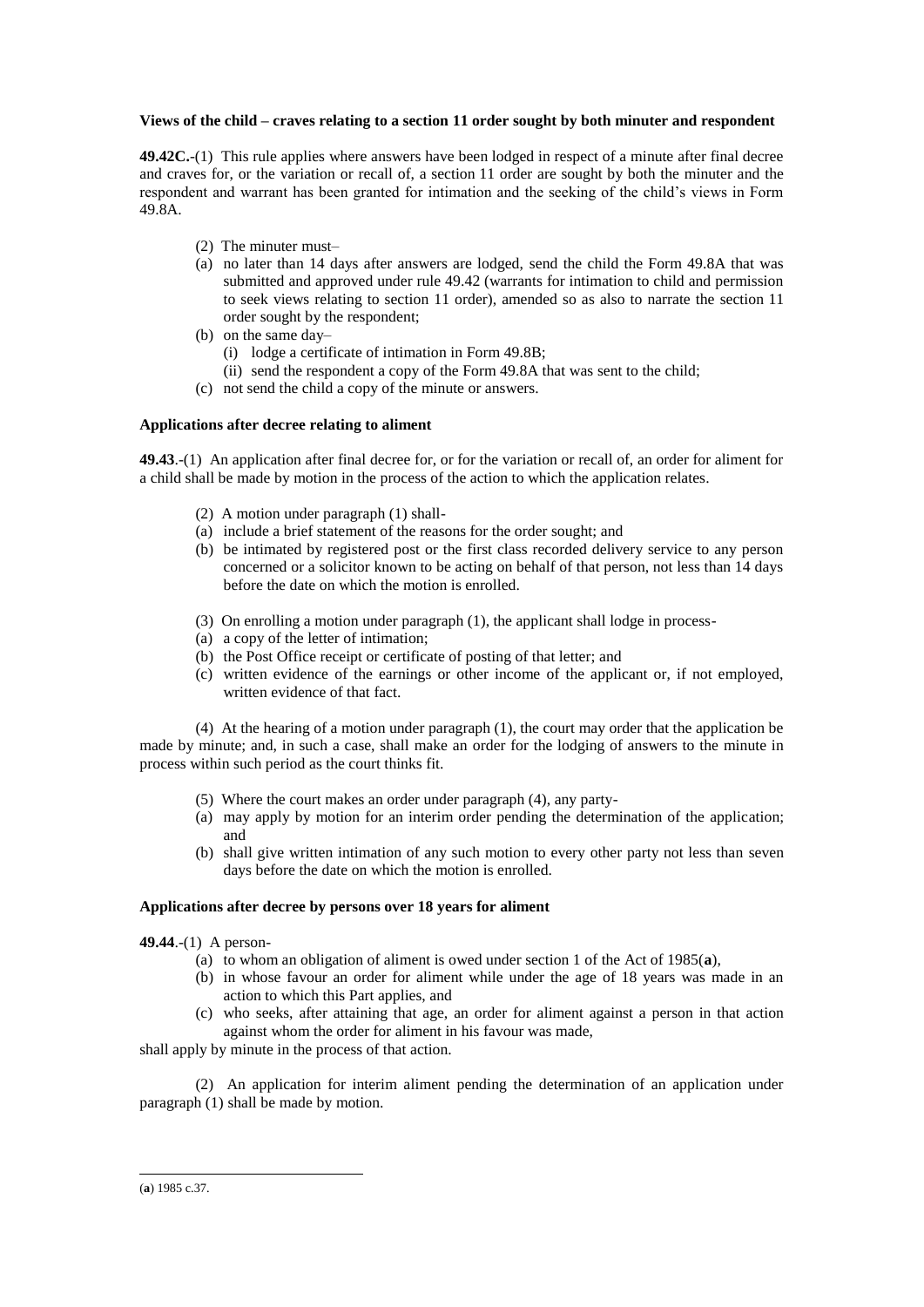(3) Where a decree has been pronounced in an application under paragraph (1) or (2), any application for variation or recall of any such decree shall be made by motion; and rule 49.43 (applications after decree relating to aliment) shall apply to a motion under this paragraph as it applies to a motion under that rule.

#### PART V

# ORDERS RELATING TO FINANCIAL PROVISION ETC.

#### **Application and interpretation of this Part**

**49.45**.-(1) This Part applies to an action of divorce, declarator of nullity of marriage, dissolution of a civil partnership, or declarator of nullity of a civil partnership.

(2) In this Part, "incidental order" has the meaning assigned in section 14(2) of the Act of 1985.

### **Applications in actions to which this Part applies**

**49.46**.-(1) An application for an order mentioned in paragraph (2) shall be made-

- (a) by a conclusion in the summons or defences, as the case may be, in an action to which this Part applies; or
- (b) where the application is made by a person other than the pursuer or defender, by minute in that action.
- (2) The orders referred to in paragraph (1) are-
- (a) an order for financial provision within the meaning of section 8(3) of the Act of 1985;
- (b) an order under section  $16(1)(b)$  or (3) of the Act of 1985 (setting aside or varying agreement as to financial provision);
- (c) an order under section 18 of the Act of 1985 (which relates to avoidance transactions); and
- (d) an order under section 13 of the Act of 1981(**a**) (transfer or vesting of tenancy of a matrimonial home);
- (e) an order under section 112 of the CP Act of 2004.

#### **Applications in depending actions relating to incidental orders**

**49.47**.-(1) In an action depending before the court to which this Part applies-

- (a) the pursuer or defender, notwithstanding rule 49.31(2) (application by defender for order for financial provision) and rule  $49.46(1)(a)$  (application for order for financial provision in summons or defences), may apply by motion for an incidental order; and
- (b) the court shall not be bound to determine such a motion if it considers that the application should properly be by a conclusion in the summons or defences, as the case may be.

(2) In an action depending before the court to which this Part applies, an application under section 14(4) of the Act of 1985 for the variation or recall of an incidental order shall be made by motion.

## **Applications relating to interim aliment**

-

**49.48**.-(1) An application for, or for the variation or recall of, an order for interim aliment for the pursuer or defender shall be made by motion.

(2) Written intimation of a motion under paragraph (1) shall be given not less than 7 days before the date on which the motion is enrolled.

<sup>(</sup>**a**) 1981 c.59; section 13 was amended by the Divorce Jurisdiction Court Fees and Legal Aid (Scotland) Act 1983 (c.12), Schedule 1, paragraph 23, by the Tenants' Rights Etc. (Scotland) Amendment Act 1984 (c.18), section 8(2) by the Family Law (Scotland) Act 1985, Schedule 1, paragraph 11 and by the Housing (Scotland) Act 1987 (c.26), Schedule 23, paragraph 26.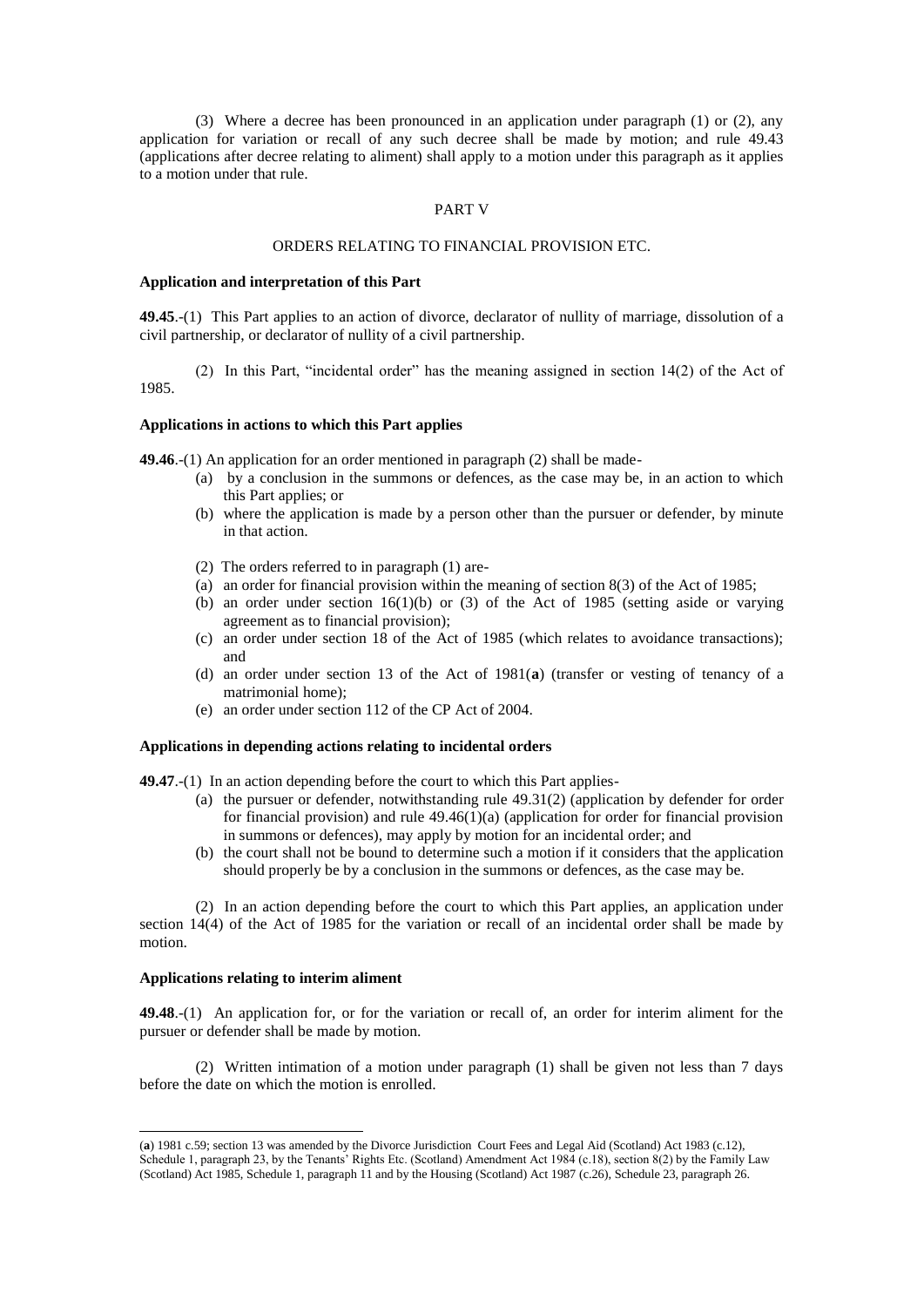## **Applications relating to orders for financial provision**

**49.49**.-(1) An application-

- (a) after final decree under any of the following provisions of the Act of 1985-
	- (i) section 8(1) for periodical allowance,
	- (ii) section  $12(1)(b)$  (payment of capital sum or transfer of property),
	- (iii) section 12(4) (variation of date or method of payment of capital sum or date of transfer of property), or
	- (iv) section 13(4) (variation, recall, backdating or conversion of periodical allowance), or
- (b) after the grant or refusal of an application under-
	- (i) section  $8(1)$  or  $14(3)$  for an incidental order, or
	- (ii) section 14(4) (variation or recall of incidental order),

shall be made by motion in the process of the action to which the application relates.

(2) Rule 49.43 (applications after decree relating to aliment) shall apply to a motion under paragraph (1) of this rule as it applies to a motion under that rule.

- (3) An application under-
- (a) paragraph (5) of section 12A of the Act of 1985 (recall or variation of order in respect of a pension lump sum), or
- (b) paragraph (7) of that section (variation of order in respect of pension lump sum to substitute person responsible for the pension arrangement),

shall be made by minute in the process of the action to which the application relates.

## **Applications after decree relating to agreements or avoidance transactions**

- **49.50**. An application for an order-
	- (a) under section  $16(1)(a)$  or (3) of the Act of 1985 (setting aside or varying agreement as to financial provision), or
	- (b) under section 18 of the Act of 1985 (which relates to avoidance transactions),

made after final decree shall be made by minute in the process of the action to which the application relates.

#### PART VI

#### APPLICATIONS RELATING TO AVOIDANCE TRANSACTIONS

#### **Form of applications relating to avoidance transactions**

**49.51**.-(1) An application for an order under section 18 of the Act of 1985 (which relates to avoidance transactions) by a party to a family action shall be made by including in the summons, defences or minute, as the case may be, appropriate conclusions, averments and pleas-in-law.

(2) An application for an order under section 18 of the Act of 1985 after final decree in a family action, shall be made by minute in the process of the action to which the application relates.

## PART VII

# FINANCIAL PROVISION AFTER OVERSEAS DIVORCE OR ANNULMENT

# **Interpretation of this Part**

**49.52**. In this Part-

"the Act of 1984" means the Matrimonial and Family Proceedings Act 1984(**a**); "order for financial provision" has the meaning assigned in section 30(1) of the Act of 1984; "overseas country" has the meaning assigned in section 30(1) of the Act of 1984.

 $\overline{a}$ (**a**) 1984 c.42.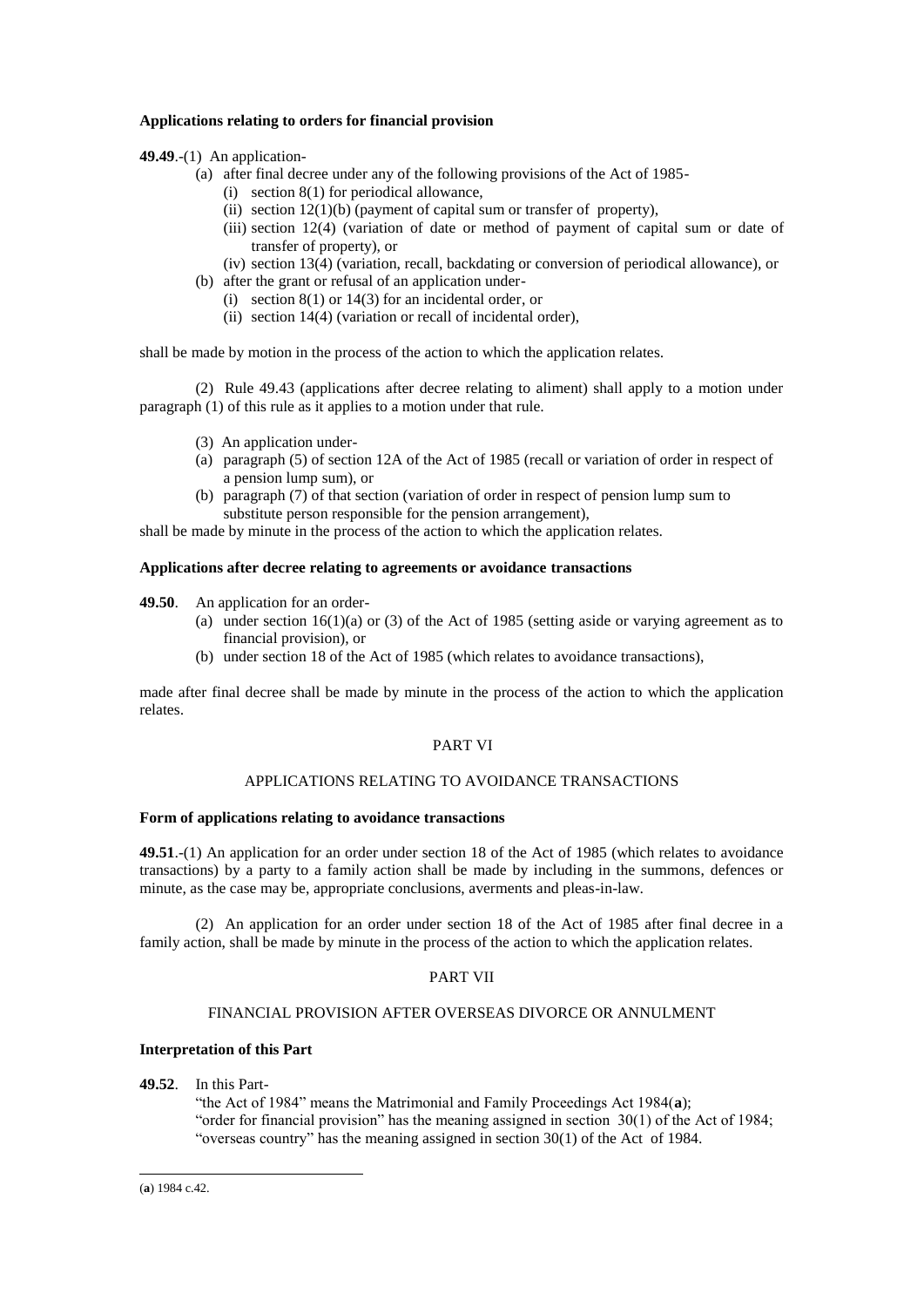### **Applications for financial provision after overseas divorce or annulment**

**49.53**.-(1) An application under section 28 of the Act of 1984(**a**) (or an order for financial provision after a divorce or annulment in an overseas country shall be made by summons.

- (2) An application for an order in an action to which paragraph (1) applies-
- (a) made before or after final decree under-
	- (i) section 13 of the Act of 1981(**b**) (transfer of tenancy of matrimonial home),
	- (ii) section 29(4) of the Act of 1984 for interim periodical allowance, or
	- (iii) section 14(4) of the Act of 1985 (variation or recall of an incidental order), or
- (b) made after final decree under-
	- (i) section 12(4) of the Act of 1985 (variation of date or method of payment of capital sum or date of transfer of property),
	- (ii) section 13(4) of the Act of 1985 (variation, recall, backdating or conversion of periodical allowance), or
	- (iii) section 14(4) of the Act of 1985 (variation or recall of incidental order),

shall be made by motion.

(3) Rule 49.43 (applications after decree relating to aliment) shall apply to a motion under paragraph (2) of this rule as it applies to a motion under that rule.

- (4) An application under-
- (a) paragraph (5) of section 12A of the Act of 1985 (recall or variation of order in respect of a pension lump sum), or
- (b) paragraph (7) of that section (variation of order in respect of pension lump sum to substitute person responsible for the pension arrangement),

shall be made by minute in the process of the action to which the application relates.

# PART VIIA

## FINANCIAL PROVISION AFTER OVERSEAS DISSOLUTION OR ANNULMENT OF A CIVIL PARTNERSHIP

# **Interpretation of this Part**

**49.53A.** In this Part-

-

"order for financial provision" has the meaning given in paragraph 4 of Part 4 of Schedule 11 to the CP Act of 2004;

"overseas proceedings" means proceedings in a country or territory outside the British Islands.

#### **Applications for financial provision after overseas dissolution or annulment of civil partnership**

**49.53B.**-(1) An application under paragraph 2 of Schedule 11 to the CP Act of 2004 for an order for financial provision after a dissolution or annulment of a civil partnership in overseas proceedings shall be made by summons.

- (2) An application for an order in an action to which paragraph (1) applies–
- (a) made before or after final decree under–
	- (i) section 112 of the CP Act of 2004 (transfer of tenancy of family home);
	- (ii) paragraph 3(4) of Schedule 11 to the CP Act of 2004 (interim periodical allowance);
	- (iii) section 14(4) of the Act of 1985 (variation or recall of an incidental order); or

(b) made after final decree under-

(i) section 12(4) of the Act of 1985 (variation of date or method of payment of capital sum of date of transfer of property);

<sup>(</sup>**a**)Section 28 was extended by section 29A (inserted by the Act of 1985, Schedule 1, paragraph 12) to an annulment. (**b**)1981 c.51; section 13(2) was amended by the act of 1985, Schedule 1, paragraph 11.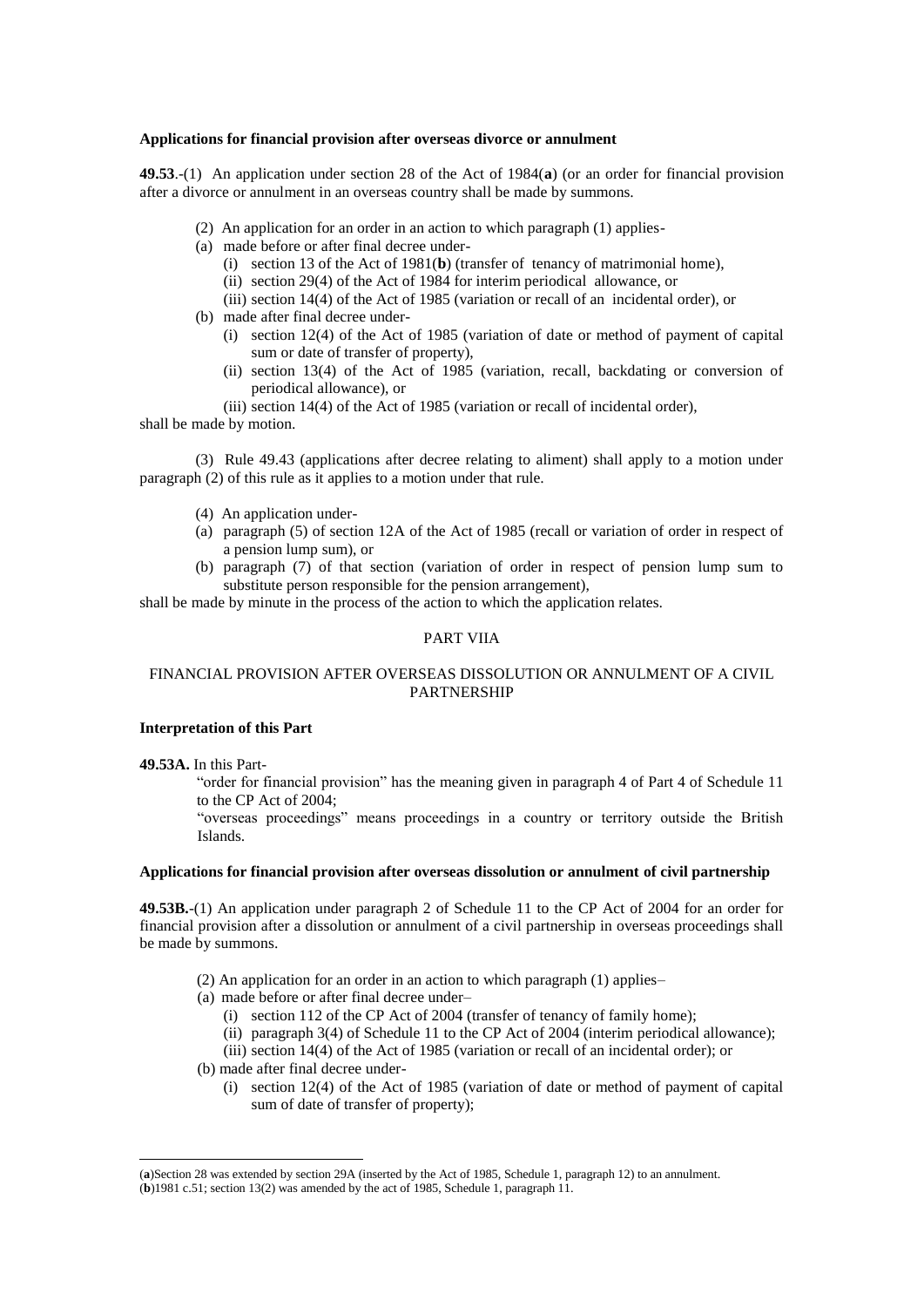- (ii) section 13(4) of the Act of 1985 (variation, recall, backdating or conversion of periodical allowance); or
- (iii) section 14(4) of the Act of 1985 (variation or recall of incidental orders);

shall be made by motion.

(3) Rule 49.43 (applications after decree relating to aliment) shall apply to a motion under paragraph (2) of this rule as it applies to a motion under that rule.

- (4) An application under–
- (a) paragraph (5) of section 12A of the Act of 1985 (recall or variation of order in respect of a pension lump sum); or
- (b) paragraph (7) of that section (variation of order in respect of pension lump sum to substitute person responsible for the pension arrangement);

shall be made by minute in the process of the action to which the application relates..

## PART VIII

## ACTIONS OF ALIMENT

#### **Interpretation of this Part**

**49.54**. In this Part, "action of aliment" means a claim for aliment under section 2(1) of the Act of 1985.

## **Undefended actions of aliment**

**49.55**.-(1) Where a motion for decree in absence is enrolled in an action of aliment, the pursuer shall, on enrolling the motion, lodge all documentary evidence of the means of the parties available to him in support of the amount of aliment sought.

(2) Where the court requires any appearance for the pursuer, the cause shall be put out for hearing on the Motion Roll.

## **Applications relating to aliment**

**49.56**.-(1) An application for, or for the variation of, an order for interim aliment in an action of aliment depending before the court shall be made by motion.

(2) Written intimation of a motion under paragraph (1) shall be given not less than seven days before the date on which the motion is enrolled.

(3) An application after final decree for the variation or recall of an order for aliment in an action of aliment shall be made by motion; and rule 49.43 (applications after decree relating to aliment) shall apply to a motion under this paragraph as it applies to a motion under that rule.

- (4) A person-
- (a) to whom an obligation of aliment is owed under section 1 of the Act of 1985,
- (b) in whose favour an order for aliment while made under the age of 18 years was made in an action of aliment, or
- (c) who seeks, after attaining that age, an order for aliment against the person in that action against whom the order for aliment in his favour was made,

shall apply by minute in the process of that action.

(5) An application for interim aliment pending the determination of an application under paragraph (4) shall be made by motion.

(6) Where a decree has been pronounced in an application under paragraph (3) or (4), any application for variation or recall of any such decree shall be made by motion; and rule 49.43 (applications after decree relating to aliment) shall apply to a motion under this paragraph as it applies to a motion under that rule.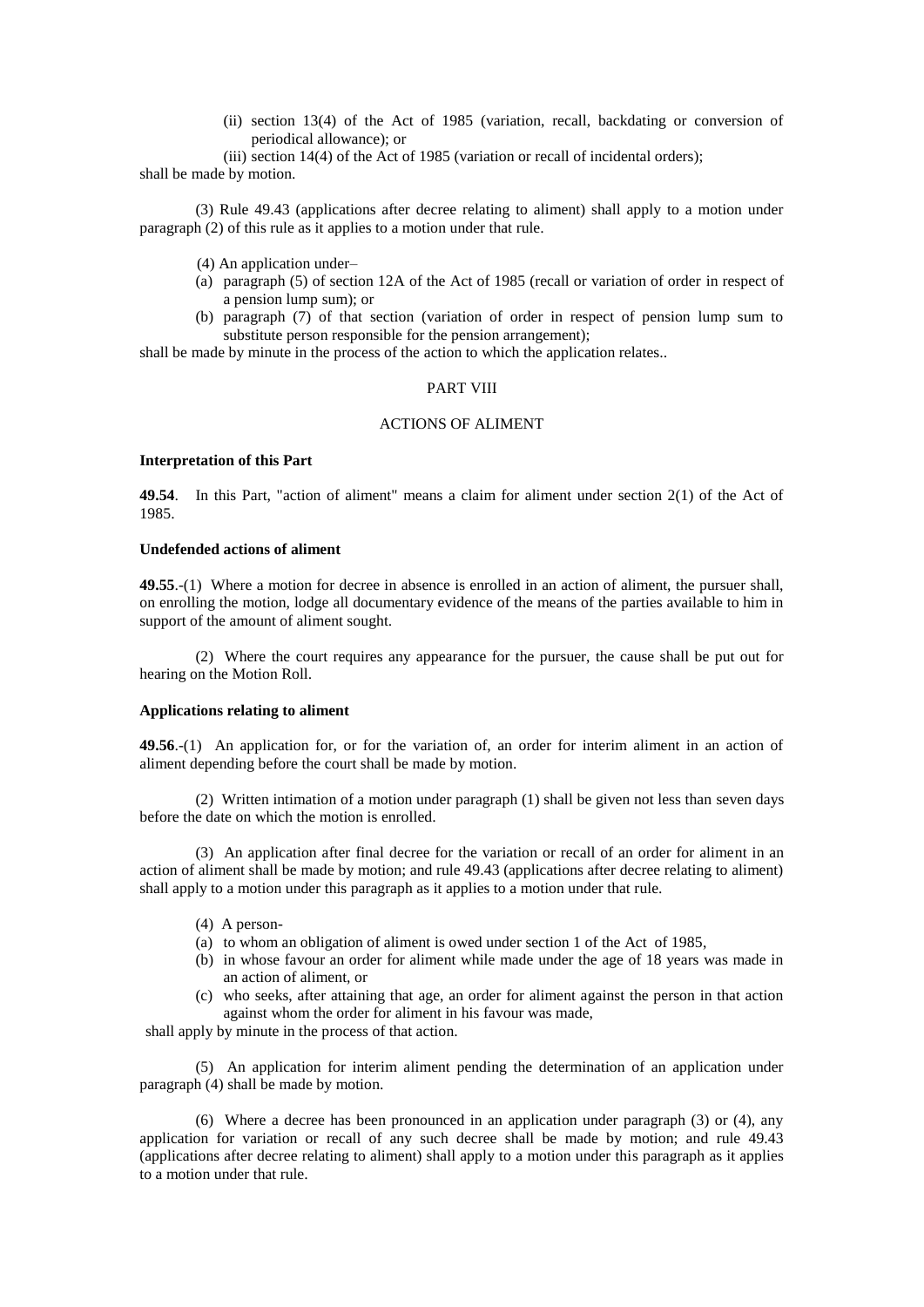#### **Applications relating to agreements on aliment**

**49.57**. An application under section 7(2) of the Act of 1985 (variation or termination of agreement on aliment) shall be made by summons or in defences in a family action, as the case may be.

## PART IX

## APPLICATIONS FOR ORDERS UNDER SECTION 11 OF THE CHILDREN (SCOTLAND) ACT 1995

### **Application of this Part**

**49.58.** This Part applies to an application for a section 11 order in a family action other than in an action of divorce, separation, declarator of nullity of marriage, dissolution of a civil partnership, separation of civil partners, or declarator of nullity of a civil partnership.

#### **Form of applications relating to section 11 orders**

**49.59**. Subject to any other provision in this Chapter, an application for a section 11 order shall be made-

- (a) by an action for a section 11 order,
- (b) by a conclusion in the summons or defences, as the case may be, in any other family action to which this Part applies; or
- (c) where the application is made by a person other than a party to an action mentioned in paragraph (a) or (b), by minute in that action.

# **Defenders in actions for a section 11 order**

**49.60.** In an action for a section 11 order, the pursuer shall call as a defender-

- (a) the parents or other parent of the child in respect of whom the order is sought;
- (b) any guardian of the child;
- (c) any person who has treated the child as a child of his family;
- (d) any person who in fact exercises care or control in respect of the child; and
- (e) in any case where there is no person falling within paragraphs (a) to (d), the Lord Advocate,

#### **Applications relating to interim orders in depending actions**

**49.61**.-(1) An application, in an action depending before the court to which this Part applies, for, or for the variation or recall of, an interim residence order or an interim contact order shall be made by motion.

(2) Written intimation of a motion under paragraph (1) shall be given not less than 7 days before the date on which the motion is enrolled.

### **49.62 Revoked**

## **Applications after decree**

**49.63**.-(1) An application after final decree for the variation or recall of a section 11 order shall be made by minute in the process of the action to which it relates.

- (2) Where a minute has been lodged under paragraph (1), any party-
- (a) may apply by motion for an interim order pending the determination of the application; and
- (b) shall intimate such a motion to every other party not less than seven days before the date on which the motion is enrolled.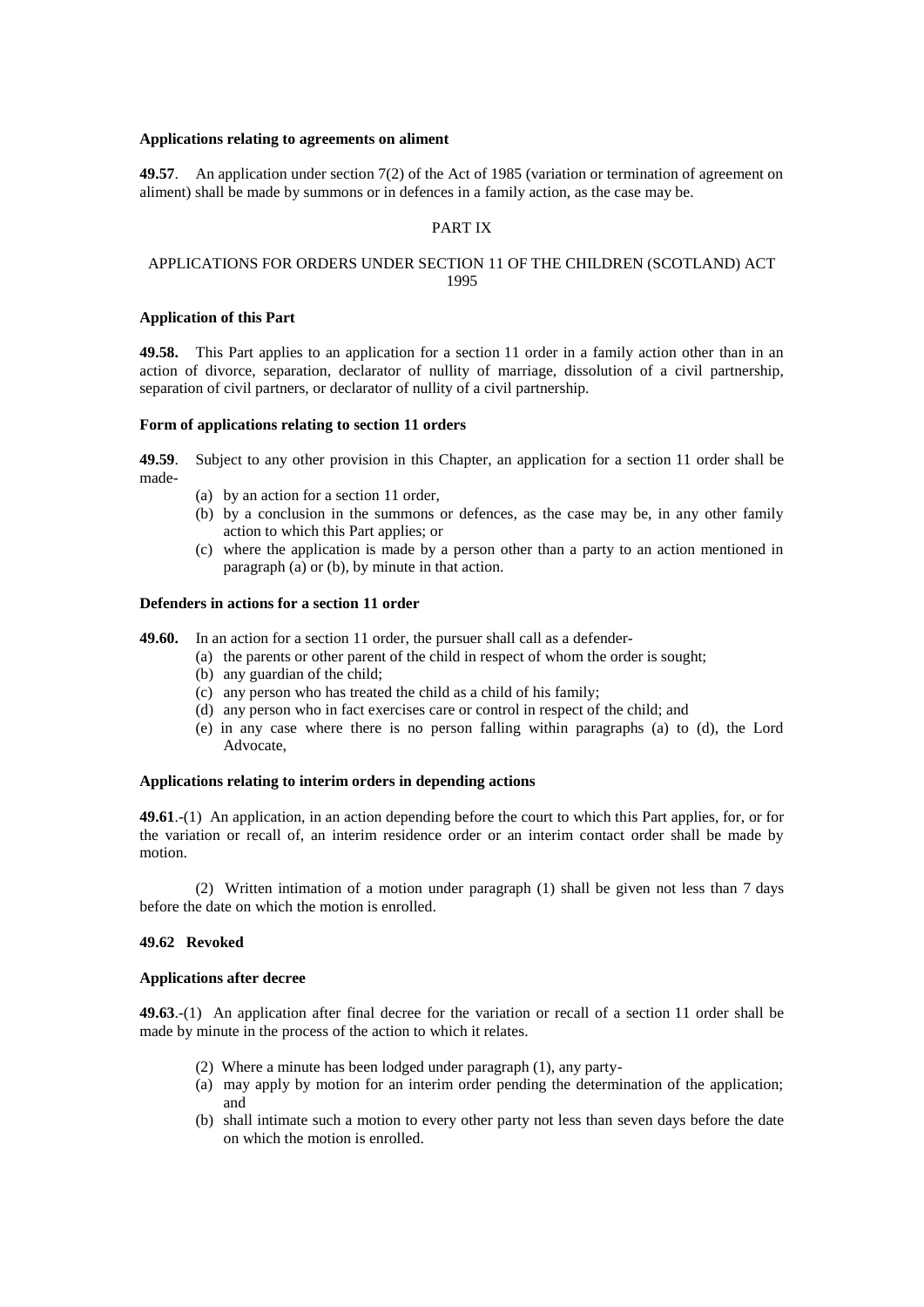(3) Rules 49.42 (warrants for intimation to child and permission to seek views relating to section 11 order) to 49.42C (views of the child – craves relating to a section 11 order sought by both minuter and respondent) apply (with the necessary modifications) to the seeking of the child's views in relation to a minute lodged in accordance with this rule.

#### PART X

# CAUSES UNDER THE MATRIMONIAL HOMES (FAMILY PROTECTION) (SCOTLAND) ACT 1981

### **Interpretation of this Part**

**49.64**. Unless the context otherwise requires, words and expressions used in this Part which are also used in the Act of 1981(**a**) have the same meaning as in that Act.

## **Form of applications under the Act of 1981**

**49.65**. Subject to any other provision in this Chapter, an application for an order under the Act of 1981 shall be made-

- (a) by an action for such an order;
- (b) by a conclusion in the summons or in defences, as the case may be, in any other family action; or
- (c) where the application is made by a person other than a party to an action mentioned in paragraph (a) or (b), by minute in that action.

## **Defenders in causes under the Act of 1981**

**49.66**. The applicant for an order under the Act of 1981 shall call as a defender-

- (a) where he is seeking an order as a spouse, the other spouse;
- (b) where he is a third party making an application under section 7(1)(**b**) (dispensing with consent of non-entitled spouse to a dealing), or section 8(1) (payment from non-entitled spouse in respect of loan), of the Act of 1981, both spouses;
- (c) where the application is made under section 18 of the Act of 1981(**c**) (occupancy rights of cohabiting couples),or is one to which that section applies, the other partner; and
- (d) where the application is made under section 18A of the Act of 1981 (application for domestic interdict) (**d**), the other partner.

#### **Applications by motion under the Act of 1981**

**49.67**.-(1) An application under any of the following provisions of the Act of 1981 shall be made by motion:-

- (a) section 3(4) (interim order for regulation of rights of occupancy etc.);
- (b) section 4(6) (interim order suspending occupancy rights);
- (c) section 5 (variation and recall of orders regulating occupancy rights and of exclusion order);
- (f) the proviso to section 18(1)(**e**) (extension of period of occupancy rights).

(2) Written intimation of a motion under paragraph (1) shall be given not less than 7 days before the date on which the motion is enrolled-

- (a) to the other spouse or partner, as the case may be;
- (b) where the motion is under paragraph  $(1)(a)$ ,  $(b)$ ,  $(c)$  or  $(f)$  and the entitled spouse or partner is a tenant or occupies the matrimonial home by the permission of a third party, to the landlord or third party, as the case may be; and

-

<sup>(</sup>**a**) 1981 c.59.

<sup>(</sup>**b**) Section 7(1) was amended by the Age of Legal Capacity (Scotland) Act 1991 (c.50), Schedule 1, paragraph 37.

<sup>(</sup>**c**) Section 18 was amended by the Law Reform (Miscellaneous Provisions) (Scotland) Act 1985 (c.73), section 13(9).

<sup>(</sup>**d**) Section 18A was inserted by the Family Law (Scotland) Act 2006 (asp 2), section 31.

<sup>(</sup>**e**) The provision to section 18(1) of the Act of 1981 was amended by the Law Reform (Miscellaneous Provisions) (Scotland) Act 1985 (c.73), section 13(9).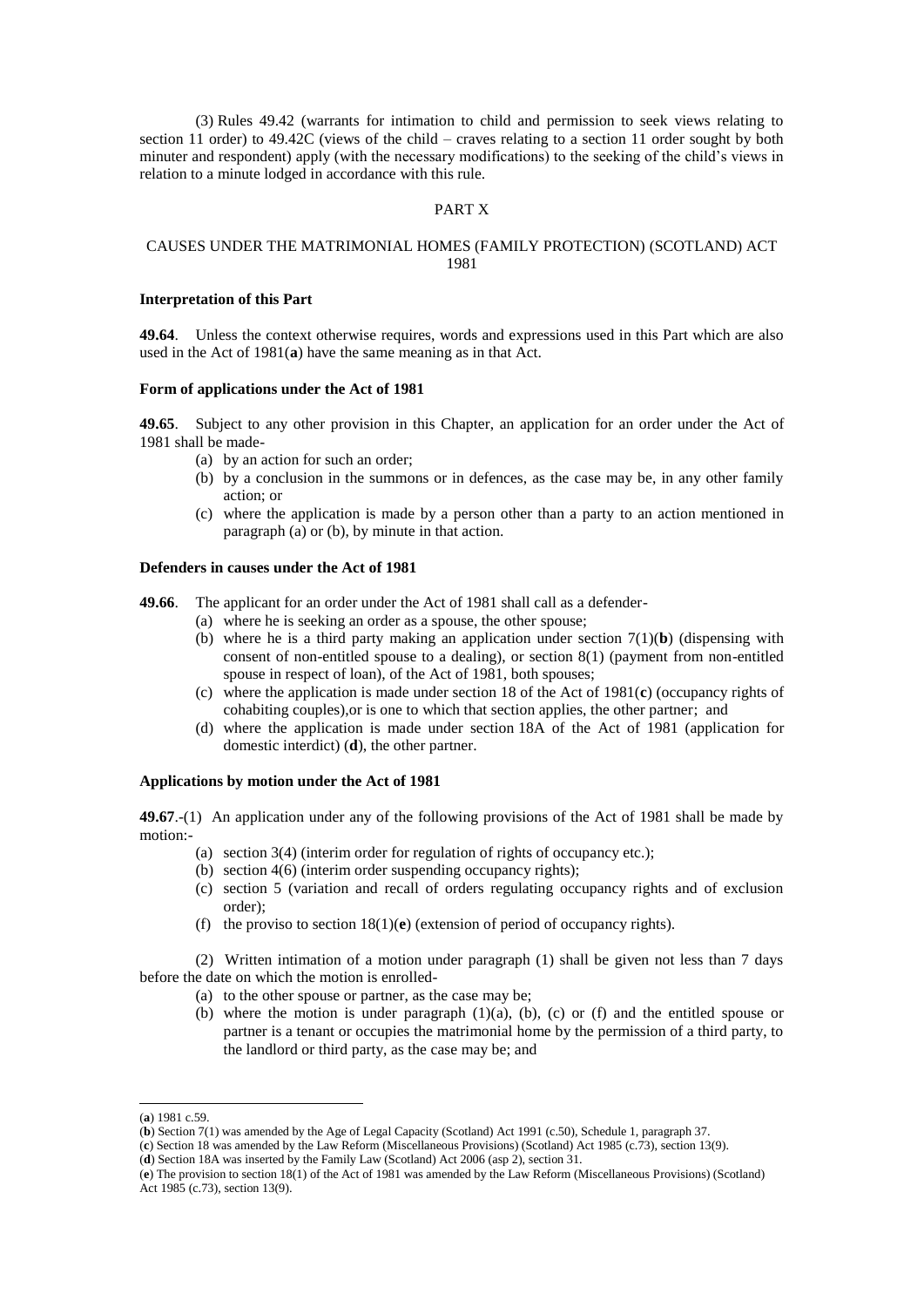(c) to any other person to whom intimation of the application was or is to be made by virtue of rule  $49.8(1)(k)$  (warrant for intimation to certain persons in actions for orders under the Act of 1981) or 49.15 (orders for intimation by the court).

## **Procedure for minutes**

**49.68**. Where an application is made by minute under rule 49.65(c) (form of application under the Act of 1981 by a person other than a party) and answers to that minute are lodged, the minute and answers shall not be included with the other pleadings in the action in any record, but shall be made up separately in the form of a record; and rule  $49.33(5)(b)$  and (c) (lodging etc. of records) shall apply to that record as it applies to a record under that rule.

## **Sist of actions to enforce occupancy rights**

**49.69.** Unless the court otherwise directs, the sist of an action by virtue of section 7(4) of the Act of 1981 (where action raised by non-entitled spouse to enforce occupancy rights) shall apply only to such part of the action as relates to the enforcement of occupancy rights by a non-entitled spouse.

## **Evidence in causes under the Act of 1981**

**49.71**.-(1) For the purposes of proof in any application for an order under the Act of 1981, evidence by affidavit shall be admissible in place of parole evidence.

(2) Rule 36.8 (conditions for receiving certain written statements in evidence) shall not apply in a cause to which paragraph (1) of this rule applies.

# PART XA

# CAUSES UNDER CHAPTERS 3 AND 4 OF PART 3 OF THE CIVIL PARTNERSHIP ACT 2004

#### **Interpretation of this Part**

**49.71A.-**(1) In this Part, unless the context otherwise requires, words and expressions used in this Part which are also used in Chapters 3 and 4 of Part 3 of the CP Act of 2004 have the meaning given in those Chapters.

### **Forms of applications under Chapters 3 and 4 of Part 3 of the Act of 2004**

**49.71B**. Subject to any other provision in this Chapter, an application for an order under Chapter 3 or 4 of Part 3 of the CP Act of 2004 shall be made-

- (a) by an action for such an order;
- (b) by a conclusion in the summons or in defences, as the case may be, in any other family action; or
- (c) where the application is made by a person other than a party to an action mentioned in paragraph (a) or (b), by minute in that action.

#### **Defenders in causes under Chapters 3 and 4 of Part 3 of the CP Act of 2004**

**49.71C**. The applicant for an order under Chapter 3 or 4 of Part 3 of the CP Act of 2004 shall call as a defender–

- (a) where he is seeking an order as a civil partner, the other civil partner; and
- (b) where he is a third party making an application under section  $107(1)$  (dispensing with the consent of non-entitled partner to a dealing), or section 108(1) (payment from nonentitled partner in respect of loan) of the CP Act of 2004, both partners.

#### **Applications by motion under Chapters 3 and 4 of the CP Act of 2004**

**49.71D**.-(1) An application under any of the following provisions of the CP Act of 2004 shall be made by motion–

(a) section 103(4) (interim order for regulation of rights of occupancy etc.);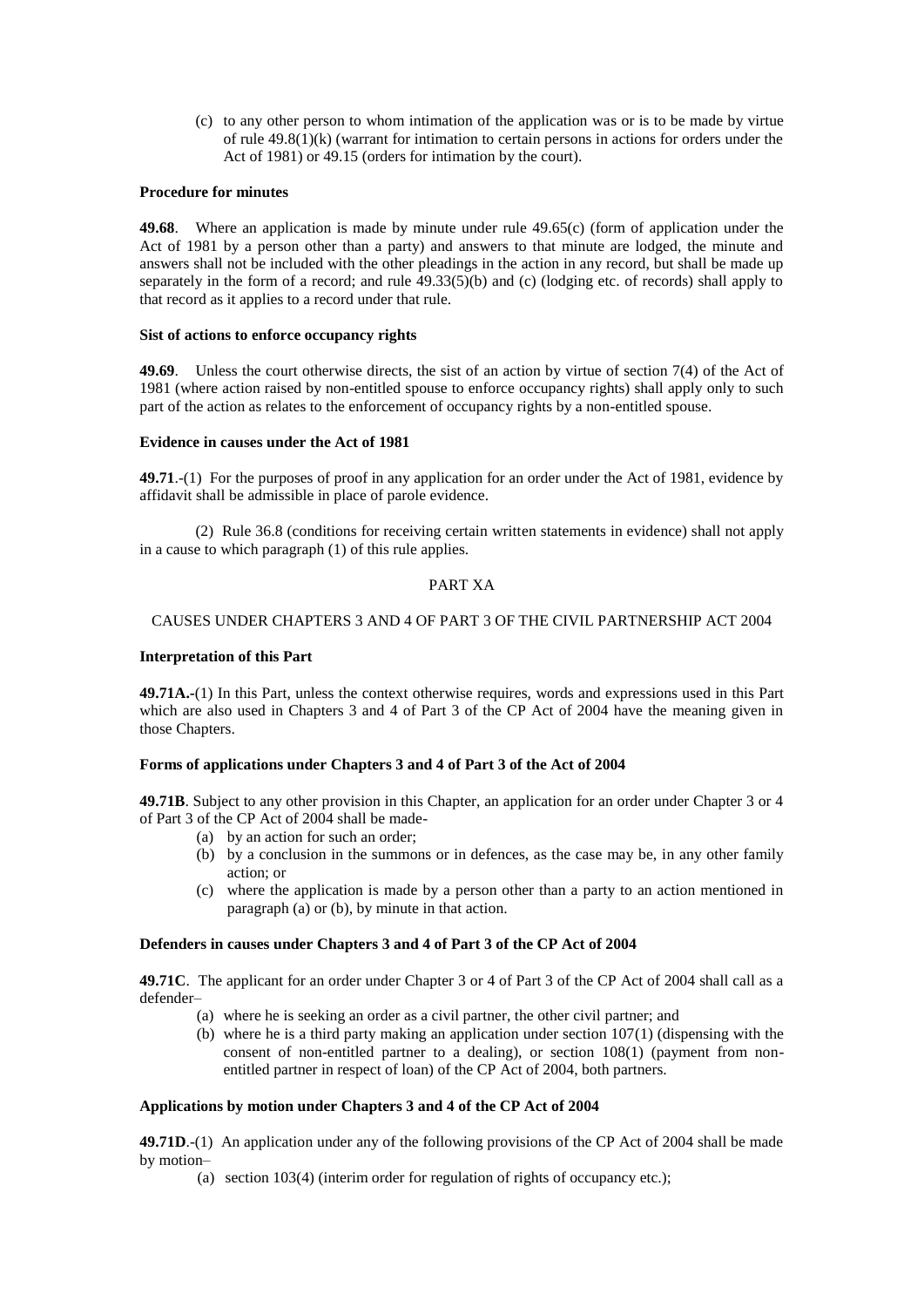- (b) section 104(6) (interim order suspending occupancy rights);
- (c) section 105 (variation and recall or orders regulating occupancy rights and exclusion orders).

(2) Written intimation of a motion under paragraph (1) shall be given not less than 7 days before the date on which the motion is enrolled–

- (a) to the other civil partner;
- (b) where the motion is under paragraph  $(1)(a)$ ,  $(b)$ , or  $(c)$  and the entitled partner is a tenant or occupies the family home by the permission of a third party, to the landlord or third party, as the case may be, and
- (c) to any other person to whom intimation of the application was or is to be made by virtue of rule 49.8(1)(m)(**a**) (warrant for intimation to certain persons in actions for orders under Chapters 3 and 4 of Part 3 of the CP Act of 2004) or rule 49.15 (orders for intimation by the court).

## **Procedure for minutes**

**49.71E.** Where an application is made by minute under rule 49.71B(c) (form of application under Chapter 3 or 4 of Part 3 of the CP Act of 2004) by a person other than a party and answers to that minute are lodged, the minute and answers shall not be included with the other pleadings in the action in any record, but shall be made up separately in the form of a record; and rule 49.33(5)(b) and (c) (lodging etc. of records) shall apply to that record as it applies to a record under that rule.

#### **Sist of actions to enforce occupancy rights**

**49.71F.** Unless the court otherwise directs, the sist of an action by virtue of section 107(4) of the CP Act 2004 (where the action raised by non-entitled partner to enforce occupancy rights) shall apply only to such part of the action as relates to the enforcement of occupancy rights by a non-entitled partner.

## **Evidence in causes under Chapter 3 or 4 of Part 3 of the Act of 2004**

**49.71H.-**(1) For the purposes of proof in any application for an order under Chapter 3 or 4 of the CP Act of 2004, evidence by affidavit shall be admissible in place of parole evidence.

(2) Rule 36.8 (conditions for receiving certain written statements in evidence) shall not apply in a cause to which paragraph (1) of this rule applies."

#### PART XI

#### SIMPLIFIED DIVORCE APPLICATIONS

#### **Application and interpretation of, and directions under, this Part**

**49.72**.-(1) This Part applies to an application for divorce by a party to a marriage made in the manner prescribed in rule 49.73 (form of applications for simplified divorce) if, but only if-

- (a) that party relies on the facts set out in section  $1(2)(d)$  (no cohabitation for one year with consent of defender to decree), section  $1(2)(e)$  (no cohabitation for two years) or section (1)(l)(b) (issue of interim gender recognition certificate), of the Act of 1976(**b**)
- (b) in an application under section  $1(2)(d)$  of the Act of 1976, the other party consents to decree of divorce being granted;
- (c) no other proceedings are pending in any court which could have the effect of bringing the marriage to an end;
- (d) there are no children of the marriage under the age of 16 years;
- (e) neither party to the marriage applies for an order for financial provision on divorce;
- (f) neither party to the marriage suffers from mental disorder; and
- (g) neither party to the marriage applies for postponement of decree under section 3A of the Act of 1976(**c**) (postponement of decree where impediment to religious marriage exists)..

<sup>(</sup>**a**) Rule 49.8(1)(m) is inserted by paragraph 2(5)(f) of this Act of Sederunt. (**b**) 1976 C.39.

<sup>(</sup>**c**) Section 3A wsa inserted by section 15 of the Family Law (Scotland) Act 2006 (asp 2).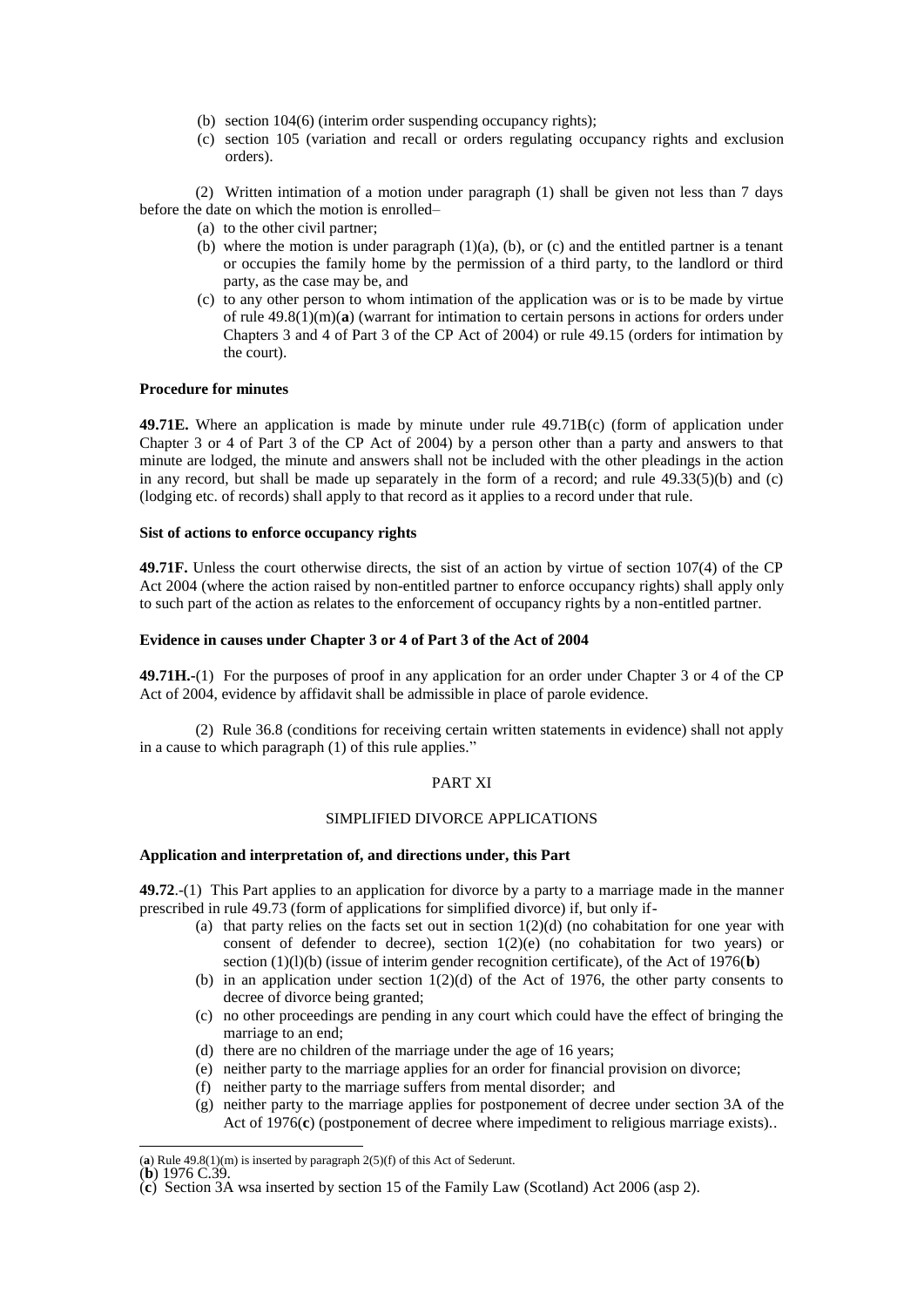(2) If an application ceases to be one to which this Part applies at any time before final decree, it shall be deemed to be abandoned and shall be dismissed.

(3) In this Part, "simplified divorce application" means an application mentioned in paragraph (1).

(4) The Principal Clerk shall give directions in relation to the administrative procedures to be followed on the lodging of a simplified divorce application for-

- (a) the registration and service of such an application,
- (b) having it brought before the court for consideration,
- (c) in the event of decree of divorce being granted, for notification to the parties, and
- (d) connected purposes;

and such directions shall have effect subject to the provisions of this Part.

## **Form of applications for simplified divorce**

**49.73**.-(1) A simplified divorce application in which the facts set out in section 1(2)(d) of the Act of 1976 (no cohabitation for one year with consent of defender to decree) are relied on shall be made in Form 49.73-A and shall only be of effect if-

- (a) it is signed by the applicant; and
- (b) the form of consent in Part 2 of Form 49.73-A is signed by the party to the marriage giving consent.

(2) A simplified divorce application in which the facts set out in section 1(2)(e) of the Act of 1976 (no cohabitation for two years) are relied on shall be made in Form 49.73-B and shall only be of effect if it is signed by the applicant.

(3) A simplified divorce application in which the facts set out in section 1(1)(b) of the Act of 1976(**a**) (grounds of divorce: interim gender recognition certificate) are relied on shall be made in Form 49.73-C and shall only be of effect if signed by the applicant.

## **Lodging and registration of simplified divorce applications**

**49.74**.-(1) The applicant shall send a simplified divorce application to the Deputy Principal Clerk with-

- (a) an extract or certified copy of the marriage certificate;
- (b) the appropriate fee; and

 $\overline{a}$ 

(c) in an application under section  $1(1)(b)$  of the Act of 1976, the interim gender recognition certificate or a certified copy.

(2) Subject to the following rules of this Part, a simplified divorce application shall, on being registered in accordance with any directions made under rule 49.72(4), be treated as a summons in an action of divorce which has commenced.

#### **Warrants for service or intimation of simplified divorce applications**

**49.75**.-(1) On registration of a simplified divorce application where the address of the other party to the marriage is known, a clerk of session shall grant warrant for service of the application.

(2) On registration of an application in which the facts set out in section  $1(2)(e)$  of the Act of 1976 (no cohabitation for two years) or section 1(1)(b) of the Act of 1976 (grounds of divorce: interim gender recognition certificate) are relied on where the address of the other party to the marriage is not known to the applicant and cannot reasonably be ascertained-

- (a) the Deputy Principal Clerk shall grant warrant for intimation of the application to- (i) every child of the marriage, and
	- (ii) one of the next of kin of the other party who has reached the age of 16 years, unless the address of such person is not known and cannot reasonably be ascertained; and

<sup>(</sup>**a**) 1976 c.39; section 1(1)(b) was inserted by paragraph 6 of Schedule 2 to the Gender Recognition Act 2004 c.7.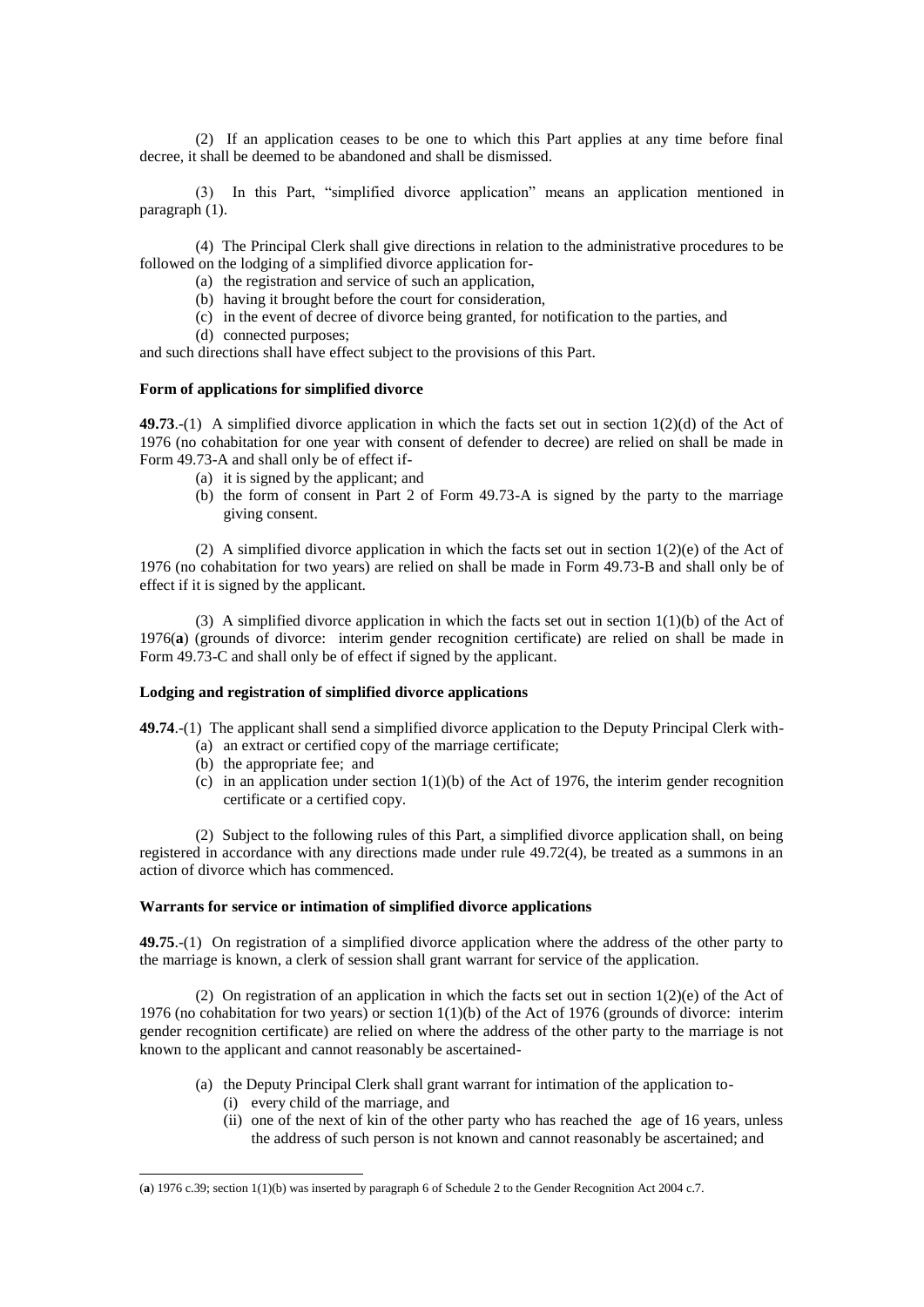(b) the application shall thereafter be placed before the Lord Ordinary for such order under rule 16.5 (service where address of person is not known) as he thinks fit.

(3) A warrant granted under paragraph (1) or (2)(a) shall be sufficient authority for such service and intimation.

## **Execution of service or intimation of simplified divorce applications**

**49.76**.-(1) Subject to the following paragraphs, service of intimation of a simplified divorce application on a warrant granted under rule 49.75 on any person whose address is known to the applicant shall be made-

- (a) by the Deputy Principal Clerk by post in accordance with rule 16.4 (service by post); or
- (b) by a messenger-at-arms.

(2) In the application of Part I of Chapter 16 (service and intimation) to service or intimation under this rule, the following provisions of that Part of that Chapter shall not apply:-

rule 16.1(3) (which relates to a party lodging a certificate of service in process),

rule 16.3(1)(b) (form of citation and certificate of service by messenger-at-arms),

rule 16.4(2)(b) (service by post by agent),

rule 16.4(4) (form of citation in service by post).

(3) In the case of service of a simplified divorce application on the other party to the marriage under paragraph (1), the person executing service shall complete a citation in Form 49.76-A (no cohabitation for one year with consent to divorce) Form 49.76-B (no cohabitation for two years) or Form 49.76-BA (interim gender recognition certificate), as the case may be.

(4) In the case of intimation of a simplified divorce application on a person under paragraph (1), the person giving intimation shall complete a notice of intimation in Form 49.76-C.

(5) A certificate of service or intimation in Form 49.76-D (certificate by Deputy Principal Clerk) or Form 49.76-E (certificate by messenger-at-arms), as the case may be, shall be-

- (a) completed by the person executing service or giving intimation;
- (b) in the case of a certificate completed by a messenger-at-arms, sent to the Deputy Principal Clerk; and
- (c) attached to the application by the Deputy Principal Clerk.

## **Opposition to simplified divorce applications**

**49.77**.-(1) Any person on whom service or intimation of a simplified divorce application has been made may give notice by letter sent to the Deputy Principal Clerk within the period of notice that he challenges the jurisdiction of the court or opposes the grant of decree of divorce and giving the reasons for his opposition to the application.

(2) Where opposition to a simplified divorce application is made under paragraph (1), the court shall dismiss the application unless it is satisfied that the reasons given for the opposition are frivolous.

(3) The Deputy Principal Clerk shall give written intimation of the decision under paragraph (2) to the applicant and the respondent.

(4) The sending of a letter under paragraph (1) shall not imply acceptance of the jurisdiction of the court.

## **Evidence in simplified divorce applications**

**49.78**.-(1) Parole evidence shall not be given in a simplified divorce application.

(2) Rule 36.8 (conditions for receiving certain written statements in evidence) shall not apply in a simplified divorce application.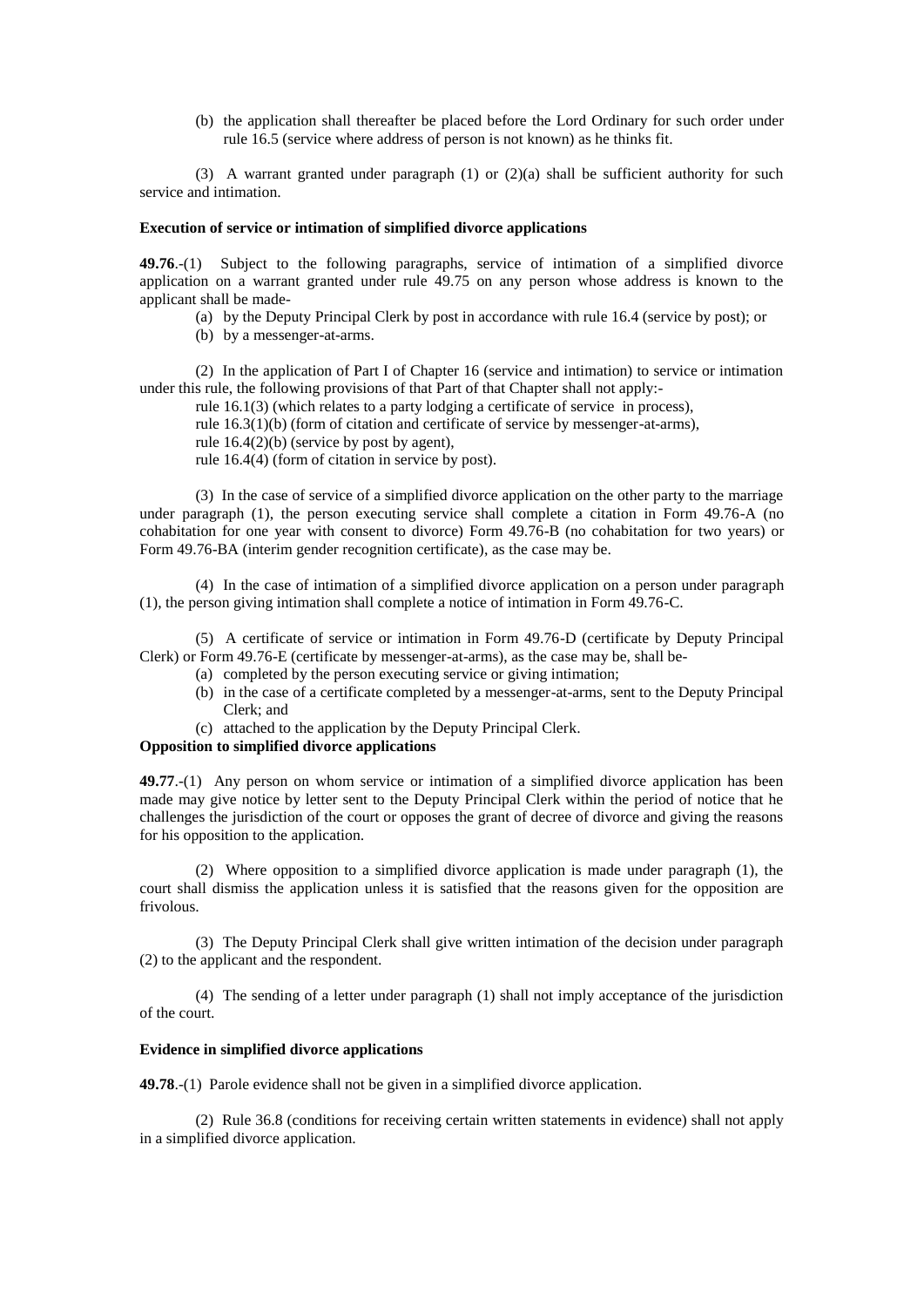#### **No reclaiming in simplified divorce applications**

**49.79**. A decree pronounced in a simplified divorce application may not be reclaimed against.

#### **Applications after decree in simplified divorce applications**

**49.80**.-(1) Any application to the court after decree of divorce has been granted in a simplified divorce application which could have been made if it had been an action of divorce shall be made by minute.

(2) On lodging a minute under paragraph (1), the minuter shall lodge a process.

## PART XIA

## SIMPLIFIED APPLICATIONS FOR DISSOLUTION OF CIVIL PARTNERSHIPS

## **Application and interpretation of, and directions under, this Part**

**49.80A**.-(1) In this Part-

"child of the family" has meaning given in section 12(4)(b) of the Act of 1995; "simplified dissolution application" means an application mentioned in paragraph (2).

(2) This Part applies to an application for dissolution of a civil partnership by a party to a civil partnership made in the manner prescribed in rule 49.80B (form of application for simplified dissolution of a civil partnership) if, but only if–

- (a) that party relies on the facts set out in section  $117(3)(c)$  (no cohabitation for one year with consent of defender to decree), section 117(3)(d) (no cohabitation for two years), or section 117(2)(b) (issue of a gender recognition certificate) of the CP Act of 2004,
- (b) in an application under section  $117(3)(c)$  of the CP Act of 2004, the other party consents to a decree of dissolution being granted;
- (c) no other proceedings are pending in any court which could have the effect of bringing the civil partnership to an end;
- (d) there are no children of the family under the age of 16 years;
- (e) neither party to the civil partnership applies for an order for financial provision on dissolution of the civil partnership; and
- (f) neither party to the civil partnership suffers from a mental disorder.

(3) If an application ceases to be one to which this Part applies at any time before final decree, it shall be deemed to be abandoned and shall be dismissed.

(4) The Principal Clerk shall give directions in relation to the administrative procedures to be followed on the lodging of a simplified dissolution application for–

- (a) the registration and service of such an application;
- (b) having it brought before the court for consideration;
- (c) in the event of decree of dissolution of the civil partnership being granted, for notification to the parties; and
- (d) connected purposes;

and such directions shall have effect subject to the provisions of this Part.

## **Form of application for simplified dissolution of a civil partnership**

**49.80B.**-(1) A simplified dissolution application in which the facts set out in section 117(3)(c) of the CP Act of 2004 (no cohabitation for one year with consent of defender to decree) are relied on shall be made in Form 49.80B-A and shall only be of effect if-

- (a) it is signed by the applicant; and
- (b) the form of consent in Part 2 of Form 49.80B-A is signed by the party to the civil partnership giving consent.

(2) A simplified dissolution application in which the facts set out in section  $117(3)(d)$  of the CP Act of 2004 (no cohabitation for two years) are relied on shall be made in Form 49.80B-B and shall only be of effect if signed by the applicant.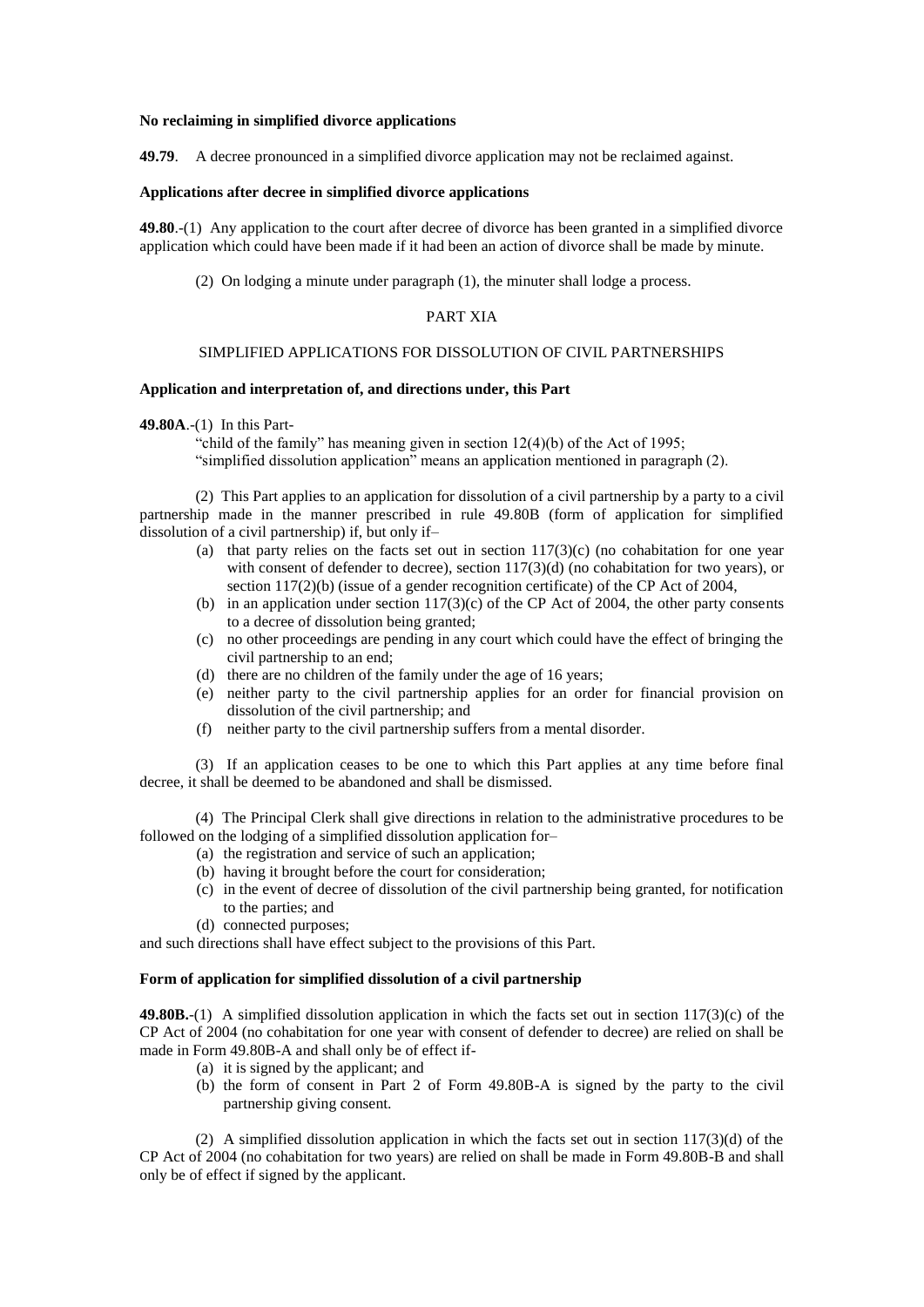(3) A simplified dissolution application in which the facts set out in section  $117(2)(b)$  of the CP Act of 2004 (issue of interim gender recognition certificate) are relied on shall be made in Form 49.80B-C and shall only be of effect if signed by the applicant.

## **Lodging and registration of simplified dissolution applications**

**49.80C.**-(1) The applicant shall send a simplified dissolution application to the Deputy Principal Clerk with-

- (a) an extract or certified copy of the certificate of civil partnership;
- (b) the appropriate fee; and
- (c) in an application under section  $117(2)(b)$  of the CP Act of 2004, the interim gender recognition certificate or a certified copy.

(2) Subject to the following rules of this Part, a simplified dissolution application shall, on being registered in accordance with any directions made under rule 49.80A(4), be treated as a summons in an action of dissolution of a civil partnership which has commenced.

#### **Warrants for service or intimation of simplified dissolution applications**

**49.80D.-**(1) On registration of a simplified dissolution application where the address of the other party to the civil partnership is known, a clerk of session shall grant warrant for service of the application.

(2) On registration of an application in which the facts set out in section  $117(3)(d)$  (no cohabitation for two years) or section  $117(2)(b)$  (issue of interim gender recognition certificate) of the Act of 2004 are relied on where the address of the other party to the civil partnership is not known to the applicant and cannot reasonably be ascertained-

- (a) the Deputy Principal Clerk shall grant warrant for intimation of the application to–
	- (i) every child of the family, and
	- (ii) one of the next-of-kin of the other party who has reached the age of 16 years,
	- unless the address of such person is not known an cannot reasonably be ascertained; and
- (b) the application shall thereafter be placed before the Lord Ordinary for such order under rule 16.5 (service where address of person is not known) as he thinks fit.

(3) A warrant granted under paragraph (1) or (2)(a) shall be sufficient authority for such service and intimation.

### **Execution of service or intimation of simplified dissolution application**

**49.80E.**-(1) Subject to the following paragraphs, service or intimation of a simplified dissolution application on a warrant granted under rule 49.80D on any person whose address is known to the applicant shall be made-

- (a) by the Deputy Principal Clerk by post in accordance with rule 16.4 (service by post); or
- (b) by a messenger-at-arms.

(2) In the application of Part I of Chapter 16 (service and intimations) to service and intimation under this rule, the following provisions of that Part of that Chapter shall not apply:–

rule 16.1(3) (which relates to party lodging a certificate of service in process),

- rule 16.3(1)(b) (form of citation and certificate of service by messenger-at-arms),
- rule 16.4(2)(b) (service by post by agent),

rule 16.4(4) (form of citation in service by post).

(3) In the case of service of a simplified dissolution application on the other party to the civil partnership under paragraph (1), the person executing service shall complete a citation in Form 49.80E-A (no cohabitation for one year with consent to divorce), Form 49.80E-B (no cohabitation for two years), of Form 49.80E-C (interim gender recognition certificate) as the case may be.

(4) In the case of intimation of a simplified dissolution application on a person under paragraph (1) the person giving intimation shall complete a notice of intimation in Form 49.80E-D.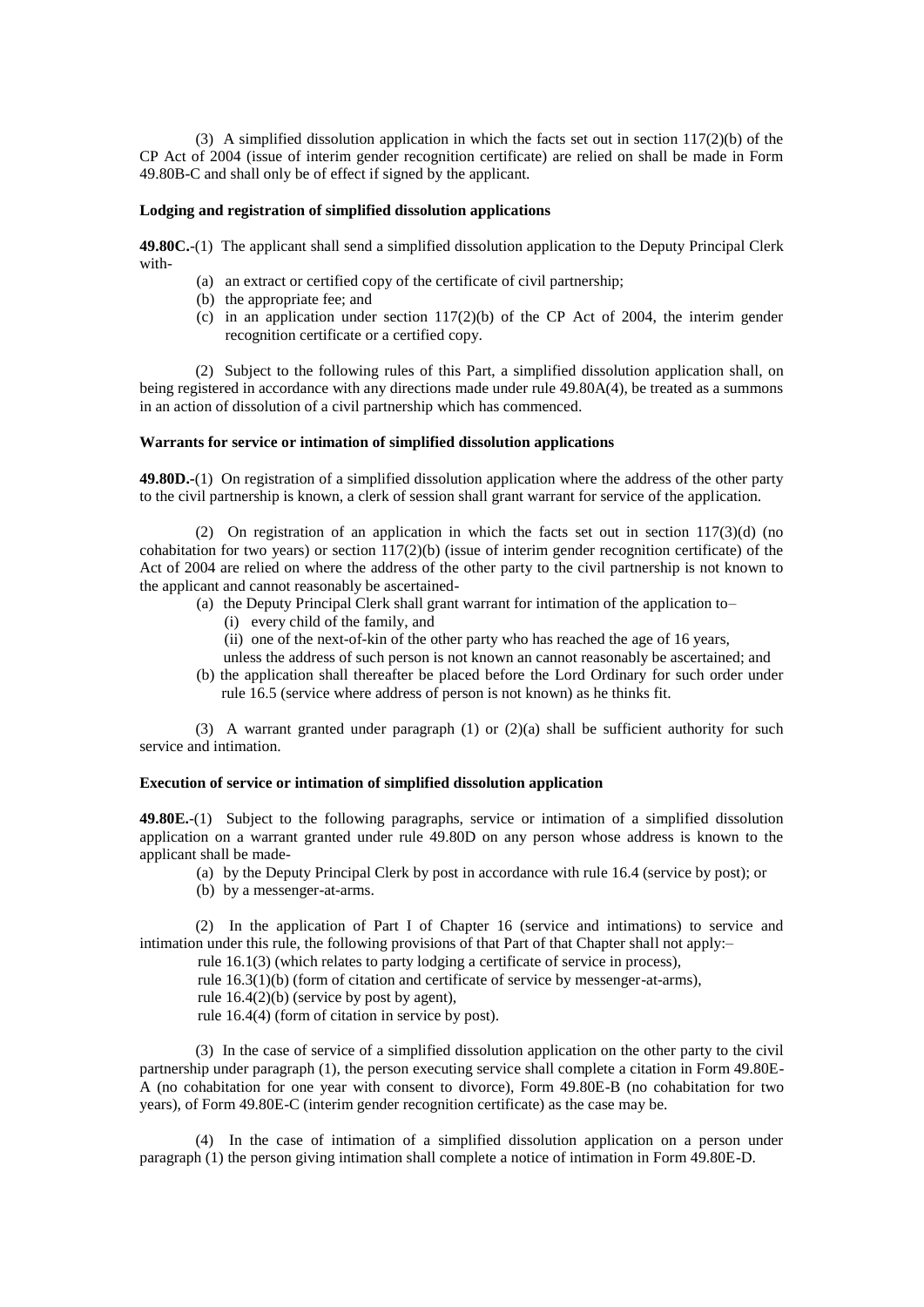(5) A certificate of service or intimation in Form 49.80E-E (certificate by Deputy Principal Clerk) or Form 49.80E-F (certificate by messenger-at-arms), as the case may be, shall be–

- (a) completed by the person executing service or giving intimation;
- (b) in the case of a certificate completed by a messenger-at-arms, sent to the Deputy Principal Clerk; and
- (c) attached to the application by the Deputy Principal Clerk.

## **Opposition to simplified dissolution application**

**49.80F.**-(1) Any person on whom service or intimation of a simplified dissolution application has been made may give notice by letter sent to the Deputy Principal Clerk within the period of notice that he challenges the jurisdiction of the court or opposes the grant of the decree of dissolution and giving the reasons for his opposition to the application.

(2) Where opposition to a simplified dissolution application is made under paragraph (1), the court shall dismiss the application unless it is satisfied that the reasons given for the opposition are frivolous.

(3) The Deputy Principal Clerk shall give written intimation of the decision under paragraph (2) to the applicant and the respondent.

(4) The sending of a letter under paragraph (1) shall not imply acceptance of jurisdiction of the court.

## **Evidence in simplified dissolution applications**

**49.80G.**-(1) Parole evidence shall not be given in a simplified dissolution application.

(2) Rule 36.8(**a**) (conditions for receiving certain written statements in evidence) shall not apply in a simplified dissolution application.

#### **No reclaiming in simplified dissolution applications**

**49.80H.** A decree pronounced in a simplified dissolution application may not be reclaimed against.

## **Applications after decree in simplified dissolution applications**

**49.80I.**-(1) Any application to the court after decree of dissolution has been granted in a simplified dissolution application which could not have been made if it had been an action of dissolution of a civil partnership shall be made by minute.

(2) On lodging a minute under paragraph (1), the minuter shall lodge a process.

## PART XII

## CHILD SUPPORT ACT 1991

#### **Interpretation of this Part**

**49.81**. In this Part-

 $\overline{a}$ 

"the Act of 1991" means the Child Support Act 1991(**a**); "child" has the meaning assigned in section 55 of the Act of 1991; "maintenance assessment" has the meaning assigned in section 54 of the Act of 1991.

<sup>(</sup>**a**) Rule 36.8 was amended by S.S.I. 2001/305.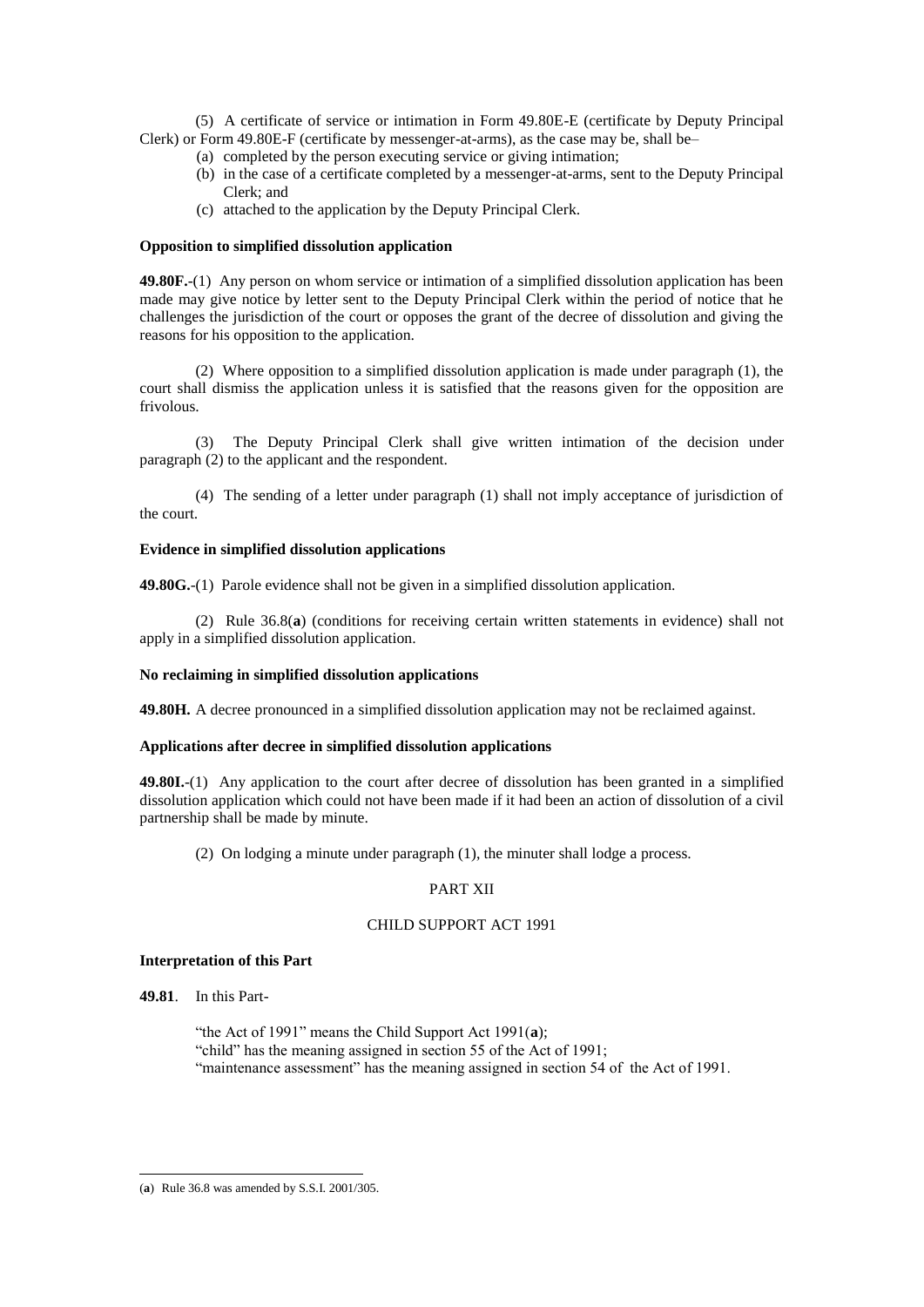#### **Restriction of expenses**

**49.82**. Where the Secretary of State is called as a defender in an action for declarator of nonparentage or illegitimacy, and the Secretary of State does not defend the action, no expenses shall be awarded against the Secretary of State.

## **Effect of maintenance assessments**

**49.83**. The Deputy Principal Clerk shall, on receiving notification that a maintenance assessment has been made, cancelled or has ceased to have effect so as to affect an order of a kind prescribed for the purposes of section 10 of the Act of 1991, endorse on the interlocutor sheet relating to that order a certificate in Form 49.83-A or 49.83-B, as the case may be.

## **Effect of maintenance assessments on extracts relating to aliment**

**49.84**.-(1) Where an order relating to aliment is affected by a maintenance assessment, any extract of that order issued by the Extractor shall be endorsed with a certificate in Form 49.84-A.

(2) Where an order relating to aliment has ceased to have effect on the making of a maintenance assessment, and that maintenance assessment is later cancelled or ceases to have effect, any extract of that order issued by the Extractor shall be endorsed also with a certificate in Form 49.84-B.

## PART XIII

## REFERRALS TO PRINCIPAL REPORTER

## **Application and interpretation of this Part**

**49.85.**-(1) This Part applies where the court, in a family action, refers a matter to the Principal Reporter under section 54 of the Act of 1995 (reference to the Principal Reporter by court).

(2) In this Part, "Principal Reporter" has the meaning assigned in section 93(1) of the Act of 1995.

# **Intimation to Principal Reporter**

**49.86.** Where a matter is referred by the court to the Principal Reporter under section 54 of the Act of 1995, the clerk of court shall give written intimation of the interlocutor making the reference to the Principal Reporter; and that intimation shall specify which of the conditions in section  $52(2)(a)$  to (h), (j), (k) or (l)(**a**) of that Act it appears to the court have been satisfied.

#### **Intimation of decision by Principal Reporter**

**49.87.**-(1) Where a matter has been referred by the court to the Principal Reporter under section 54 of the Act of 1995 and the Principal Reporter, having made such investigation as he thinks appropriate and having reached the view that compulsory measures of supervision are necessary, arranges a children's hearing under section 69 of the Act (continuation or disposal of referral by children's hearing), the Principal Reporter shall give written intimation to the court which referred the matter to him of-

- (a) the decision to arrange such children's hearing;
- (b) where there is no appeal made against the decision of that children's hearing once the period for appeal has expired, the outcome of the children's hearing; and
- (c) where such an appeal has been made, that an appeal has been made and, once determined, the outcome of that appeal.

(2) Where a matter has been referred by the court to the Principal Reporter under section 54 of the Act of 1995 and the Principal Reporter, having made such investigation as he thinks appropriate

 $\overline{a}$ (**a**) 1995 c.36; section 52(2) was amended by the Criminal Procedure (Consequential Provisions) (Scotland) Act 1995 (c.40), Schedule 4, paragraph 97(4).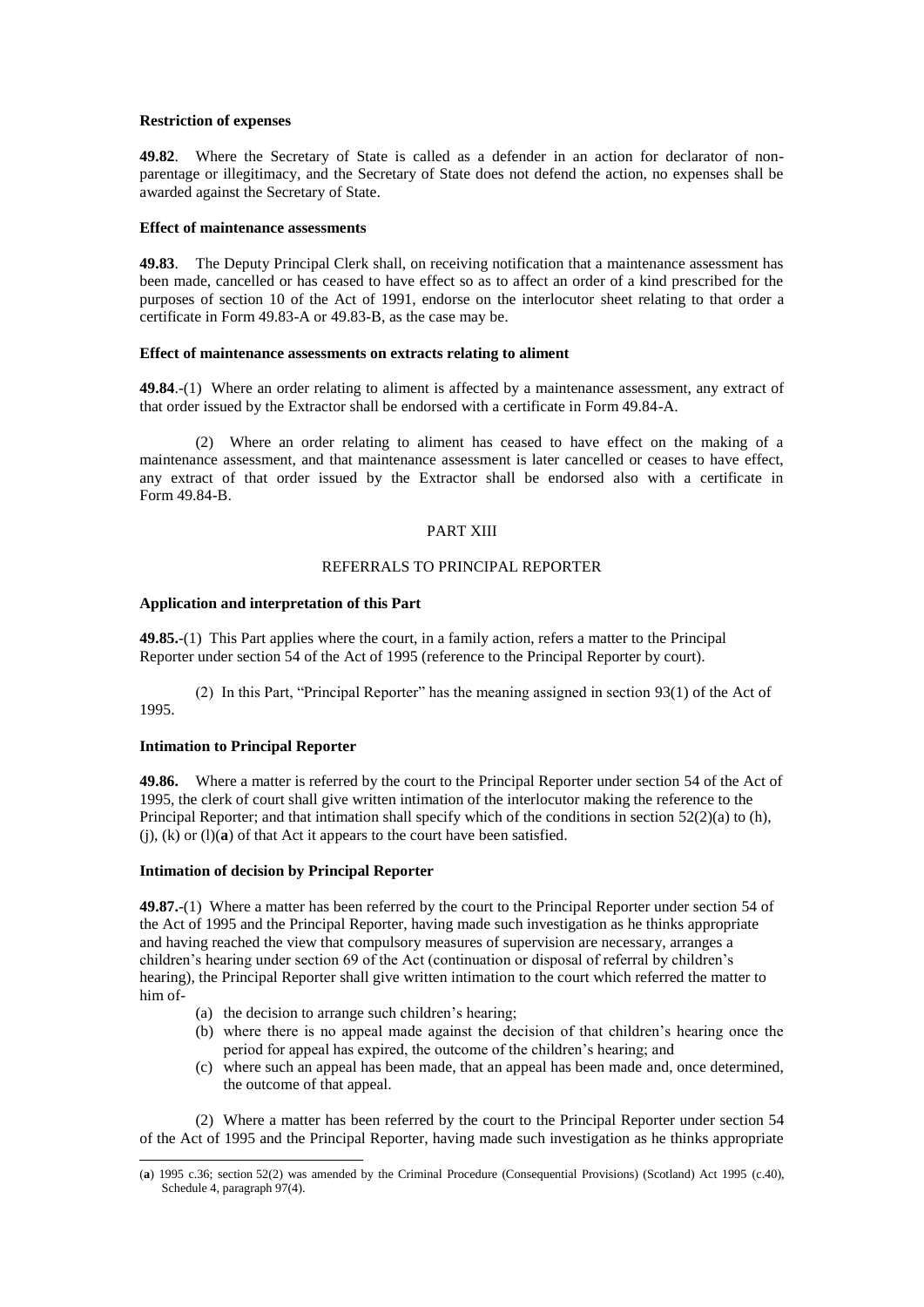and having considered whether compulsory measures of supervision are necessary, decides not to arrange a children's hearing under section 69 of that Act, the Principal Reporter shall give written intimation of that decision to the court which referred the matter to him.

#### PART XIV

## MANAGEMENT OF MONEY PAYABLE TO CHILDREN

## **Application under section 11(1)(d) of the Act of 1995 following order under section 13 of that Act**

**49.88.** Where the court has made an order under section 13 of the Act of 1995 (awards of damages to children), an application by a person for an order by virtue of section  $11(1)(d)$  of that Act (administration of child's property) may be made by minute in the process of the cause in which the order under section 13 of that Act was made.

## PART XV

## MANAGEMENT OF CHILD'S PROPERTY BY VIRTUE OF SECTION 9(5)(a) OR 11(2)(g) OF THE ACT OF 1995

## **Directions**

**49.89.** In making an appointment under section  $9(5)(a)$  of  $11(2)(g)$  of the Act of 1995, or when it receives a report under the said section  $11(2)(g)$ , the court may give such directions as it thinks fit regarding the management of the property concerned, and it may from time to time, on the application of a judicial factor so appointed, of the Accountant of Court or of any other person having an interest, give further such directions.

## PART XVA

# APPLICATION BY SURVIVOR FOR PROVISION ON INTESTACY

**49.90.-**(1) The applicant for an order under section 29(2) of the Act of 2006 (application by survivor for provision on intestacy) shall call the deceased's executor as a defender.

(2) An application under section 29(9) of the Act of 2006 for variation of the date or method of payment of the capital sum shall be made by minute in the process of the action to which the application relates.

(3) Words and expressions used in this Part shall have the same meaning as in section 29 of the Act of 2006.

#### PART XVI

# ACTION FOR DECLARATOR OF RECOGNITION OR NON-RECOGNITION OF A FOREIGN DECREE

# **Action for declarator in relation to certain foreign decrees**

**49.91.**―(1) This rule applies to an action for declarator of recognition, or non-recognition, of a decree of divorce, nullity or separation granted outwith the United Kingdom, the Channel Islands or the Isle of Man.

(2) In an action to which this rule applies, the pursuer shall state in the condescendence of the summons―

- (a) the court, tribunal or other authority which granted the decree;
- (b) the date of the decree of divorce, annulment or separation to which the action relates;
- (c) the date and place of the marriage to which the decree of divorce, nullity or separation relates;
- (d) the basis on which the court has jurisdiction to entertain the action;